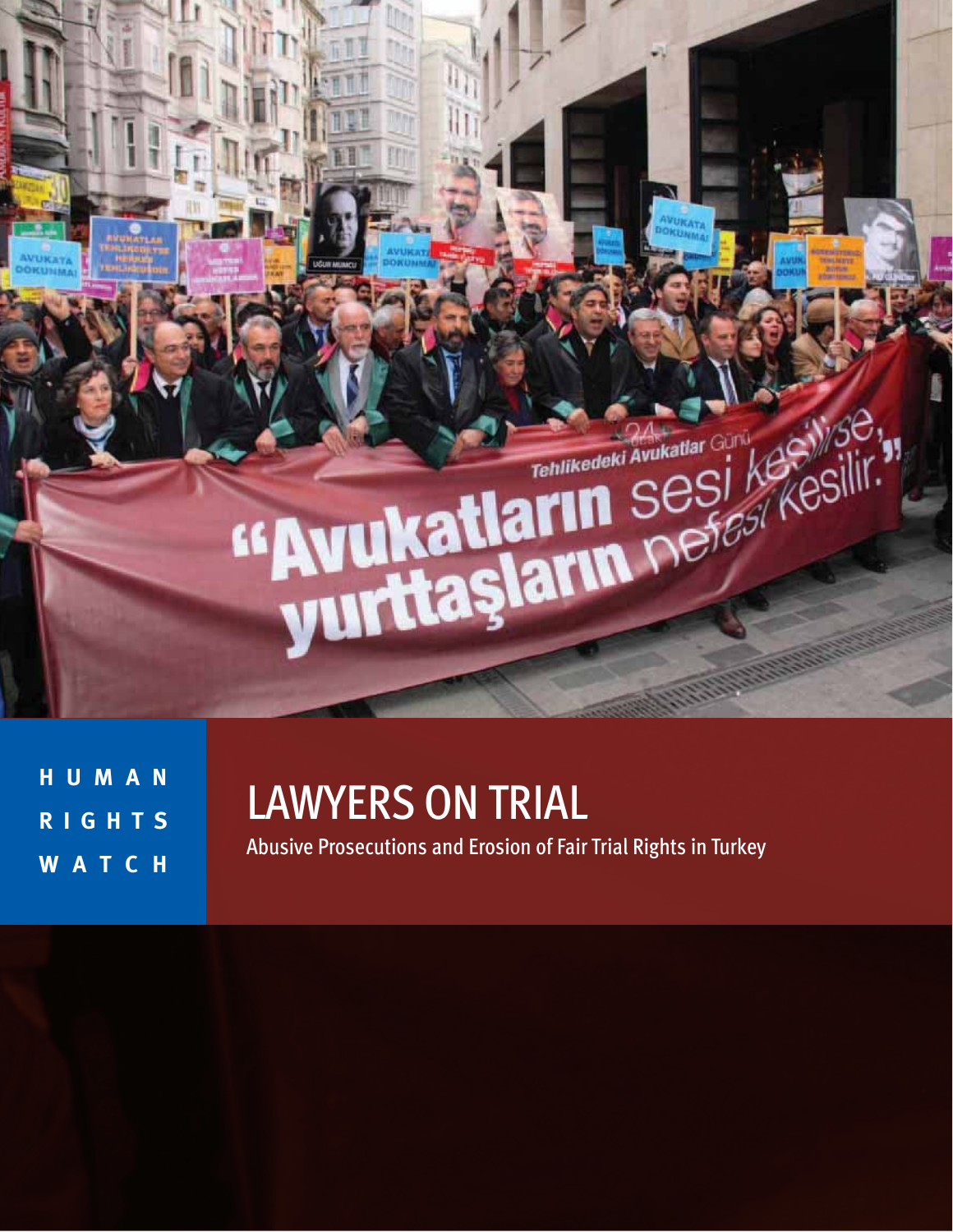

# **Lawyers on Trial**

# Abusive Prosecutions and Erosion of Fair Trial Rights in Turkey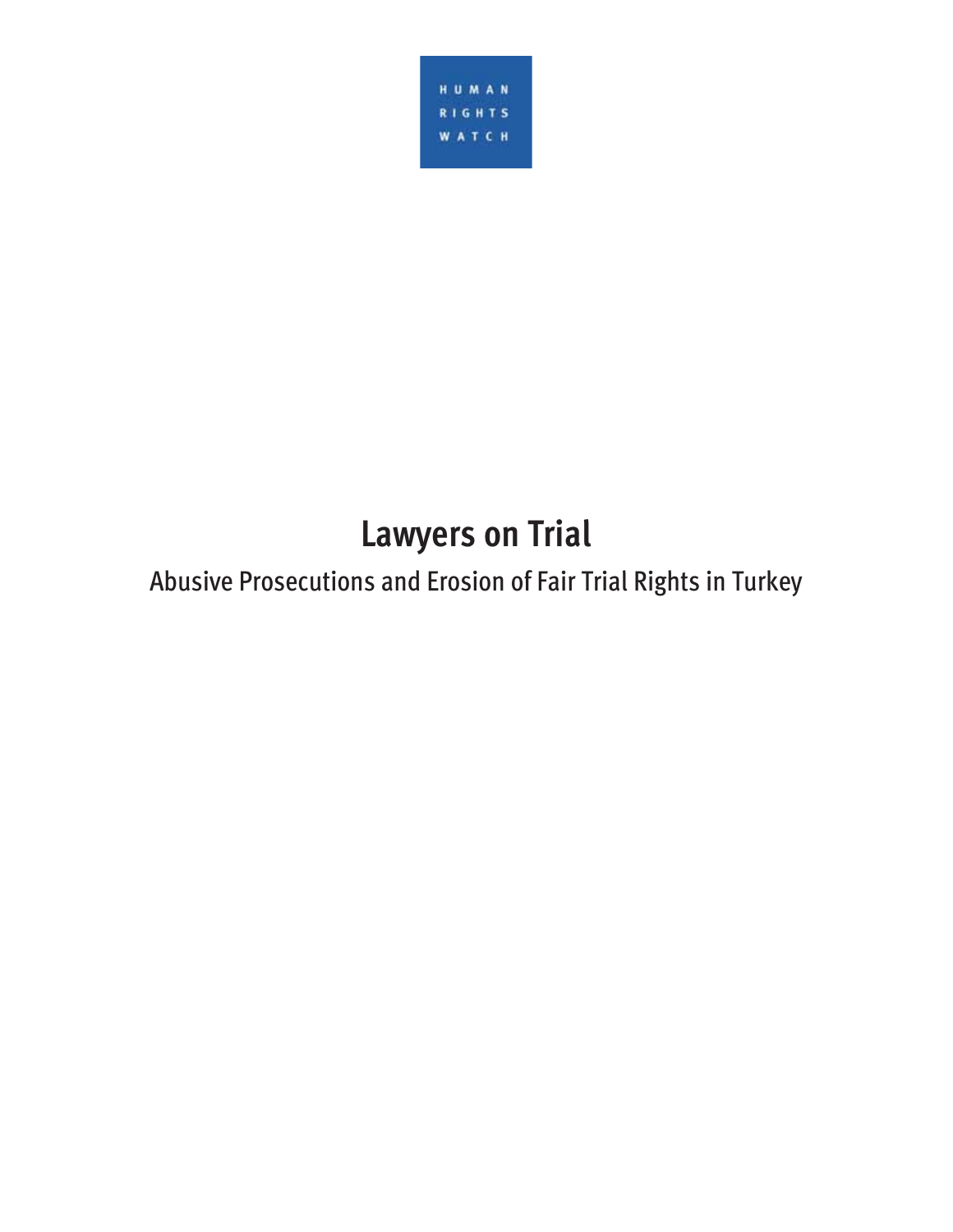Copyright © 2019 Human Rights Watch All rights reserved. Printed in the United States of America ISBN: 978-1-6231-37250 Cover design by Rafael Jimenez

Human Rights Watch defends the rights of people worldwide. We scrupulously investigate abuses, expose the facts widely, and pressure those with power to respect rights and secure justice. Human Rights Watch is an independent, international organization that works as part of a vibrant movement to uphold human dignity and advance the cause of human rights for all.

Human Rights Watch is an international organization with staff in more than 40 countries, and offices in Amsterdam, Beirut, Berlin, Brussels, Chicago, Geneva, Goma, Johannesburg, London, Los Angeles, Moscow, Nairobi, New York, Paris, San Francisco, Sydney, Tokyo, Toronto, Tunis, Washington DC, and Zurich.

For more information, please visit our website: http://www.hrw.org

#### Dedicated to the memory of Kurdish human rights lawyer Tahir Elçi (1966-2015)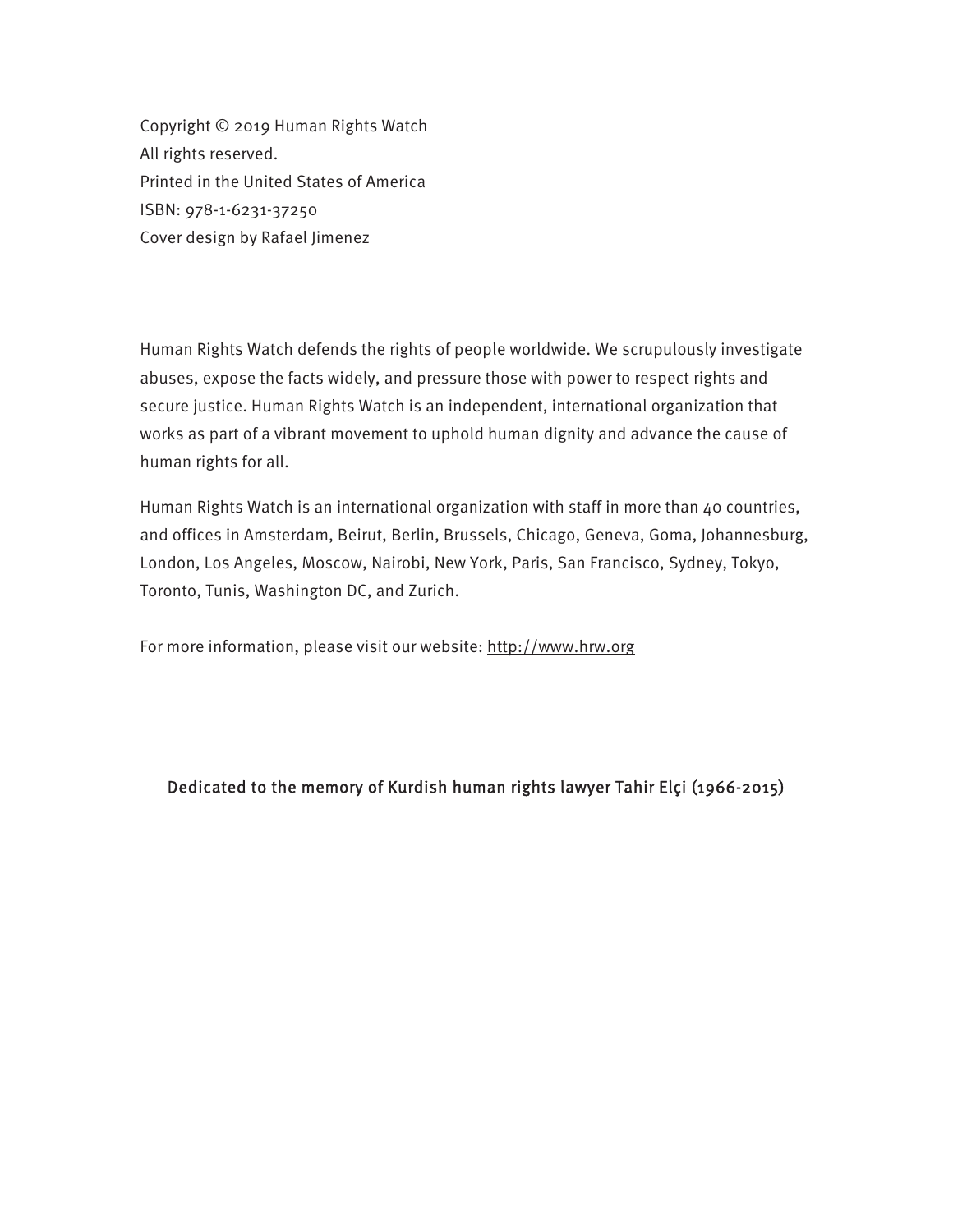HUMAN RIGHTS **WATCH** 

#### **APRIL 2019 ISBN: 978-1-6231-37250**

## **Lawyers on Trial**

Abusive Prosecutions and Erosion of Fair Trial Rights in Turkey

| VI. Role of the National Union of Turkish of Bar Associations and Provincial Bar |  |
|----------------------------------------------------------------------------------|--|
|                                                                                  |  |
|                                                                                  |  |
|                                                                                  |  |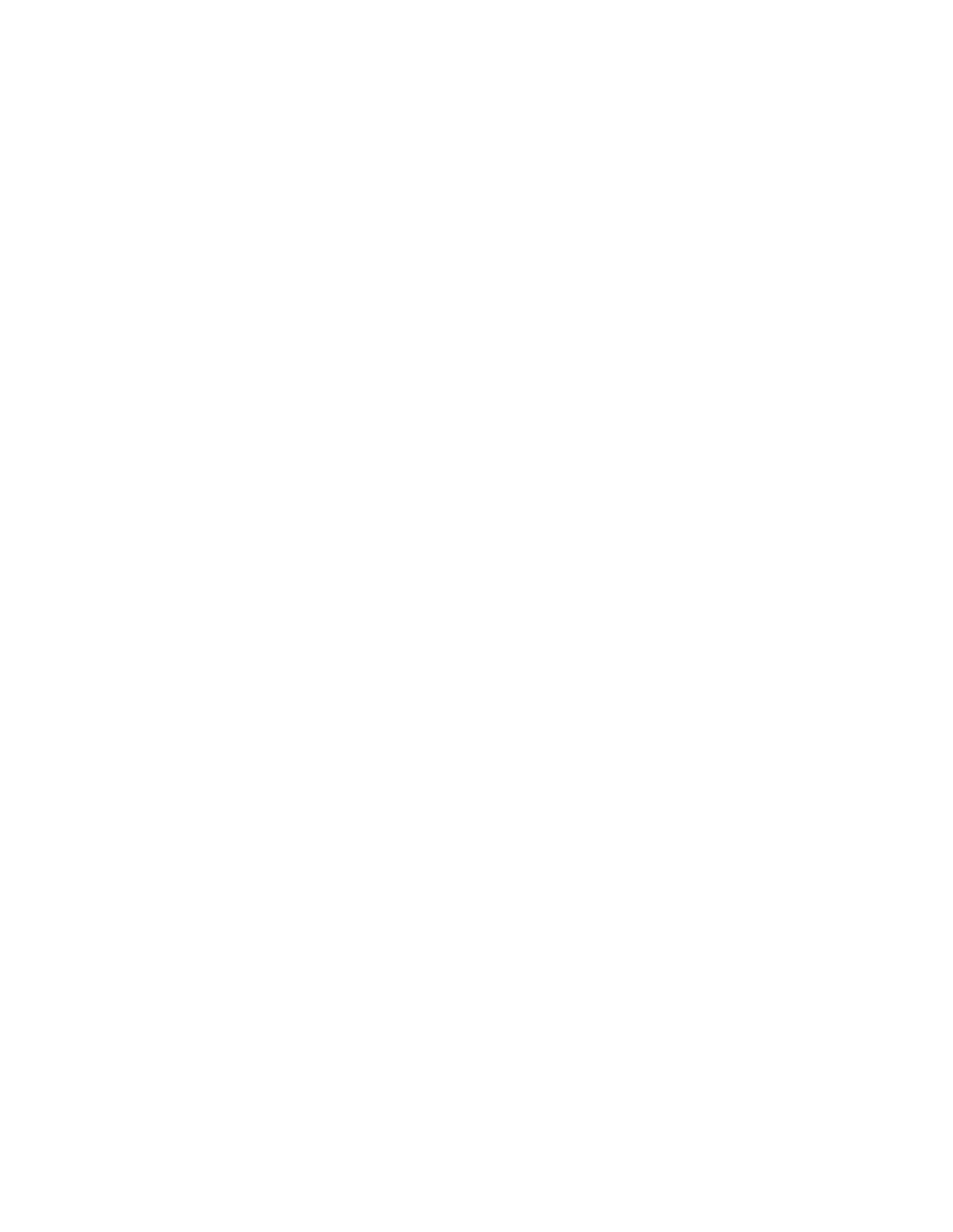### **Summary**

Since the July 2016 coup attempt, Turkey has seen mass arrests and trials on terrorism charges of thousands of people not involved in any violent act. Among them are journalists, human rights defenders and opposition politicians tried in proceedings which rights groups have documented as politicized and unfair. While lawyers always have a critical role to play in protecting the rights of suspects in police custody and defendants in court, their role in protecting the rule of law and human rights is all the more fundamental in the context of the current crackdown in Turkey. Yet, or more likely because of that, as this report demonstrates, authorities have also targeted lawyers, in particular criminal defense lawyers.

The report examines a pattern of prosecutors investigating and opening cases against lawyers. It documents cases in which prosecuting authorities have criminalized lawyers for activities undertaken to discharge their professional duties and have associated them without evidence with the alleged crimes of their clients. Some of these prosecutions appear to have come about in reprisal for their efforts to document police abuse and other human rights violations and to protect the rights of their clients. The report also documents cases where police have threatened and intimidated lawyers, obstructing and interfering in their professional duties. The report concludes that the authorities' unwarranted and abusive targeting of lawyers for prosecution has undermined a key guarantor of the right to a fair trial in Turkey.

The majority of those on trial for terrorist offenses in Turkey at time of writing are charged as members of what the courts and government term the "Fethullahist Terror Organization" (commonly abbreviated to FETÖ) because they accuse the movement, connected with the US-based Muslim cleric Fethullah Gülen, of being responsible for the attempted coup. The second largest group facing terrorism charges are prosecuted as members of the armed Kurdistan Workers' Party (PKK). A smaller number of people have been charged with terrorism offences for links to smaller outlawed leftist groups and the extremist group Islamic State (IS).

In November 2018, Ministry of Justice figures revealed that 17 percent of Turkey's entire prison population (44,930 individuals out of the total prison population of 260,144)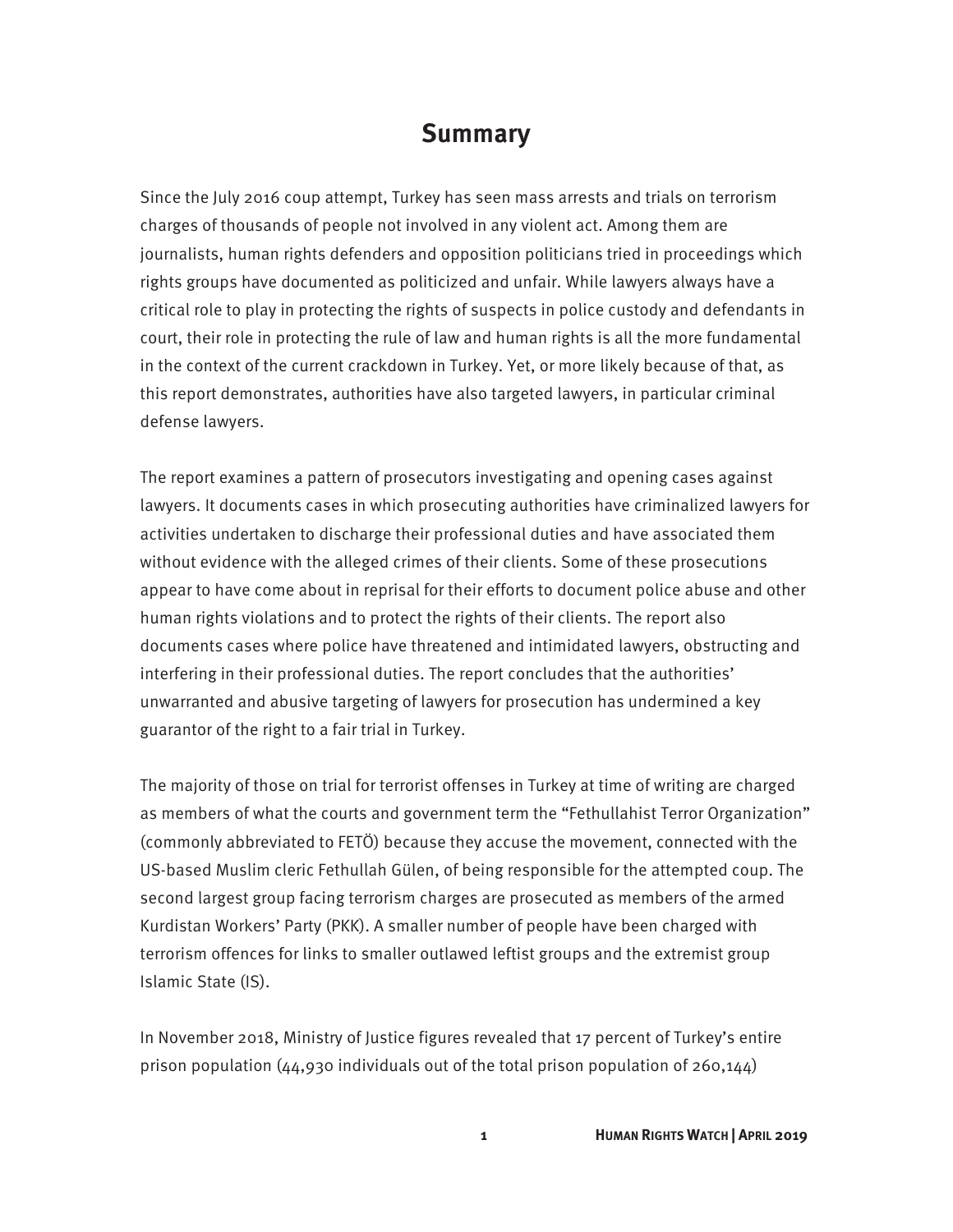consisted of inmates either convicted of or on trial for terrorism offences and facing sentences typically in the range of seven and a half to twelve and a half years for membership of a terrorist organization to much higher sentences for those facing multiple charges. Tens of thousands more individuals being prosecuted for terrorism offenses are at liberty. In the period since the attempted coup, the authorities have considerably widened the already overly broad and vague definition of terrorism.

The majority of lawyers on trial for terrorism are charged with being FETÖ members and a smaller number are on trial for PKK membership or links to outlawed leftist groups. In the case of those prosecuted for PKK membership or links to leftist groups, the prosecution is often based on statements they gave to the media or their participation in press conferences or demonstrations. A civic group, the Arrested Lawyers Initiative, reported in April 2019 that 1,546 lawyers have been prosecuted, with 274 among them convicted in first-instance courts of membership of a terrorist organization, and 598 having been held in pretrial detention for varying periods.

In the months after the July 15, 2016 attempted coup, detainees accused of being members of FETÖ often had difficulty getting lawyers to represent them, with delays even in getting enough compulsory legal aid lawyers to be present during their interrogation by prosecutors and appearance before courts. Antipathy to the Gülen movement in Turkish society as a whole may account for some of the reluctance of lawyers to step up and be involved in FETÖ cases, but lawyers were also concerned they themselves could be prosecuted for taking on these cases. This report shows that such concerns were justified.

The increase in cases of lawyers being threatened and prosecuted has occurred in a context where the Turkish authorities have also imposed rigorous restrictions on the right of individuals in pretrial detention accused of terrorist crimes to benefit from legal counsel and to prepare for defending themselves in court.

Several measures introduced under the state of emergency by decree and subsequently made law and incorporated permanently into Turkey's Criminal Procedure Code (CPC) and Law on the Execution of Sentences and Security Measures undermine the right of a suspect to legal counsel and a defense. For example, prosecutors have the power, routinely invoked, to authorize police, with post facto court approval, to restrict lawyers from meeting with clients during the first 24 hours of their police custody. Lawyers'

#### **LAWYERS ON TRIAL 2**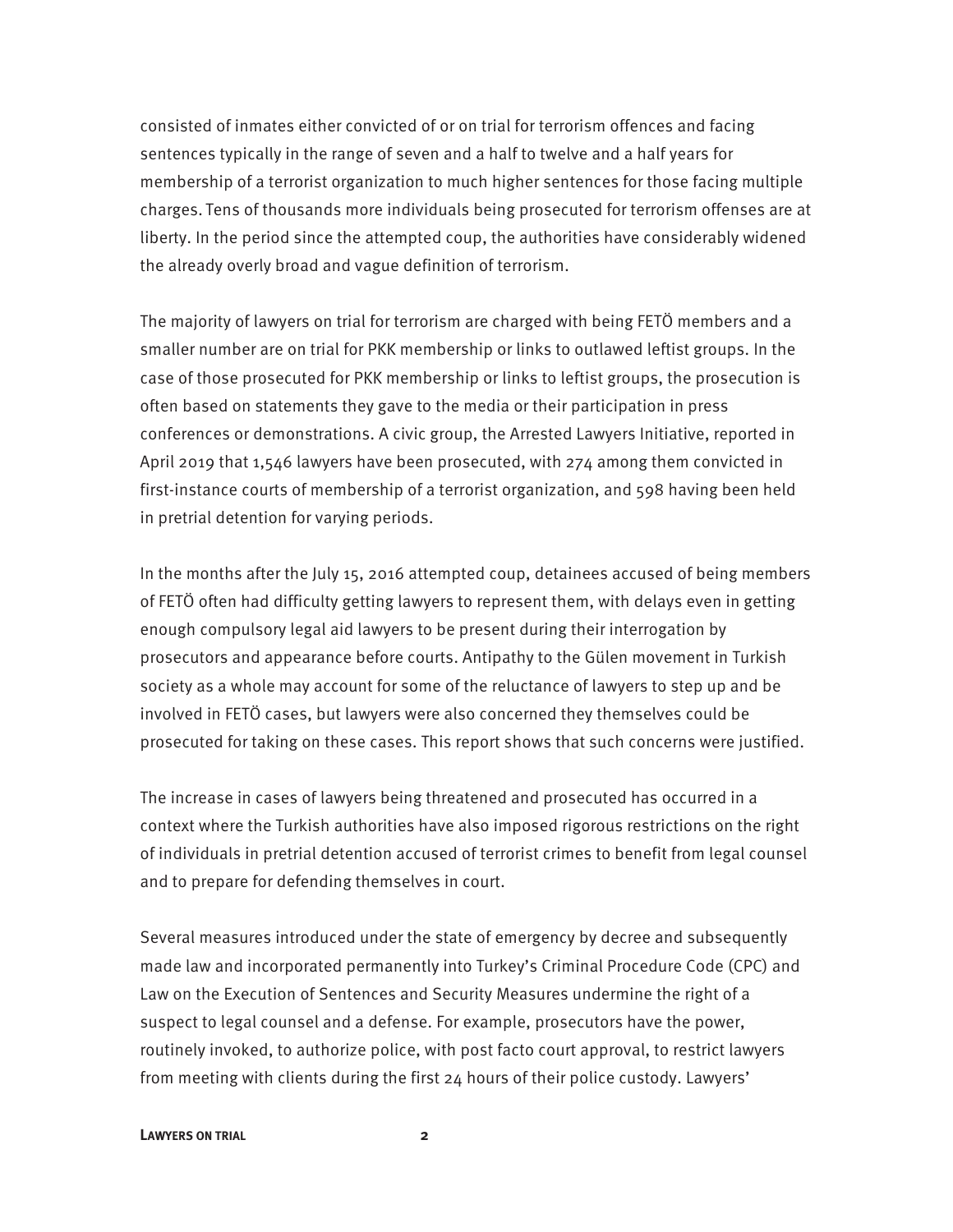privileged communication with their clients in pretrial prison detention has been effectively abolished as authorities are permitted to record and monitor all communications between lawyer and client, and the number of lawyers permitted to represent a client in court in a terrorism case is limited to three.

Lawyers can find themselves barred from acting for a client facing a terrorism investigation for up to two years, if they themselves are under investigation for terrorism; and courts can restrict named lawyers from accessing investigation files of individuals in police custody on suspicion of terrorism offenses. Police also regularly use such court decisions to prevent named lawyers from meeting with detainees. Measures that undermine equality of arms and the adversarial elements of trial proceedings inherent to building a defense, also include allowing courts to conduct hearings and issue verdicts without lawyers present if they rule the lawyers have not provided reasons for their absence; to reject lawyers' requests to hear witnesses if they deem the aim is to prolong the trial; and to hear some protected witnesses remotely, with their voices altered or faces screened, so they cannot be cross-questioned in person in court. Similarly, another provision has led to courts routinely barring defendants in prison from attending their court hearings in person but rather having them join remotely by video linkup to the prison (known in Turkey as Ses ve Görüntü Bilişim Sistemi, SEGBIS).

Lawyers interviewed by Human Rights Watch reported that, in terrorism trials, courts have become increasingly unresponsive to their petitions to have evidence critically examined or tested and to hear witnesses for the defense. Lawyers said they were little more than "extras" in court hearings. Equality of arms between the prosecution and the defendant cannot be preserved if the defendant's lawyer is with no valid justification barred from mounting an effective defense and if the adversarial elements of proceedings become little more than a formality.

In addition, under the state of emergency the government closed down many lawyers' organizations, most notably three which have a strong focus on human rights cases and supporting the rights of defendants in terrorism cases, namely the Contemporary Lawyers Association, the Free Lawyers Association and the Mesopotamian Lawyers Association. Scores of other lawyers' associations, such as the Ankara-based Law and Life Association (Hukuk ve Hayat Derneği), were closed under first state of emergency decree in July 2016 accused of having Gülenist affiliations.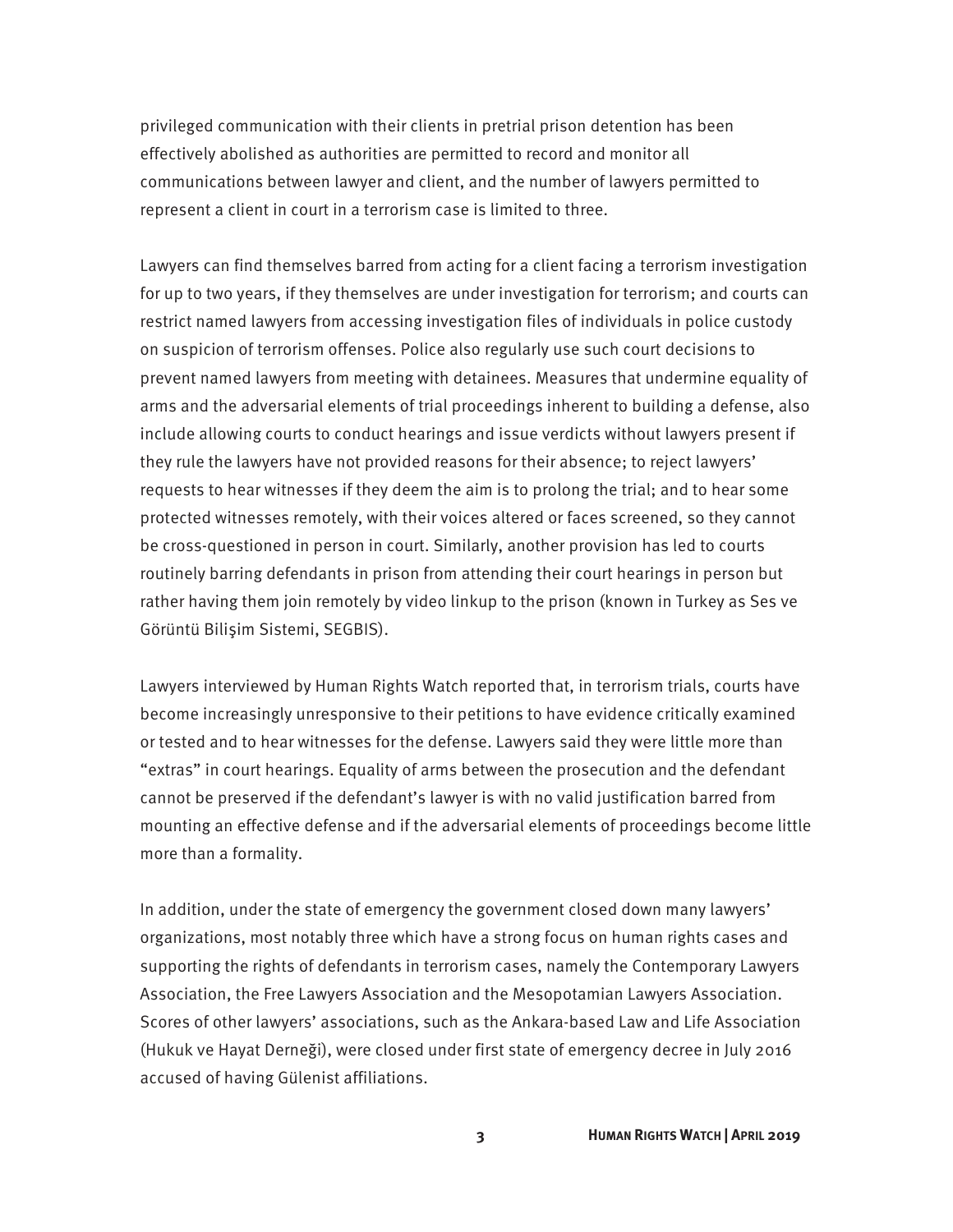All the lawyers interviewed for this report told Human Rights Watch that the Union of Turkish Bars, the professional body to which all Turkey's provincial bar associations are affiliated, was reluctant in the post-coup period to offer a robust defense of the principles of the right to a fair trial and the right to legal counsel for all suspects and defendants. Similarly, they argued, bar associations and the Union of Turkish Bars have failed for the most part to employ their institutional strength and authority to uphold the rights of lawyers in a principled and impartial way. They have been unwilling to support lawyers faced with serious obstacles in discharging their professional duties and have often failed to support lawyers subjected to arbitrary investigation and prosecution.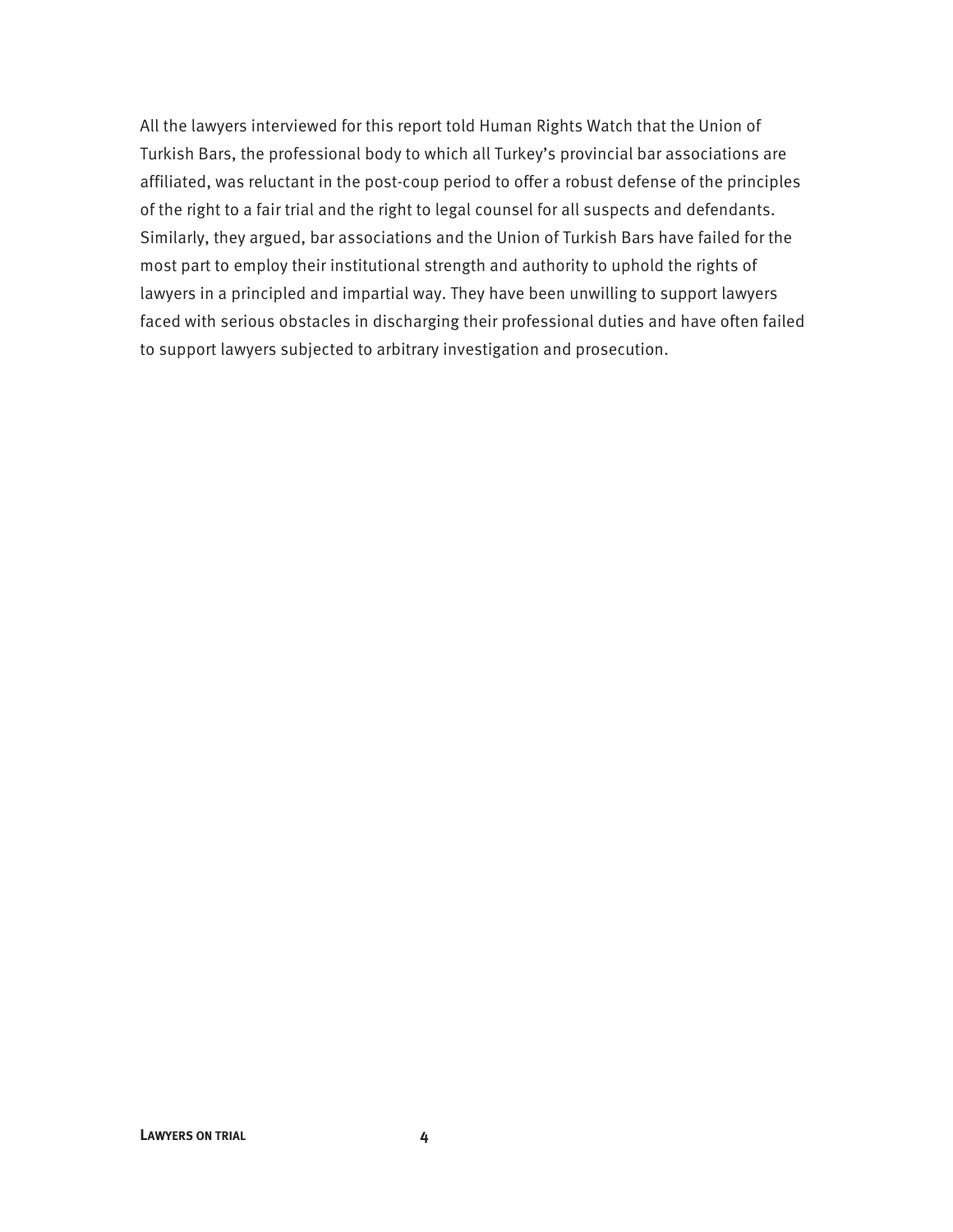### **Methodology**

Research for this report was carried out in July 2018 and between November 2018 and February 2019. A Human Rights Watch researcher conducted interviews with 35 lawyers either in person in Ankara, Urfa and Istanbul, or by phone. In all the criminal cases against lawyers discussed the case file numbers are included and lawyers mostly named. In some cases, the names of lawyers interviewed were withheld at their own request but are known to Human Rights Watch. All interviews were conducted in Turkish. Human Rights Watch also examined written records such as prosecutors' indictments and supplementary dossiers of evidence, records of court hearings and first-instance court decisions, where they were available.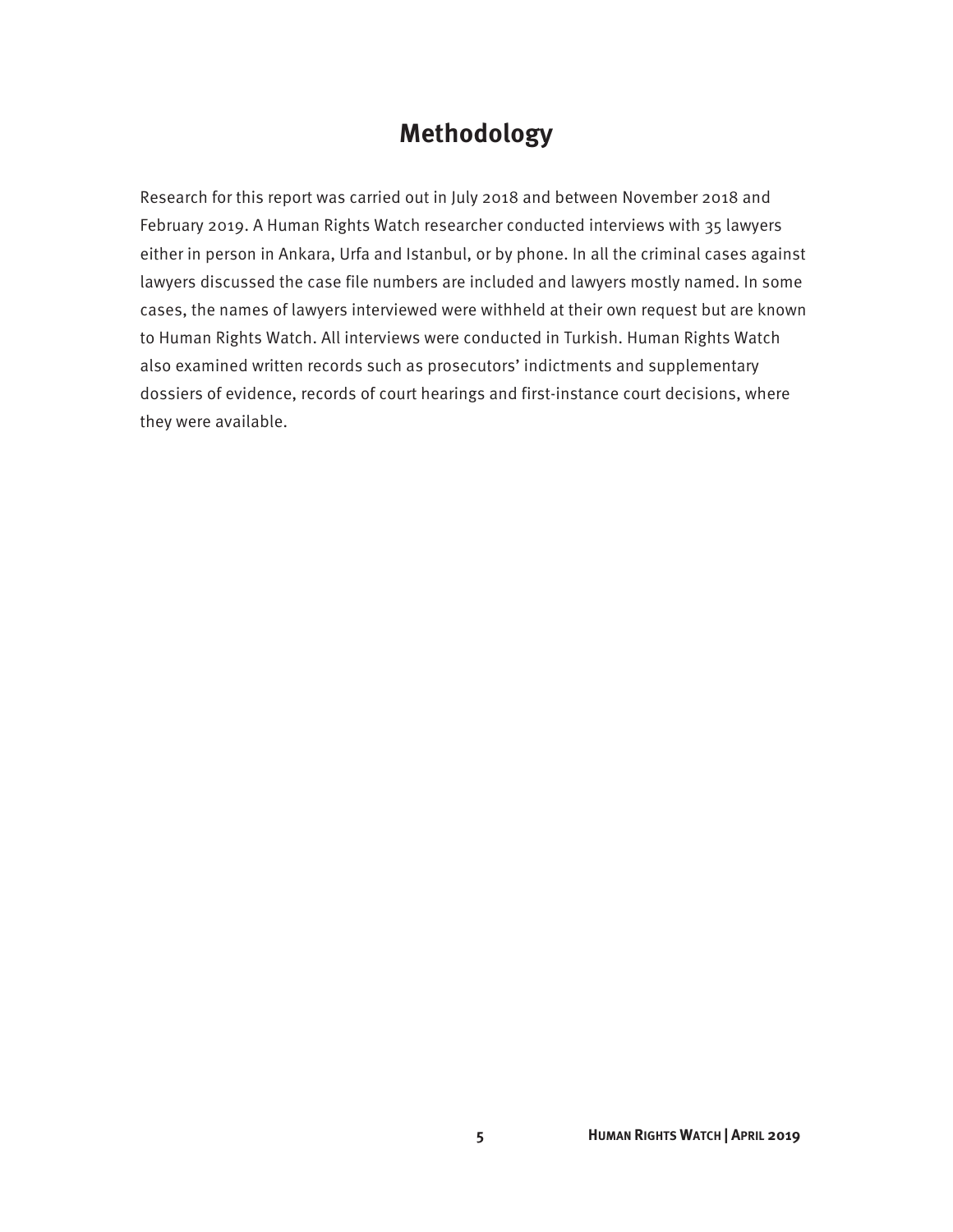### **I. Background**

For courts to see no distance between a lawyer and their client is a new development. If a lawyer defends a Kurd these days that makes him a Kurdish nationalist. If he defends a FETÖ suspect he is a FETÖ member. As a lawyer you meet your client in prison and you have no possibility of confidential communication since there's a prison guard present, a microphone, and a camera. In court, the judges accept none of your requests, such as hearing independent expert witnesses. We are seeing eight-hour trial hearings which are purely symbolic and in which nothing is taken seriously. The courts are completely unresponsive to lawyers. There is no equality of arms left, no possibility of being able to look the judge in the eye.<sup>1</sup>

– Ankara lawyer, July 2018

In the aftermath of the failed July 15, 2016 military coup in Turkey, legitimate efforts by the authorities to prosecute those who planned and were involved in the violent events have often been obscured amidst a much more widespread crackdown on critics, dissidents and political opponents of the government. Alongside the trials of military personnel, thousands of civilians not involved in any violent act have found themselves prosecuted and jailed for terrorism.

The majority of those on trial for terrorist offenses in Turkey at time of writing are charged as members of what the courts and government term the "Fethullahist Terror Organization" (commonly abbreviated to FETÖ) because they alleged the movement which they designate a terrorist organization headed by US-based cleric Fethullah Gülen, was responsible for the attempted coup.<sup>2</sup> The second largest group facing terrorism charges are prosecuted as members of the armed Kurdistan Workers' Party (PKK). A smaller number of people have been charged with terrorism offences for links to smaller outlawed leftist groups. In November 2018, the Minister of Justice announced statistics showing that 17 percent of

<sup>&</sup>lt;sup>1</sup> Human Rights Watch interview with Ankara-based lawyer, July 12, 2018 (name withheld at his own request).

<sup>&</sup>lt;sup>2</sup> In June 2018, the Ministry of Justice announced that 83,722 people were on trial for links to FETÖ, and another 203,518 were under investigation. Reported in Hürriyet newspaper, June 19, 2018: http://www.hurriyet.com.tr/gundem/FETÖ-davalariylailgili-cok-onemli-ayrintilar-40871816 (accessed December 13, 2018).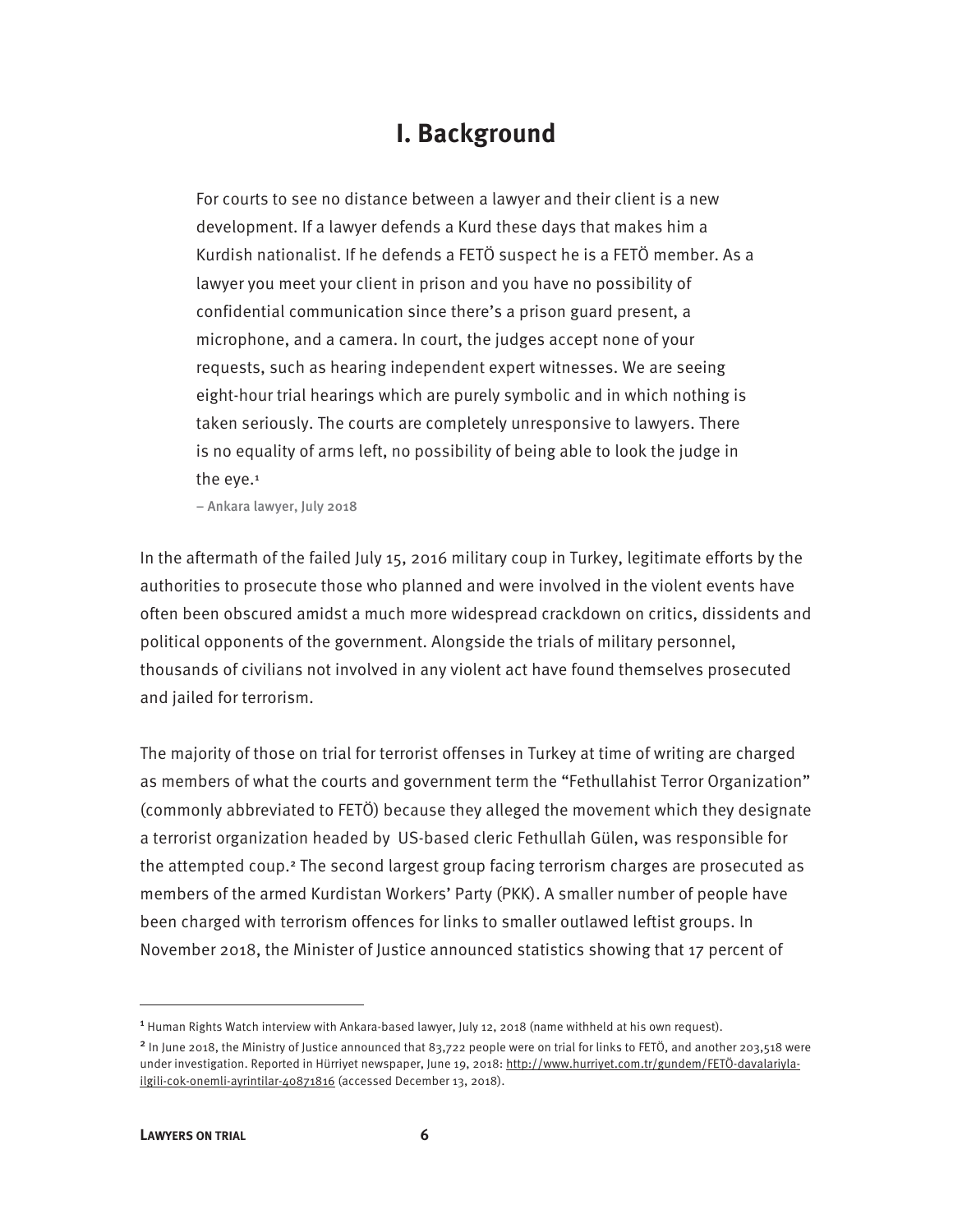Turkey's entire prison population consisted of inmates either convicted of or on trial for terrorism offences.<sup>3</sup> Tens of thousands more individuals under prosecution for terrorism offenses are at liberty. While all professional groups in Turkey have been affected, this report focuses on the prosecution and targeting of lawyers. As with other groups, the majority of lawyers on trial for terrorism face the charge of being FETÖ members while others are on trial for PKK membership or links to outlawed leftist groups.<sup>4</sup> For the latter two groups it is often their statements to the media or participation in press conferences or demonstrations that has led to their prosecution.<sup>5</sup>

Several lawyers Human Rights Watch spoke to while preparing this report reported accounts of police threatening them or making semi-threatening remarks to them, such as "Watch out. Representing these suspects could be bad for you," and "It'll be your turn next", when they went to police stations to see detainees. In the months after the July 15, 2016 attempted coup, FETÖ detainees often had difficulty getting lawyers to represent them. In addition to antipathy to the Gülen movement within Turkish society, a key reason for this was the concern that in taking on these cases lawyers could themselves be criminalized. This report shows that such concerns were justified.

The threatening and prosecution of lawyers is occurring in a context where the Turkish government has also imposed rigorous restrictions on the rights of individuals accused of terrorist crimes to benefit from legal counsel while in pretrial detention and to prepare their defense for court. For example, under the state of emergency imposed following the

<sup>3</sup> As of November 16, 2018, 17 percent (44,930) of the total prison population (260,144) had been charged with or convicted of terrorism offences, according to figures provided by the Minister of Justice. Of the 44,930, 31,442 were held for alleged Gülenist (FETÖ) links, and 9,731 for alleged links to the outlawed Kurdistan Workers' Party (PKK), and 1,150 for alleged links to the extremist Islamic State (ISIS) group. The Minister provided the figures during a parliamentary planning and budget commission hearing. Turkish Grand National Assembly, record of planning and budget hearing 31, November 23, 2018, page 146: https://www.tbmm.gov.tr/develop/owa/komisyon\_tutanaklari.goruntule?pTutanakId=2228 (accessed January 12, 2019). Those prosecuted and convicted include journalists, civil servants, teachers and politicians as well as police officers and military personnel.

<sup>4</sup> A civic group, The Arrested Lawyers Initiative, claimed in April 2019 that 1546 lawyers have been prosecuted over the past two years, with 274 among them convicted in first-instance courts of membership of a terrorist organization, and 598 having spent periods in pretrial detention. The Arrested Lawyers Initiative, "Incarceration of Turkish Lawyers: Unjust Arrests and Convictions (2016-2018)," report no. 9, April 1, 2019. See: https://arrestedlawyers.org/2019/04/01/new-reportincarceration-of-turkish-lawyers-unjust-arrests-and-convictions-2016-2019/ (accessed April 1, 2019).

<sup>5</sup> See the detailed list of 78 cases of lawyers on trial in the appendix to the report by the Human Rights Association (İnsan Hakları Derneği), Yargı baskısı altındaki avukatlar (Lawyers under judicial pressure), June 1, 2016: http://www.ihd.org.tr/wpcontent/uploads/2018/06/Avukat-Raporu.doc and for English version: http://ihd.org.tr/en/index.php/2018/07/25/lawyersunder-judiciary-pressure/ (accessed January 13, 2019).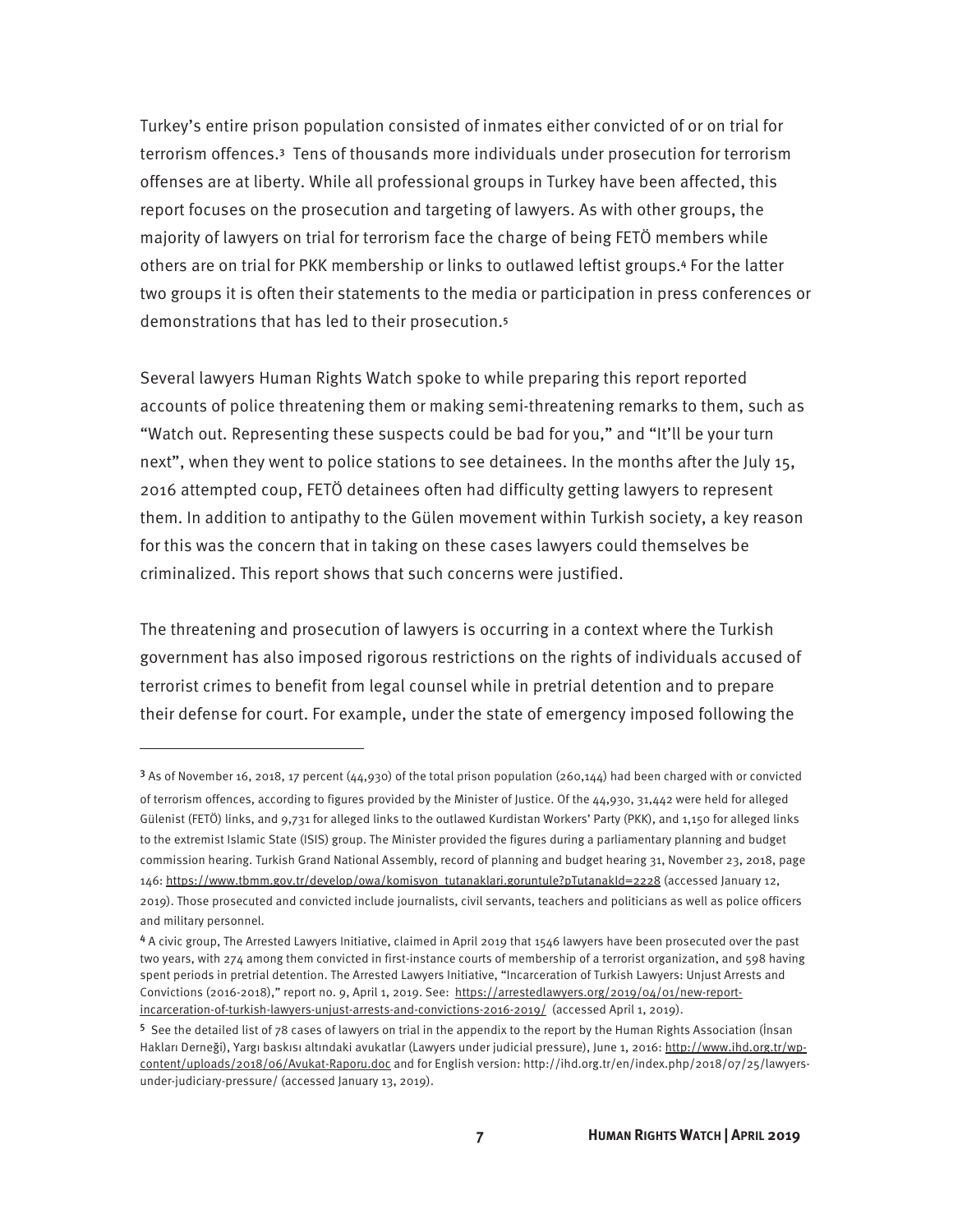coup attempt, President Erdoğan's cabinet restricted the rights of defendants in detention to privileged communication with their lawyers. When the state of emergency was lifted in July 2018, the restrictions remained in place because parliament had made them law and at time of writing they are a permanent part of Turkey's Criminal Procedure Code and Law on the Execution of Sentences and are routinely applied.

Lawyers have reported to Human Rights Watch that, in terrorism trials, courts have also become increasingly unresponsive to their petitions to have evidence critically examined or tested and to hear witnesses for the defense. They often see themselves as little more than "extras" in court hearings. Equality of arms between the prosecution and the defendant is severely undermined when the role of the defendant's lawyer is unduly restricted and the adversarial aspects of trial proceedings are little more than a formality.

In addition, under the state of emergency the government closed down many lawyers groups, most notably three which have a strong focus on human rights cases and on supporting the rights of defendants in terrorism cases, namely the Contemporary Lawyers Association, the Free Lawyers Association and the Mesopotamian Lawyers Association.<sup>6</sup> Scores of other lawyers associations, such as the Ankara-based Law and Life Association (Hukuk ve Hayat Derneği) were closed down under the first state of emergency decree, accused of having Gülenist affiliations.<sup>7</sup>

All the lawyers interviewed for this report told Human Rights Watch that the Union of Turkish Bars, the professional body of which all Turkey's provincial bar associations are members, were reluctant in the post-coup period to offer a robust defense of the principles of the right to a fair trial and the right to legal counsel for all suspects and defendants. Similarly, they argued, bar associations and the Union of Turkish Bars failed for the most part to employ their institutional strength and authority to uphold the rights of lawyers in a principled and impartial way. They have been unwilling to support lawyers faced with serious obstacles in discharging their professional duties and have often failed to support lawyers subjected to arbitrary investigation and prosecution.

<sup>6</sup> State of emergency decree no. 677 (KHK no 677), Official Gazette, November 22, 2016, list no. 6: http://www.resmigazete.gov.tr/eskiler/2016/11/20161122-1.htm (accessed January 14, 2019).

<sup>7</sup> State of emergency decree no. 667 (KHK no. 667), Official Gazette, July 23, 2016, list no. 3: http://www.resmigazete.gov.tr/eskiler/2016/07/20160723-8-1.pdf (accessed January 14, 2019).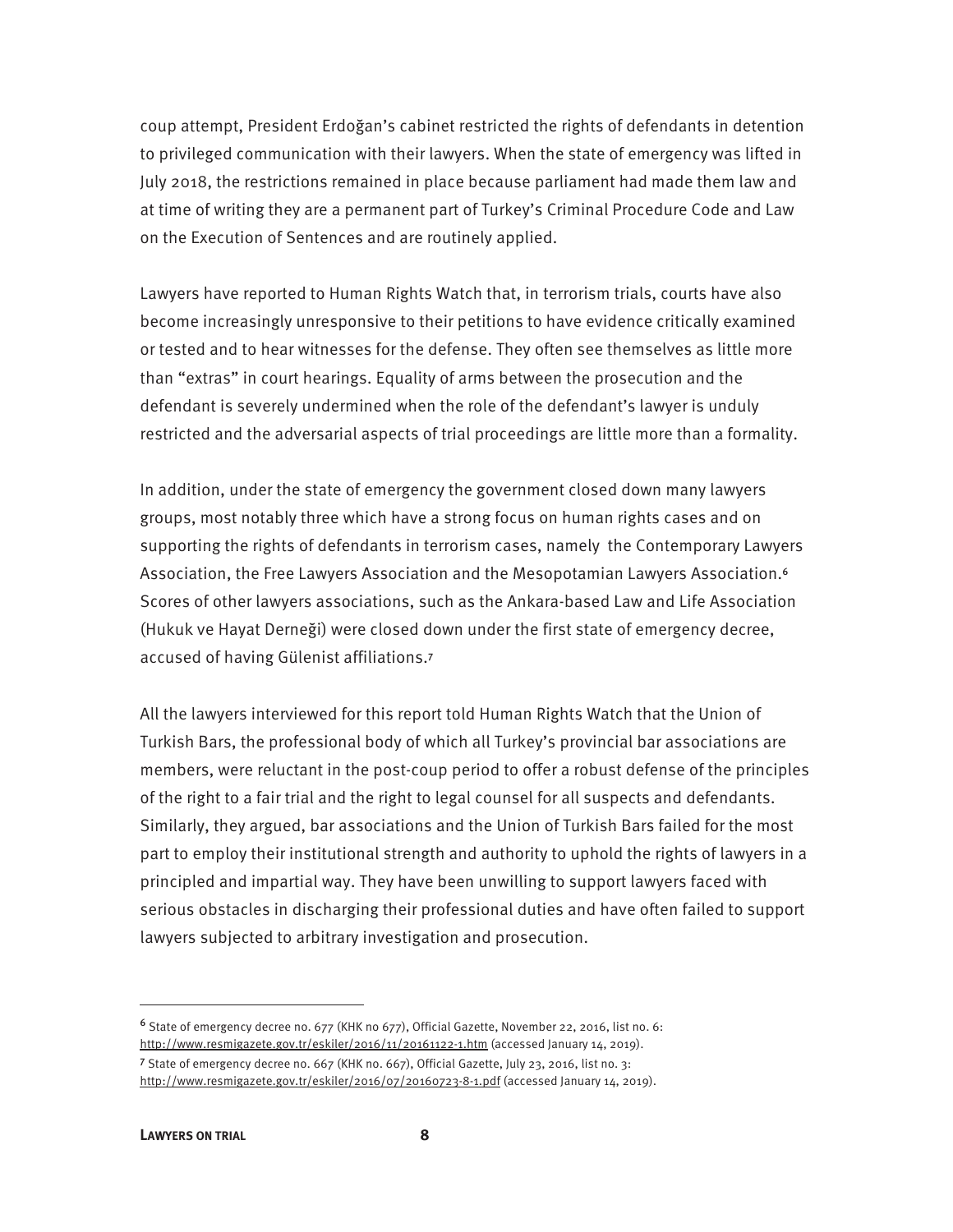In a rare exception to this trend, bar associations from around the country and the head of the Union of Turkish Bars condemned accusations against the Diyarbakır Bar by the minister of interior, Süleyman Soylu. In June 2018, in the run up to presidential and parilamentary elections, Soylu accused the Diyarbakır Bar and other civil society groups of supporting the PKK, and even threatened legal action against the Diyarbakır Bar.<sup>8</sup> In response, the bar lodged a formal complaint that the Interior Minister's comments were inciteful, exposed the bar to risk of attacks, were defamatory and a misuse of the minister's position.<sup>9</sup> However, in December 2018, media reported that following complaints against the Diyarbakır Bar Association, the Diyarbakır prosecutor was investigating the former board of the Diyarbakır Bar for public statements in the period 2016-18 which "insulted the Turkish nation, the state and state institutions and organs" under article 301 of the Turkish Penal Code.<sup>10</sup>

Several lawyers complained that in southeast Turkey the police very often label lawyers on the basis of the clients they represent and that this can be a serious obstacle to the right to an adequate legal representation. One lawyer from Diyarbakır told Human Rights Watch:

I attempted repeatedly to visit my client in police custody but they didn't let me see him and told me that he didn't want me to represent him anymore and that they had called a legal aid lawyer from the bar. Ten days later, after my client was released, he visited me to tell me the police had said to him, "Your lawyer works for the PKK and it will be bad for you to be represented by him. My client had agreed to have a legal aid lawyer from the bar instead because of what the police had said about me.<sup>11</sup>

<sup>8</sup> See Cumhuriyet daily newspaper, "Soylu'nun tehditleri durmuyor: gereğini yapacağiz" (Soylu's threats don't stop: we'll do what's necessary), June 20, 2018:

http://www.cumhuriyet.com.tr/haber/siyaset/1003010/Soylu\_nun\_tehditleri\_durmuyor\_Geregini\_yapacagiz.html (accessed January 23, 2019).

<sup>9</sup> Communication to Human Rights Watch from Ahmet Özmen, former head of the Diyarbakır Bar Association, July 8, 2018. See also, Cumhuriyet newspaper, Süleyman Soylu hakkında suç duyurusu (Complaint about Süleyman Soylu), June 22, 2018: http://www.cumhuriyet.com.tr/haber/siyaset/1005227/Suleyman\_Soylu\_hakkinda\_suc\_duyurusu.html (accessed January 23, 2019).

<sup>10</sup> See report from the Bianet online news website, "Article 301 investigation for Diyarbakır Bar Association press statements," (Diyarbakır Barosunun Basın Açıklamalarına 301 Soruşturması), January 2, 2019:

https://bianet.org/bianet/insan-haklari/204091-diyarbakir-barosunun-basin-aciklamalarina-301-sorusturmasi (accessed January 11, 2018).

<sup>&</sup>lt;sup>11</sup> A Human Rights Watch representative participated in a meeting of the lawyers' rights centers of several southeastern bar associations, Urfa, July 14, 2018.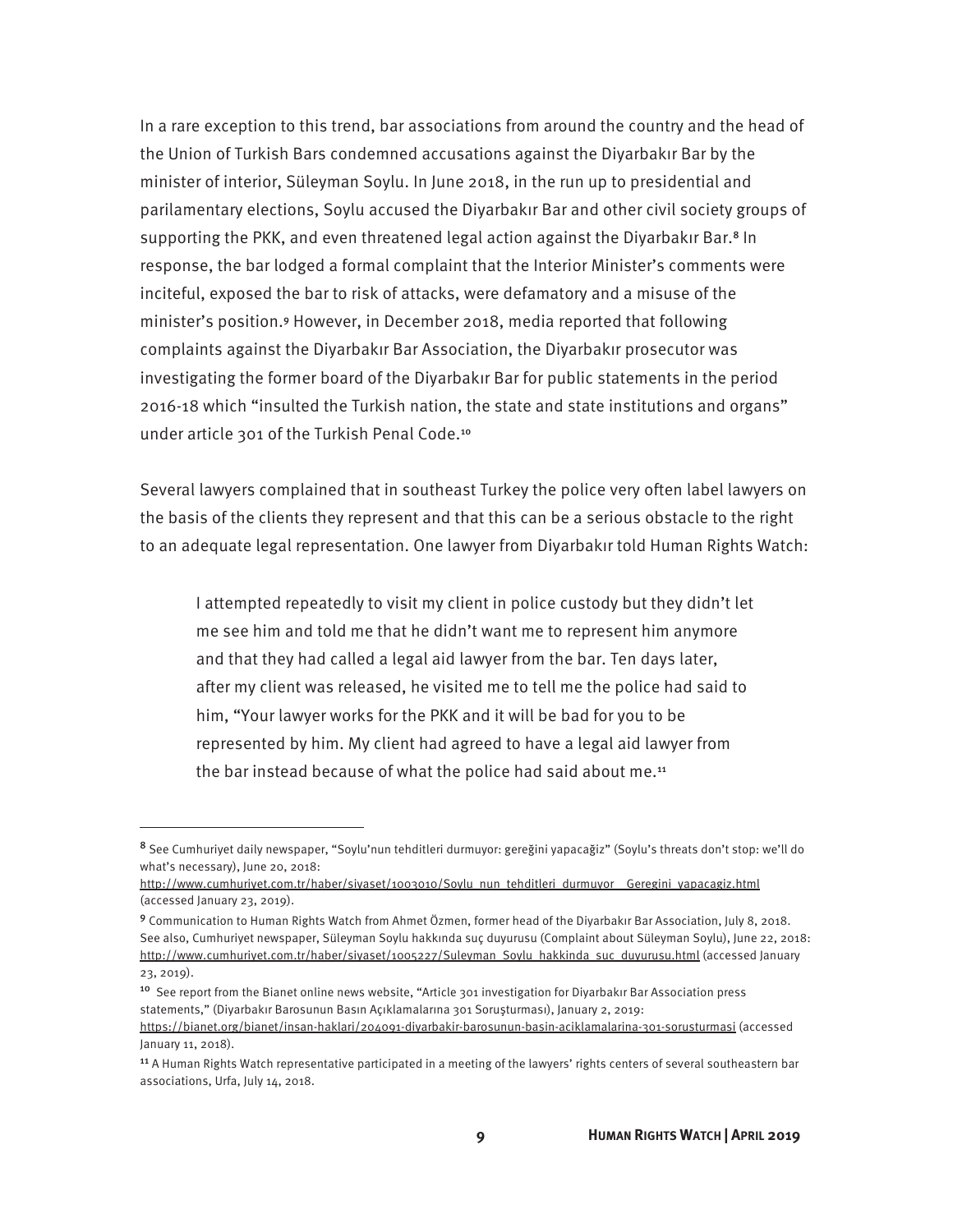This report first looks briefly at the government's move to widen the definition of terrorism. Then it analyzes the legislative changes restricting the right to legal counsel. Finally, the report focuses, at greater length, on actual prosecutions of lawyers and the readiness of prosecutors and courts to treat the activities connected with discharging professional duties as a lawyer as though they were a crime.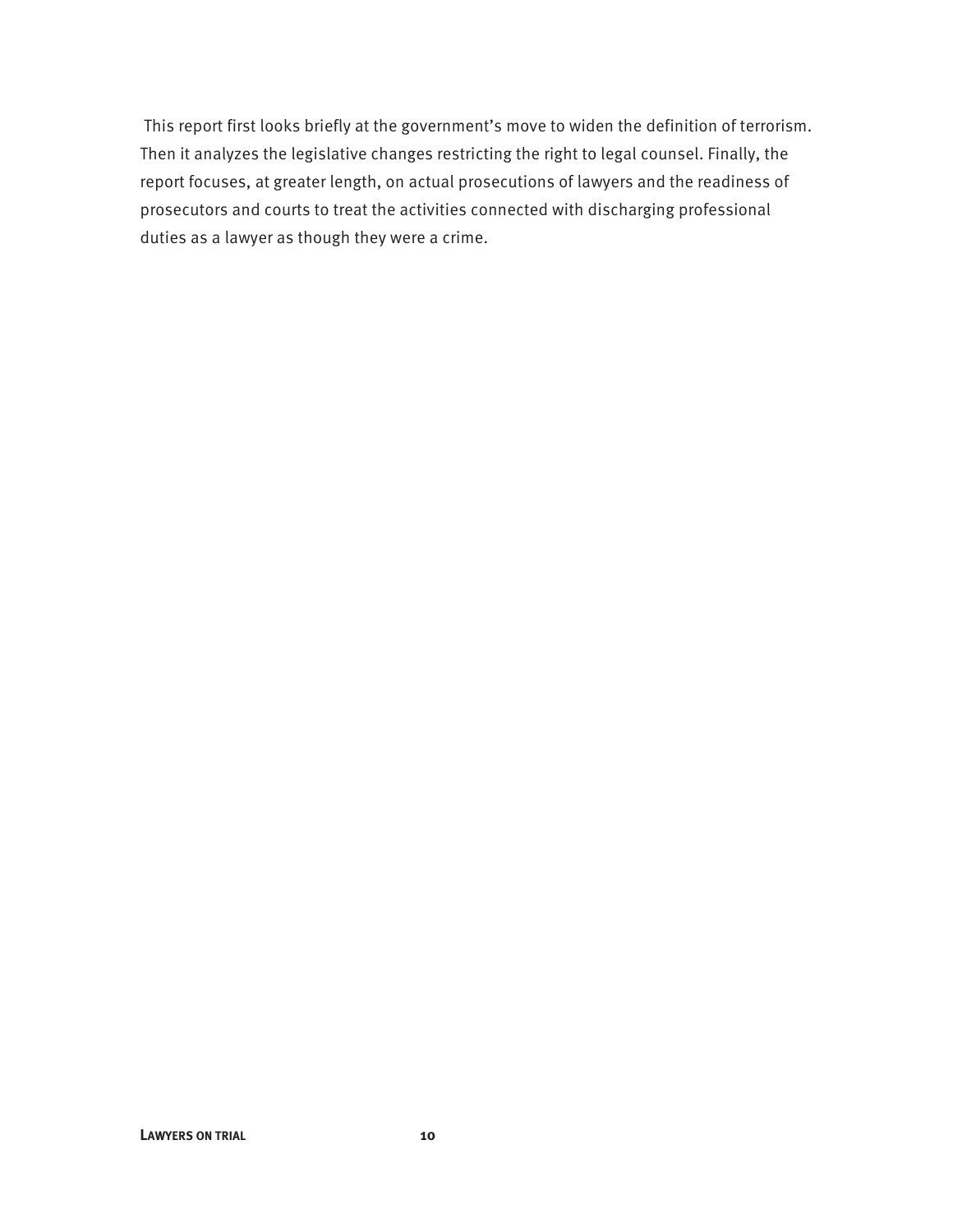### **II. Widening the Definition of Terrorism**

Under the state of emergency imposed after the failed July 15, 2016 military coup in Turkey, the president and cabinet issued a series of decrees which dismissed over 130,000 public officials, closed down media outlets, schools and civil society organizations, and changed many existing laws.<sup>12</sup> The main target of the crackdown was the Fethullah Gülen movement, an extensive religious network led by US-based Sunni Muslim preacher of that name, whom authorities in Turkey say was behind the coup. While the measures in the decrees should have been limited to the period of the state of emergency, they became permanent when, after October 2016, parliament, controlled by the President Erdoğan's Justice and Development Party (AKP), passed legislation incorporating them into Turkey's regular law.

Before considering the restrictions in the legislation imposed on the right to a legal defense, it is important first to describe how the government greatly increased the scope for prosecuting people for links with terrorism.

Turkey's Anti-Terror Law (law no. 3713) has been in place since 1991 and has been revised multiple times. The UN Special Rapporteur for the Promotion and Protection of Human Rights while Countering Terrorism criticized the law following a country visit to Turkey in 2006. In particular, the special rapporteur recommended that the definition of terrorist crimes be brought in line with international norms and standards "including defining more precisely what crimes constitute acts of terrorism and confining them to acts of deadly or otherwise grave violence against persons or the taking of hostages". The special rapporteur warned that "only full clarity with regard to the definition of acts that constitute terrorist crimes can ensure that the crimes of membership, aiding and abetting and what certain authorities referred to as 'crimes of opinion' are not abused for purposes other than fighting terrorism."<sup>13</sup>

<sup>&</sup>lt;sup>12</sup> For a summary of the measures taken, see Human Rights Joint Platform, "21 July 2016 – 20 March 2018 State of Emergency in Turkey: Updated Situation Report," April 17, 2018: http://www.ihop.org.tr/wp-

content/uploads/2018/04/SoE\_17042018.pdf (accessed January 14, 2019).

<sup>&</sup>lt;sup>13</sup> Report of the Special Rapporteur on the promotion and protection of human rights and fundamental freedoms while countering terrorism on his mission to Turkey (April 16-23, 2006), November 16, 2006: https://documents-ddsny.un.org/doc/UNDOC/GEN/G06/149/42/PDF/G0614942.pdf?OpenElement (accessed February 16, 2019).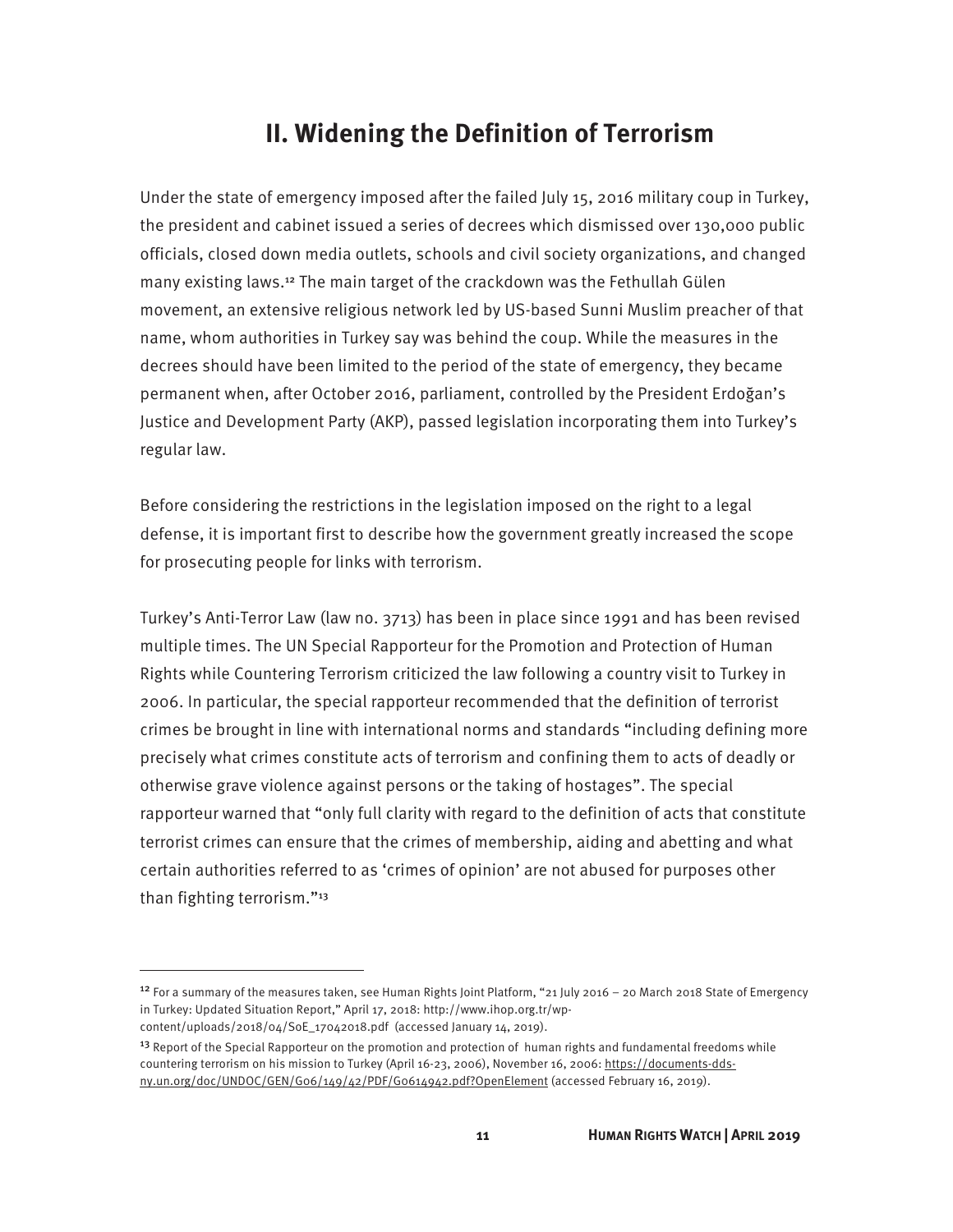The UN special rapporteur's report has gone unheeded in Turkey where, over many years, authorities have misused terrorism laws to criminalize and incarcerate individuals who have not committed violent acts, incited others to violence, or provided logistical support to armed groups. Various studies have demonstrated the misuse of terrorism laws. Human Rights Watch itself has documented the use of terrorism charges against protesters, political activists, rights defenders and academics.<sup>14</sup> The Council of Europe Commissioner for Human Rights has criticized Turkey's use of terrorism charges to restrict freedom of expression.<sup>15</sup> The designation of armed groups as terrorist organizations is formally dependent on decisions of Turkey's top court of appeal, although in practice it appears merely to rubber stamp the government's proposed designations.

When the authorities embarked on the project of dismissing a large number of public officials suspected of links to the Gülen movement after the attempted military coup, they widened still further the criteria for what constituted links to terrorist organizations and the kinds of activities that counted towards labelling people terrorists. In this way, the authorities were able to transform a movement that had once been a political ally of the ruling party into what they now described as a "sui generis criminal organization" and named the "Fethullahist Terror Organization" or FETÖ for short.<sup>16</sup> In the first decree issued under the state of emergency dismissing public officials, the government's wording targeted people "assessed to have been members of or acted in union with or been in contact with terrorist organizations or structures, entities or groups that the National Security Council has decided are engaged in activities against national security."17

<sup>14</sup> See Human Rights Watch report, "Protesting as a Terrorist Offense: the Arbitrary Use of Terrorism Laws to Prosecute and Incarcerate Demonstrators in Turkey," November 2010; and multiple statements and reports over many years on the misuse of terrorism laws to criminalize speech and non-violent political activities, including news releases, "Kurdish Party Members' Trial Violates Rights," April 18, 2011 https://www.hrw.org/news/2011/04/18/turkey-kurdish-party-members-trial-violatesrights; "Rights Defenders on Trial for Doing their Work," October 24, 2017: https://www.hrw.org/news/2017/10/24/turkeyrights-defenders-trial-doing-their-work, and "Academics on Trial for Signing Petition," December 5, 2017

<sup>15</sup> Commissioner of Human Rights of the Council of Europe, "Freedom of Expression and Media Freedom in Turkey," July 12, 2011: https://rm.coe.int/16806db752; and most recently "Memorandum on Freedom of Expression and Media Freedom in Turkey," February 15, 2017: https://rm.coe.int/ref/CommDH(2017)5 (accessed February 16, 2019).

<sup>&</sup>lt;sup>16</sup> The term is widely used in Turkish government statements and indictments; see, for example, Ministry of Foreign Affairs powerpoint, "15 July Coup Attempt against the Turkish People and Democracy," August, 2016: see http://15.07.gov.tr/assets/files/doc/presentation\_mfa.pdf (accessed December 10, 2018).

<sup>&</sup>lt;sup>17</sup> The wording was first used in the first state of emergency decree (Olağanüstü Hal Kapsaminda Alinan Tedbirlere Ilişkin Kanun Hükmünde Kararname, no. 676) issued July 23, 2016, and reads in Turkish: "Terör örgütlerine veya Milli Güvenlik Kurulunca Devletin milli güvenliğine karşı faaliyette bulunduğuna karar verilen yapı, oluşum veya gruplara üyeliği, mensubiyeti veya iltisakı yahut bunlarla irtibatı olduğu değerlendirilen…"; see

http://www.resmigazete.gov.tr/eskiler/2016/07/20160723-8.htm (accessed December 9. 2018).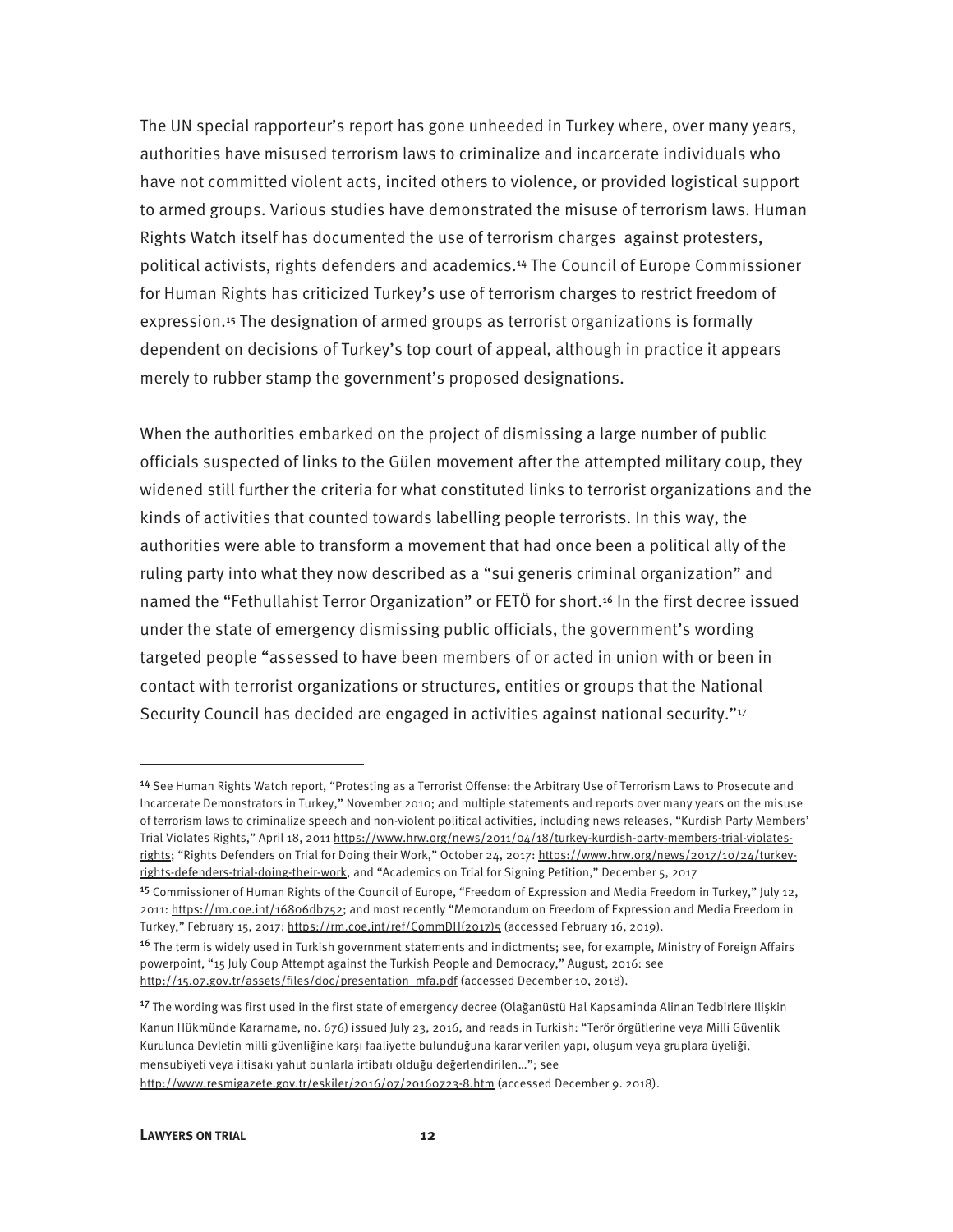This extremely vague wording was intended to allow the authorities to ensnare the greatest number of people in their dragnet. Among the activities treated by prosecuting authorities as clear evidence of "having acted in union with" an outlawed group were: having a bank account with the Bank Asya, a bank the government said was a Gülenist bank; sending children to a Gülenist school; participating in religious conversation groups run by the Gülen movement; working for an institution such as a private school or hospital run by Gülen followers; staying in a student hostel run by Gülen followers; downloading particular cell phone encryption communication applications—principally ByLock—alleged to be have been widespread among Gülen followers; evidence of bank transfers of money which could be charitable donations to Gülen movement institutions or private accounts; and having close relatives connected with the movement.

While these criteria were introduced to enable mass dismissals from the civil service, they also became the blueprint for determining who else could be subject to criminal investigation and prosecution. It is evidence like this which makes up the bulk of the accusations in indictments against those accused of FETÖ membership, or aiding and abetting FETO, and, in a lesser number of cases, the crime of attempting to overthrow the constitutional order. Trials of military personnel and civilians for involvement in the coup are another matter and are not considered here.<sup>18</sup> In the case of prosecution of civilians many indictments fail to establish a causative link between the criteria for links with the Gülen movement and actual participation in any conspiracy or activities that were outlawed at the time they were committed.

Countless indictments against people accused of being associated with the Gülen movement provide a chronology showing how, after the movement broke with the ruling Justice and Development Party (AKP), the Turkish government's approach to it evolved from viewing the group as a "threat to national security" and an "illegal" organization to be combatted by administrative and criminal investigations, to declaring it a terrorist organization.<sup>19</sup>

<sup>&</sup>lt;sup>18</sup> In June 2018, the justice minister gave figures for the overall number of FETÖ prosecutions, plus prosecutions of military for the coup. A total of 83,722 individuals were on trial for FETO membership and 203,518 still under investigation. A total of 5,370 individuals (all but a few military personnel) were on trial for the coup. See http://www.hurriyet.com.tr/gundem/fetodavalariyla-ilgili-cok-onemli-ayrintilar-40871816 (accessed January 14, 2019).

<sup>&</sup>lt;sup>19</sup> This chronology appears, for example, in the indictment of  $52$  lawyers for FETÖ membership (case discussed in this report), Ankara Chief Prosecutor, investigation no. 2016/110911, esas no. 2017/19962, dated June 14, 2017.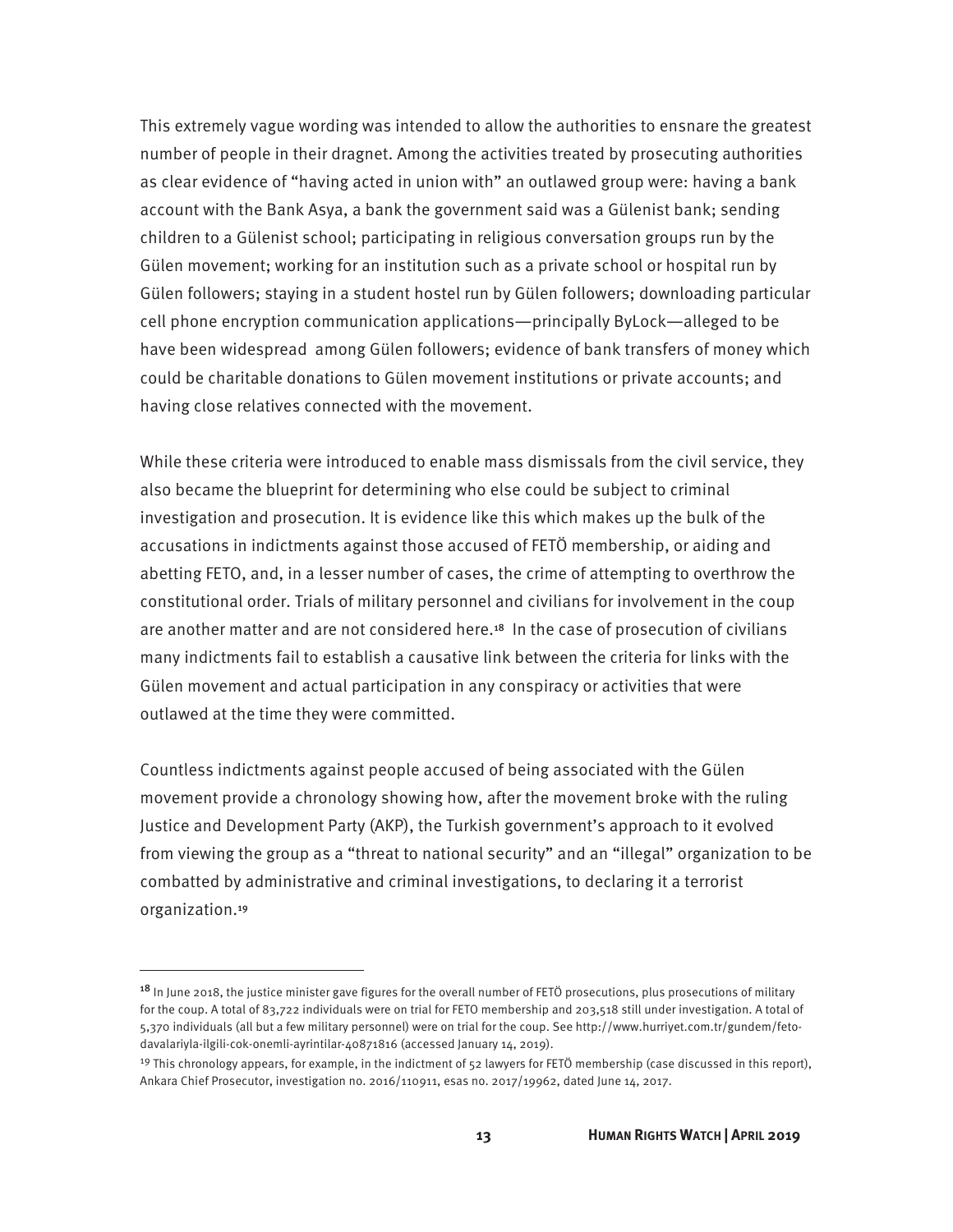The Gülen movement was first officially termed a terrorist organization by Turkey's National Security Council, chaired by President Erdoğan, on May 26, 2016. On June 16, 2016 the Erzincan Heavy Penal Court pronounced the movement a terrorist organization. In June 2017 the Court of Cassation upheld a decision to convict two judges for membership of FETÖ as an armed terrorist organization, providing appellate court authority upholding the definition of the Gülen movement as a terrorist organization.<sup>20</sup> The designation of the Gülen movement as a terrorist organization by the government and later the top court has enabled the mass arrests and prosecutions that followed.

In Turkey, the Court of Cassation had long held the prosecution needs to establish a pattern of affiliation proving the individual has a place in the hierarchy of a proscribed group on a continual, varied and intense basis over a period of time, in order for a court to find an accused guilty of membership of a terrorist organization .<sup>21</sup> Continuity and variety of instances showing intensity of association are regarded as the criteria for proving an "organic link" to a terrorist organization and a position within its hierarchy rather than actual evidence of engagement in criminal activities or direct incitement to commit crimes.

In one report Human Rights Watch examined the flawed application of Turkey's terrorism laws and the wide application of these criteria to target people such as protestors who have not engaged in activities which could or should be described as terrorism.<sup>22</sup> One of the cases in the report concerning a demonstrator convicted of acting on behalf of and full membership of a terrorist organization was subsequently referred to the European Court of Human Rights which found a violation of article 11 of the European Convention and stated that it had not been "foreseeable" that joining a demonstration would result in the authorities' application of widely drawn terrorism charges against the applicant and that the charges constituted an "arbitrary interference with his right to freedom of assembly" since the Turkish courts "had made no distinction between him—a peaceful

https://www.sabah.com.tr/gundem/2017/06/17/silahli-teror-orgutu-tanimi-yargitay-karariyla-tescillendi

#### LAWYERS ON TRIAL 14

<sup>&</sup>lt;sup>20</sup> Reported in the media, see Sabah newspaper, "Silahlı terör örgütü tanımı yargıtay kararıyla tescillendi," (Armed terror organization definition registered by court of cassation decision) June 17, 2017:

<sup>&</sup>lt;sup>21</sup> For an article discussing a recent Court of Cassation ruling including this criteria, see Ersan Sen, "Yargıtay 16. Ceza Dairesi'nin Son Kararına Göre Örgüt Üyeliği" (Membership of an organization according to the latest ruling of the Court of Cassation's 16<sup>th</sup> Penal Chamber), November 3, 2017: https://www.hukukihaber.net/vargitav-16-ceza-dairesinin-son-kararinagore-orgut-uyeligi-makale,5508.html (accessed January 23, 2019).

<sup>&</sup>lt;sup>22</sup> See Human Rights Watch report, "Protesting as a Terrorist Offense: The Arbitrary Use of Terrorism Laws to Prosecute and Incarcerate Demonstrators in Turkey," November 2010.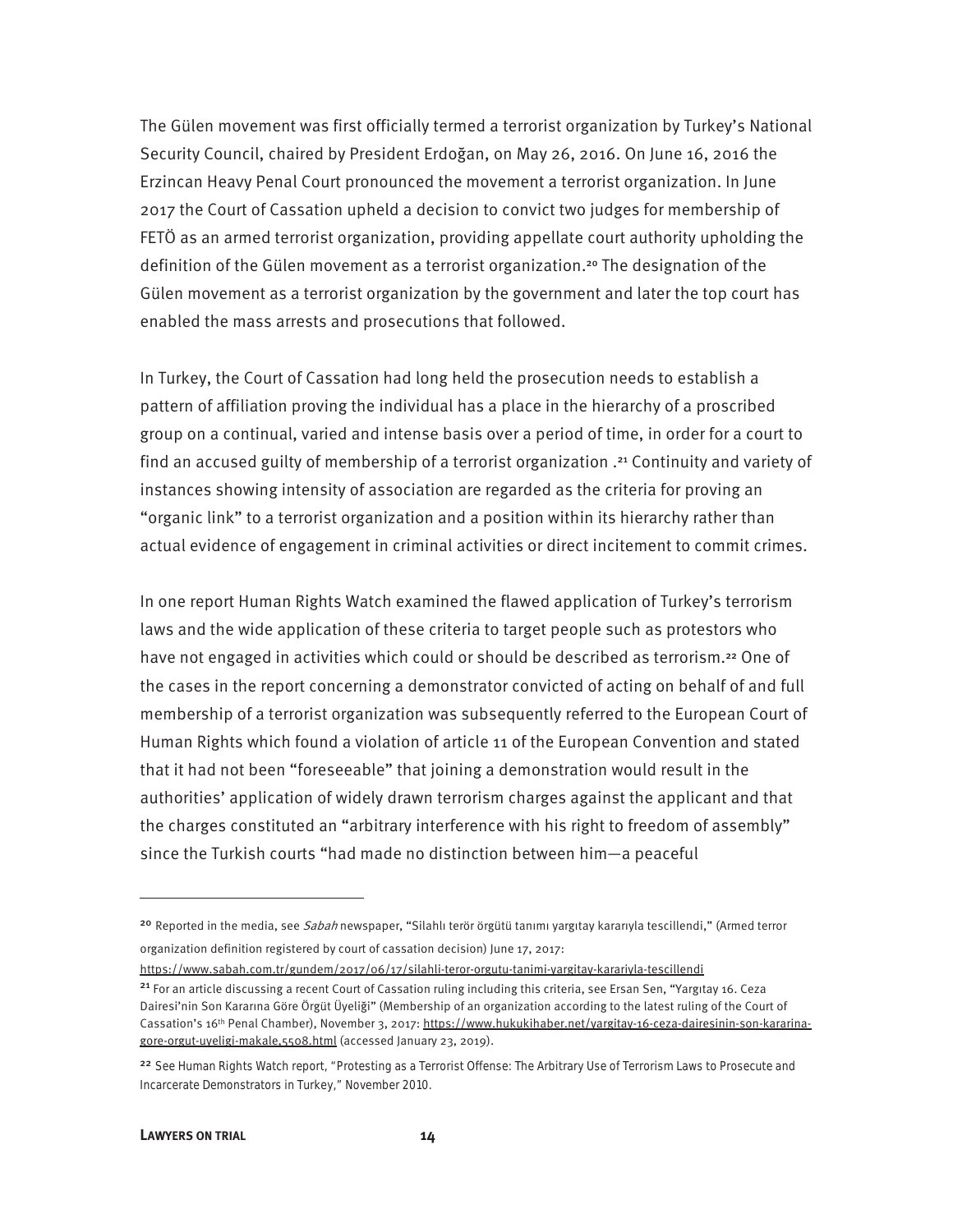demonstrator—and an individual who had committed offences within the structure of the PKK."<sup>23</sup>

Concerning the characterization of individuals affiliated with the Gülen movement as terrorists, the logic is even more flawed because, at the time the individual engaged in the pattern of affiliation, the Gülen movement had not been outlawed and in general there is no evidence in indictments examined that the activities engaged in at the time they took place amounted to actual criminal activity. While President Erdoğan and his government clearly expressed antipathy towards the group in the period 2014-16 and made it clear to the public that they regarded it as highly undesirable to be associated with it, it is not credible, nor in any way legally sustainable, to argue that any follower of the Gülen movement could or should have foreseen their association with the movement would at a future date constitute criminal, let alone terrorist, activity.

<u>.</u>

<sup>&</sup>lt;sup>23</sup> See ECHR: Iskirik v. Turkey decision (Application no. 41226/09), November 14, 2017: https://hudoc.echr.coe.int/eng#{"itemid":["001-178506"]} (accessed January 14, 2019).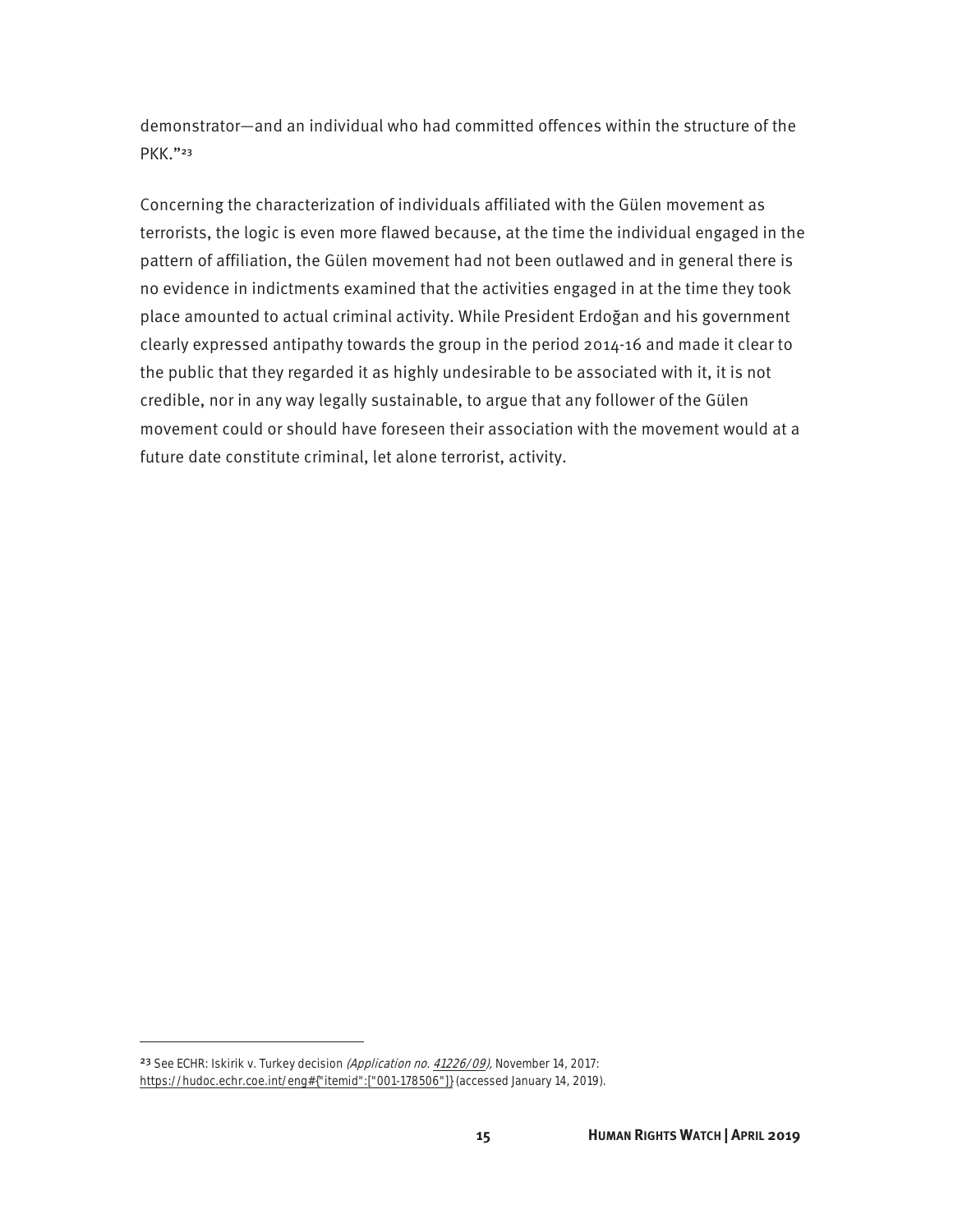### **III. Undermining the Right to a Legal Defense**

Several of the measures that the government of President Erdoğan introduced by decree under the state of emergency, and that the parliament later passed into law, directly erode the rights to a full legal defense of individuals facing criminal investigation and trial for terrorism offences and crimes against the state. Because of these measures, lawyers are restricted in their ability to discharge their professional duties in ways compatible with fair trial standards including the principle of equality of arms.

Among nine limitations the government has placed on the powers of lawyers since July 2016, perhaps the most critical is the severe restriction on client-lawyer privileged communication both for individuals held in pretrial detention and for convicted prisoners. Meetings between lawyers and their clients in prison can now be strictly limited in duration and subject to the condition that public officials are present and that conversations are recorded in full.<sup>24</sup> Lawyers interviewed for this report told Human Rights Watch that over the past two years while in theory such restrictions are discretionary and could be the exception, in practice they have been widely implemented and has become the rule rather than the exception for FETÖ detainees.

One lawyer commented on the widespread implementation of this measure:

<sup>&</sup>lt;sup>24</sup> State of emergency decree no. 667, dated July 23, 2016, introduced this measure and it was later codified into law in a legal amendment to article 59/5 of the Law on the Execution of Penalties and Security Measures (no.5275) reads "Where there is a risk that public security and the security of the penitentiary institution is endangered, that the terrorist organization or other criminal organizations are directed, that orders and instructions are given to them or secret, clear or crypto messages are transmitted to them through the remarks during the interviews between the prisoners and their lawyers; the interviews may be recorded by audio or audio-visual devices, prison officers may be made present during interviews between the prisoner and his/her lawyer with a view to monitoring the interview, documents or document templates and files given by the prisoner to his/her lawyer or vice versa, and the records kept by them of the interview between them may be seized, or the days and hours of the interviews may be limited upon the public prosecutor's order. In the event that the interview with the prisoner is understood to be made for the aim set out above, the interview shall be immediately ended, and this fact shall be recorded into minutes together with the grounds thereof. The parties shall be warned about this issue prior to the interview. In the event that such minutes are drawn up in respect of a prisoner, the Criminal Peace Judge could ban the prisoner from meeting with his/her lawyers, upon the public prosecutor's request. Decision on banning shall be immediately served on the prisoner and the relevant Bar Presidency with a view to assigning a new lawyer. The public prosecutor may ask for replacement of the lawyer commissioned by the Bar…" See,

http://www.mevzuat.gov.tr/Metin1.Aspx?MevzuatKod=1.5.5275&MevzuatIliski=0&Tur=1&Tertip=5&No=5275 (accessed January 13, 2019).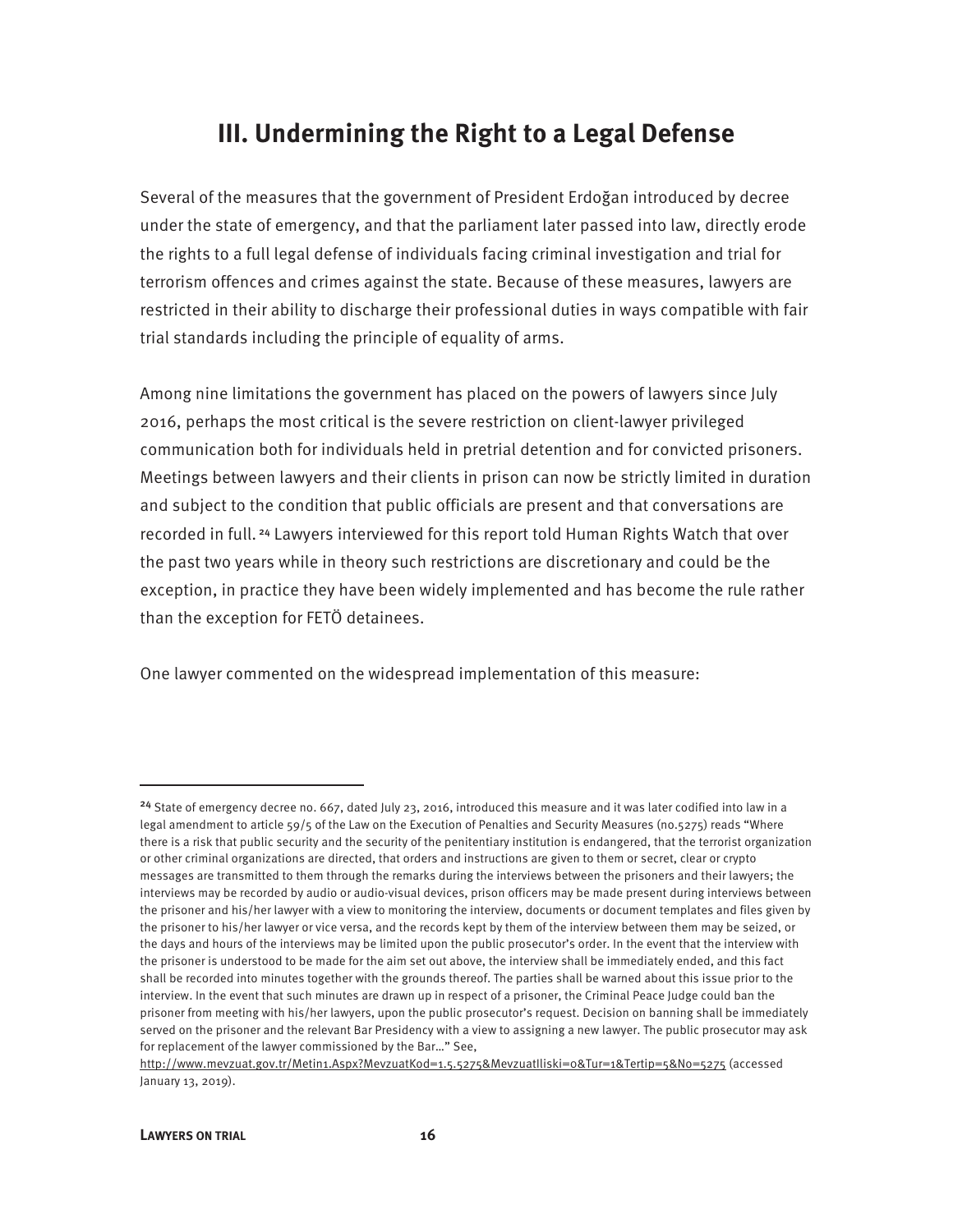There is no privileged communication when a meeting between lawyer and client takes place in the presence of a prison guard and the whole meeting is recorded on camera. You can't discuss the case with your client.<sup>25</sup>

The lawyer went on to note that rather than make a case by case decision based on the gravity of the offence the detainee is charged with "the authorities make no distinction between monitoring a prison meeting between a lawyer and suspect who is simply accused of attending Gülenist religious meetings and the more serious case of a lawyer meeting with a suspect who is charged with FETÖ membership as an intelligence officer."<sup>26</sup>

Another lawyer commented on the impossibility of preparing a defense as a result of this measure:

Prison visits took place in the presence of a prison guard and were filmed on camera. Sometimes the guard would warn us by saying things like "Don't talk in coded language". Any written note had to be given to the guard who would show it first to the camera. All this together becomes very humiliating. You couldn't even put a pen in your pocket. In this context you cannot talk about anything. You can't ask your client basic questions like such as "Did you have ByLock on your phone or not?"27

Human Rights Watch documented one case in which a lawyer was placed under criminal investigation for allegedly violating the prohibition on confidential communication with a client in prison. Lawyer Sabiha Nur Gümüş told Human Rights Watch that on March 26, 2018 she visited a FETÖ suspect client, Şahin Söğüt, in police custody. Seeing that he had a black eye and had difficulty sitting up Gümüş filed a complaint that he had been tortured in police custody.<sup>28</sup> She visited him again at Sincan prison on April 11, 2018. The April 11 prison visit was strictly monitored by camera and with a prison guard present throughout. Gümüş told Human Rights Watch that one day after the prison visit police detained her in the carpark of the Ankara courthouse and held her for 2 to 3 hours at the police station

<sup>25</sup> Human Rights Watch interview with Kayseri lawyer Özcan Akıncı, Ankara, July 2018.

 $26$  Ibid.

<sup>27</sup> Human Rights Watch interview with lawyer (name withheld at his own request), Istanbul, August, 2018.

<sup>28</sup> Human Rights Watch interview with lawyer Sabiha Nur Gümüş, Ankara, July 2018.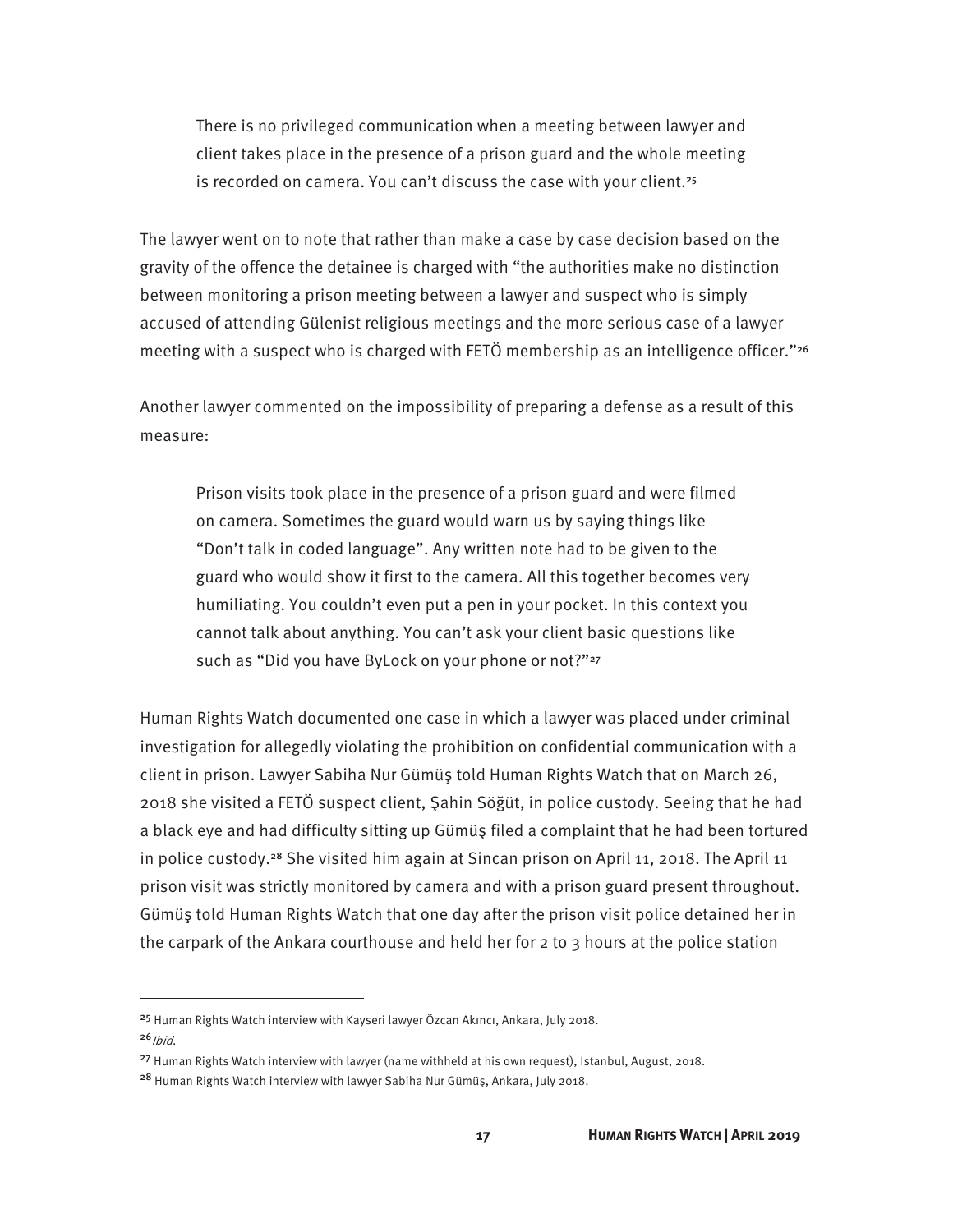before bringing her before a court. The police accused Gümüş of secretly communicating with her client during her April 11 visit by attempting to show him a note when the prison guard's back was turned. The incident had been recorded on camera. Gümüş denies the charge against her and claims her actions were misunderstood. The court conditionally released her—subject to an overseas travel ban and regular signing in at the police station—and at time of writing there was an ongoing investigation against her for membership of a terrorist organization.<sup>29</sup> Police searched her office, car and home and have seized her notebooks, computer, phone, and other digital material. The November 2018 indictment against her client Söğüt and 28 other defendants, mentions Gümüş by name and alleges she secretly communicated with her client although she had only acted for him in terms of filing a complaint he had been tortured in police custody and had not even represented him in the criminal case against him. <sup>30</sup> The ongoing criminal investigation against Gümüş is separate from that case.

Another measure introduced under the state of emergency greatly extends the scope for courts to bar certain lawyers from acting for clients under investigation or on trial for terrorism offenses. Lawyers can now be barred for up to two years from representing clients in terrorism-related cases if they themselves face criminal investigations for terrorism offenses (under Criminal Procedure Code, CPC, article 151/3-4). In the past, lawyers could by law be barred from representing a client only if there was an ongoing terrorism prosecution against them, though Human Rights Watch has not documented any case of lawyers being barred from cases under CPC article 151/3-4 in the period prior to the 2016 attempted military coup. Human Rights Watch saw several examples of this practice.

A July 2018 court order barred one Istanbul lawyer who represented officers on trial for the attempted coup from acting as a lawyer on such cases for a year because she herself was under investigation but not yet indicted for terrorism membership (FETÖ).<sup>31</sup> A December 2018 court order bars 131 lawyers who are either under investigation or on trial on terrorism

<sup>29</sup> The Ankara chief prosecutor's investigation against lawyer Sabiha Nur Gümüş continues (investigation no. 2018/77428).

 $30$  The reference appears in the indictment against 28 individuals including Şahin Söğüt accusing them attempting to being part of a Gulenist conspiracy to overthrow the constitutional order and murder for alleged links to a police officer who shot dead former Russian ambassador Andrey Karlov in Ankara on December 19, 2016: Ankara chief prosecutor, investigation no: 2016/181251; Esas No: 2018/5355522/11/2018; indictment no: 2018/14397.

 $31$  Decision by the Istanbul Criminal Peace Court no. 6, 2018/3936, dated July 10, 2018, concerning lawyer Lale Bese whose case is discussed in this report.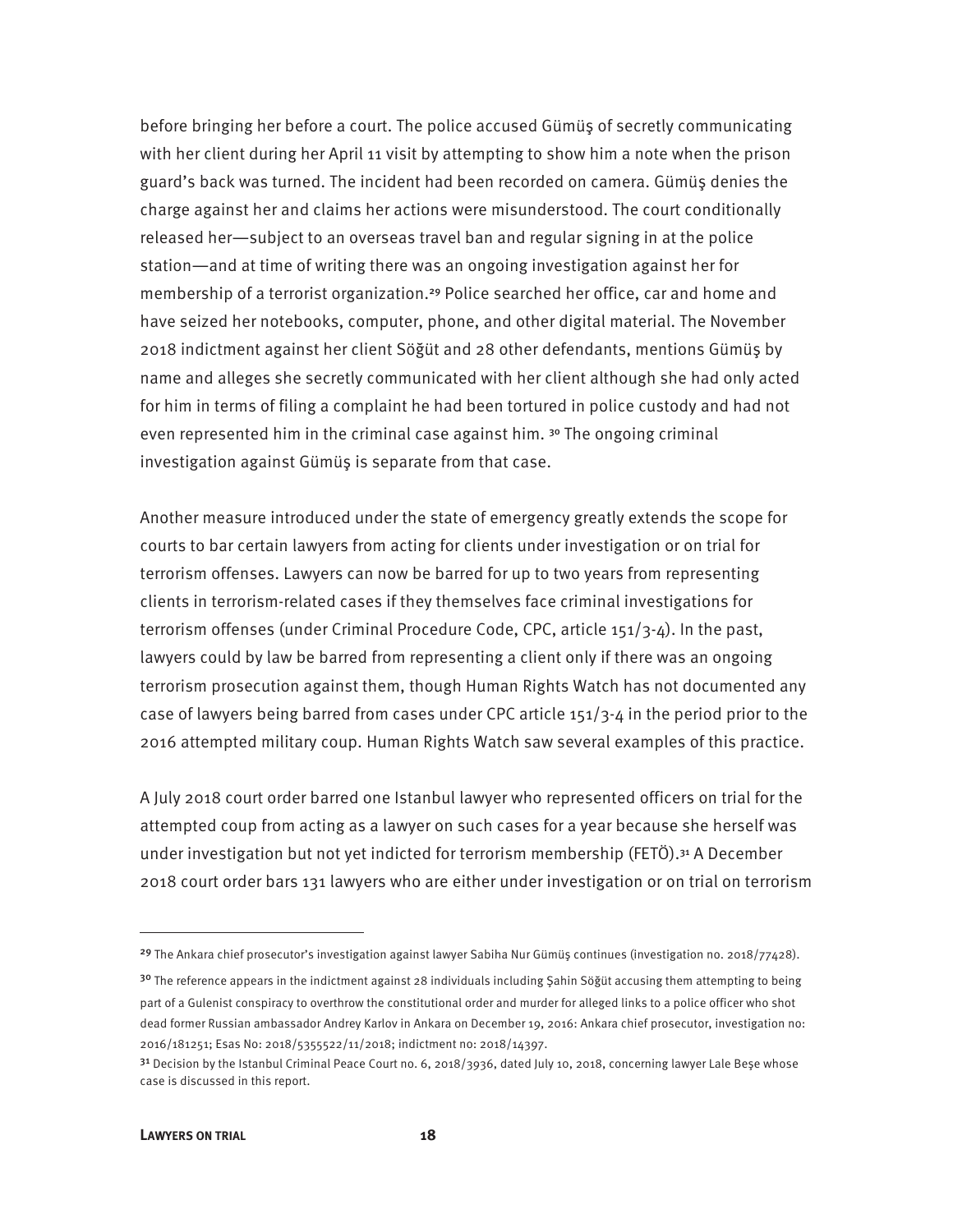charges from representing any suspect accused in a current investigation into people accused of links with the outlawed Marxist Leninist Communist Party (MLKP).<sup>32</sup> A December 2017 Istanbul court order placed a one-year ban on 322 lawyers from different provinces who were on trial or under investigation for FETO membership from representing any clients under investigation or on trial for FETO membership.<sup>33</sup>

Kayseri lawyer Özcan Akıncı told Human Rights Watch a court order had restricted him from representing suspects detained for alleged FETÖ membership for four months in 2017 while a prosecutor investigated him on suspicion of being a member of a terrorist organization (FETÖ).<sup>34</sup> The prosecutor concluded that there were no grounds to prosecute the lawyer but the court order restricting him from discharging his professional duties meant that while the investigation was ongoing, he was barred from visiting clients in police custody or in Nevşehir prison.<sup>35</sup> Furthermore, while the court order referred only to him being barred from acting for suspects at the investigation stage and not on his acting for clients during their trials, the Kayseri heavy penal court no. 4 ruled that he could not represent a client during trial hearings in that court.<sup>36</sup> The Kayseri Heavy Penal Court No. 4 also complained about Akıncı to the Kayseri Bar Association's disciplinary board which imposed its own three-month ban on Akıncı on the grounds that Akıncı's conduct didn't befit the profession.<sup>37</sup> Akıncı has appealed to the Union of Turkish Bar Associations. Akıncı told Human Rights Watch, "Had I not taken on the cases I did, many suspects in Kayseri would not have had lawyers." It appears that the authorities launched the investigation against him because he had represented suspects accused of FETÖ membership. 38

Another practice which has become common over the past two and a half years has been the practice of courts to issue decisions restricting named lawyers under investigation for

 $32$  Istanbul Criminal Peace Court no. 5 2018/6716, dated December 26, 2018, bans 131 lawyers from representing suspects at investigation or trial stage in the Istanbul chief prosecutor's investigation no. 209444. Human Rights Watch notes that this ruling included in the case are two lawyers who have not been prosecuted for terrorism offenses but for the offense of violating the law on demonstrations and public assemblies (no. 2911) and for whom there is therefore no legal basis on which they can be banned under CPC 151/3.

<sup>33</sup> Istanbul Criminal Peace Court no. 2, decision no. 2017/6021, dated December 18, 2017.

<sup>34</sup> Kayseri Criminal Peace Court no. 1, decision no. 2017/3503, dated July 27, 2017.

<sup>35</sup> Kayseri chief prosecutor decision not to prosecute no. 2017/29519, dated November 21, 2017.

 $36$  Kayseri Heavy Penal Court no. 4 ruled during a hearing on October 19, 2017 that Akinci could not represent a defendant on trial in case no. 2017/100 and 2017/10.

 $37$  The Kayseri Bar Association disciplinary board issued a decision in November 16, 2018, citing articles 34, 134 and 136 of the Lawyers Law (No. 1136).

<sup>38</sup> Human Rights Watch interview with lawyer Özcan Akıncı, Ankara, July 2018 and January 28ö 2019.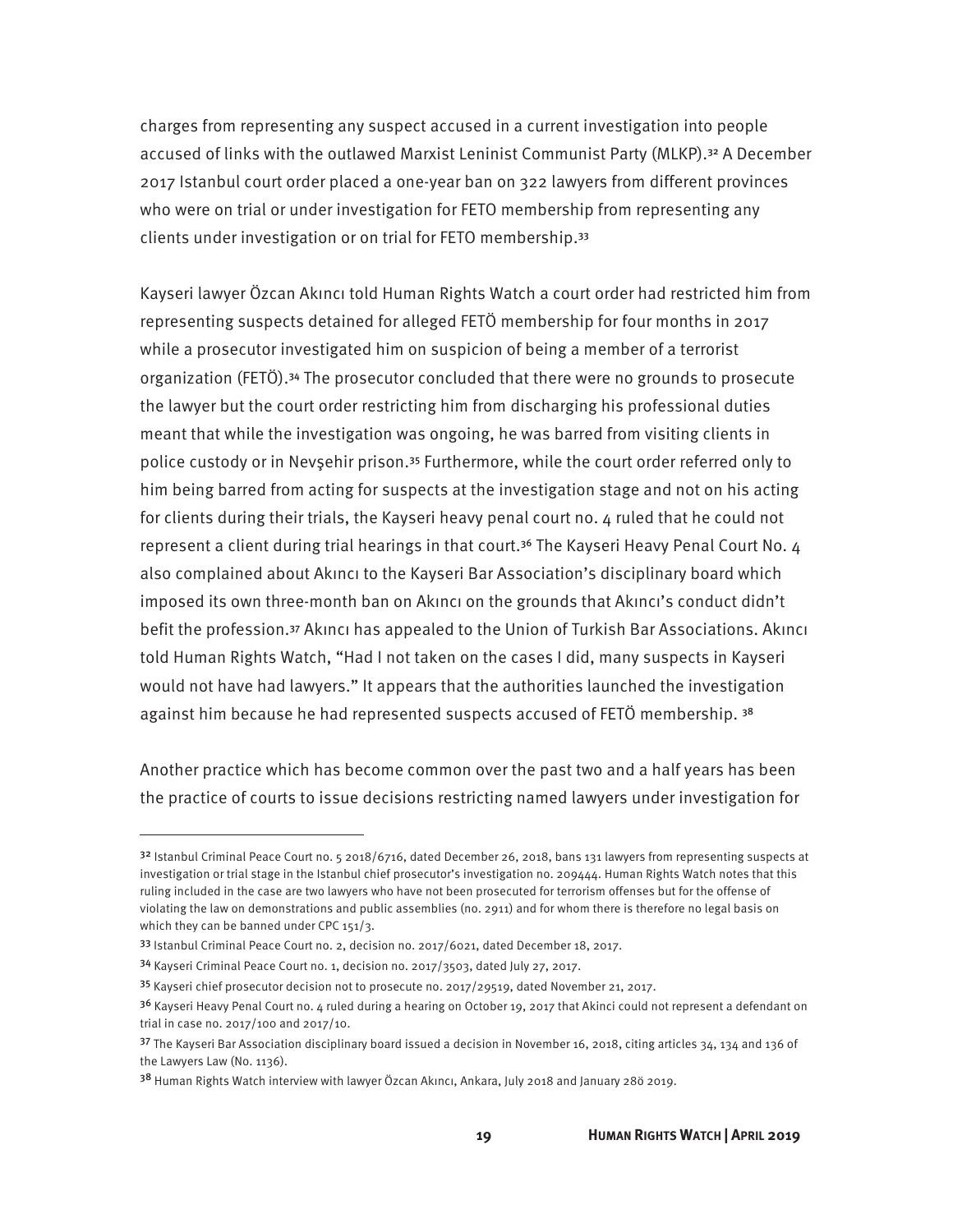terrorism from accessing investigation files. This measure has always existed in the Criminal Procedure Code (CPC article 153/2). While the restriction applies to accessing the investigation file and should not prevent the lawyers from being able to visit a detainee in police custody after the first 24 hours, two Istanbul lawyers informed Human Rights Watch that in practice if a lawyer was named in such an order the police would arbitrarily restrict the named lawyers from all access to their clients for the duration of their police custody.<sup>39</sup>

Several measures introduced under the state of emergency by decree and subsequently made law and incorporated permanently into Turkey's Criminal Procedure Code (CPC) undermine the right of a suspect to legal counsel and a defense. These include prosecutors routinely authorizing police, with post facto court approval, to restrict lawyers from meeting with clients for the first 24 hours of their police custody (CPC article 154/2), and a limitation on the number of lawyers permitted to represent a client in court in a terrorism case to just three (CPC article  $149/2$ ).<sup>40</sup> Measures undermining equality of arms and the adversarial aspects of trial proceedings also include granting courts the power to carry out hearings and issue verdicts without lawyers present if the court deems they have not provided reasons for their absence (CPC articles 188/1 and 216/3), to reject lawyers requests to hear witnesses if the court rules the aim is to prolong the trial (CPC article 178), and to hear some protected witnesses remotely, altering their voices or screening their faces, rather than bringing them to court hearings where they could be cross-questioned in person (CPC article 139/3). Similarly, courts now routinely do not permit defendants in prison to attend their court hearings in person but rather have them join remotely by video linkup (known in Turkey as Ses ve Görüntü Bilişim Sistemi, SEGBIS) to the prison (CPC article 196/4).

Lawyers acting for suspects accused of involvement in the coup attempt complained that they have particular difficulty in getting any of their petitions to courts to examine evidence accepted. One lawyer working on a trial of air force personnel from the Akıncı airbase,

<sup>39</sup> Information supplied by two Istanbul lawyers, January 28, 2019.

<sup>40</sup> Articles of the Criminal Procedure Code (law no. 5271) which were amended with provisions that were first introduced by state of emergency decree and then made law by parliament are shown in brackets. The date of the amendments are shown in each article:

http://www.mevzuat.gov.tr/Metin1.Aspx?MevzuatKod=1.5.5271&MevzuatIliski=0&sourceXmlSearch=&Tur=1&Tertip=5&No= 5271 (accessed January 12, 2019).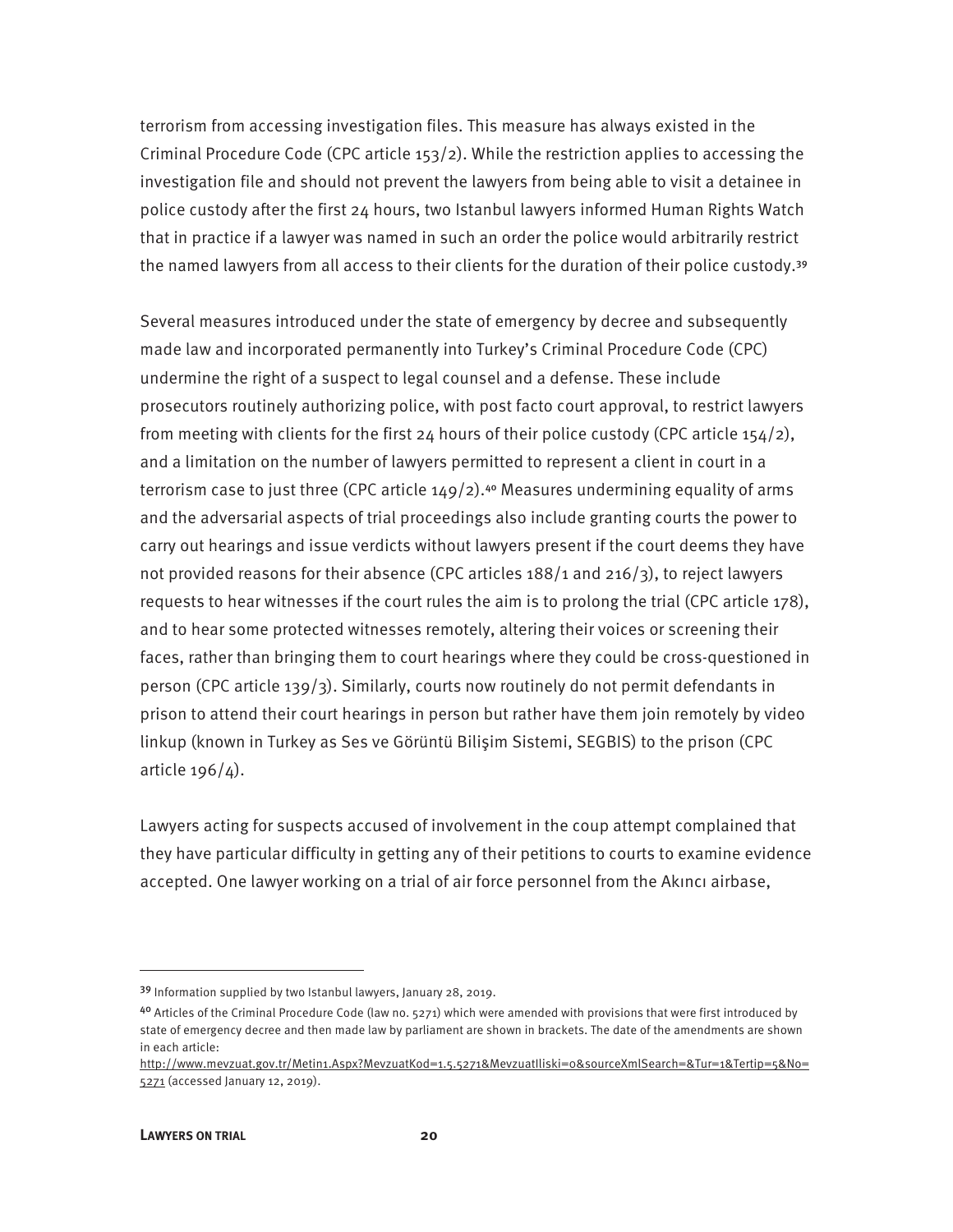central to the organization of the coup attempt, told Human Rights Watch: "The judges see us lawyers as a curse and wish they could do without us altogether."41

The measures first introduced by state of emergency decrees and now permanently included in the Criminal Procedure Code and Law on the Execution of Penalties significantly erode the role of legal counsel and suspects and defendants' rights and signal a climate in which the authorities increasingly mistrust lawyers and suspect them of hampering the effective prosecution and trial of terrorism suspects, rather as a crucial part of the court system that sustains rule of law and fair trial. Several detailed commentaries on these measures by bar associations and human rights groups indicate how the measures conflict with internationally accepted basic standards on the role of the lawyer and due process.<sup>42</sup>

<u>.</u>

<sup>41</sup> Human Rights Watch interview with lawyer, Ankara, July 2018.

<sup>42</sup> Bar Human Rights Committee of England and Wale, International Bar Associations Human Rights Institute, The Law Society of England and Wales, Joint Submission to the Special Rapporteur on the Independence of Judges and Lawyers concerning International Law Breaches Concerning the Independence of Legal Profession in Turkey, 18 September 2018:

https://www.ibanet.org/Document/Default.aspx?DocumentUid=deaf1861-f198-4352-b570-7d08e5c0c53a; Human Rights Association (İnsan Hakları Derneği), Yargı baskısı altındaki avukatlar (Lawyers under judicial pressure), June 1, 2016: http://www.ihd.org.tr/wp-content/uploads/2018/06/Avukat-Raporu.doc and for English version:

http://ihd.org.tr/en/index.php/2018/07/25/lawyers-under-judiciary-pressure/ (accessed January 13, 2019).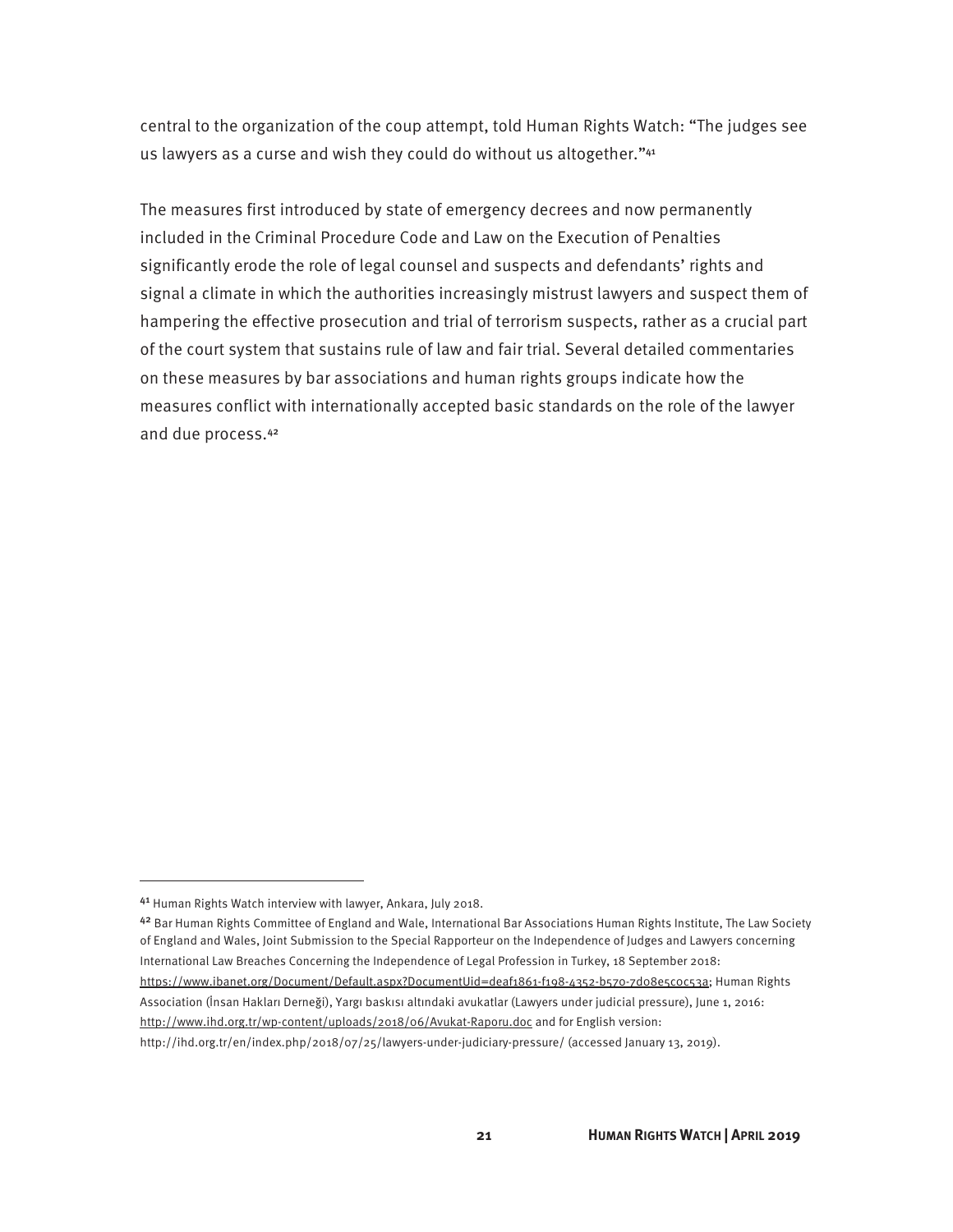### **IV. Misuse of Terrorism Charges Against Lawyers**

Over a thousand lawyers have been prosecuted for terrorism offenses in the past two and a half years, with several hundred held in prolonged pretrial detention. A civic group, the Arrested Lawyers Initiative, claimed in April that 1,546 lawyers have been prosecuted since the coup, with 274 among them convicted in first-instance courts of membership of a terrorist organization, and 598 having spent time in pretrial detention.<sup>43</sup>

The majority have been prosecuted and convicted for alleged links to what the authorities call the Fethullahist Terrorist Organization (FETÖ). A lesser number have been prosecuted for links with leftist or Kurdish groups and over the past ten years at least three such trials have involved multiple lawyers as defendants.<sup>44</sup> In 2009, four Ankara lawyers known for their work for Turkey's oldest human rights group (the Human Rights Association) were prosecuted and received finalized convictions in December 2016 for membership of a terrorist organization. The proceedings against them were flawed and the evidence consisted of an alleged tip off to the police that they were acting for the PKK, witness statements against them that the witnesses subsequently retracted and claimed were extracted under pressure, wiretaps of their conversations showing no criminal activity and their attendance at press conferences and demonstrations.<sup>45</sup> While one of the lawyers is currently serving a six-year-three-month prison sentence, three have sought asylum elsewhere in Europe.

The efforts to prosecute lawyers on flimsy evidence for alleged terrorist links is reminiscent of tactics used in the 1990s, during Turkey's long state of emergency and conflict in the south east of the country with the PKK. In one such case in 1993, under the pretext of charging them with terrorist offences, authorities detained, tortured and otherwise illtreated 16 lawyers including Tahir Elçi, to whom this report is dedicated. The lawyers'

<sup>43</sup> The Arrested Lawyers Initiative, "Incarceration of Turkish Lawyers: Unjust Arrests and Convictions (2016-2018)," report no.9, April 1, 2019. See: https://arrestedlawyers.org/2019/04/01/new-report-incarceration-of-turkish-lawyers-unjust-arrestsand-convictions-2016-2019/ (accessed April 1, 2019).

<sup>44</sup> These include the trials referred to in media close to the government as the "KCK lawyers trial", the "DHKP-C lawyers trial" and a second lawyers trial charging 20 lawyers with membership of the DHKP-C described below.

<sup>45</sup> Ankara Heavy Penal Court no. 11, case no. 2009/309 esas, reasoned decision, dated January 24, 2013. Decision upheld by the Court of Cassation, December 7, 2016. Documents seen by Human Rights Watch.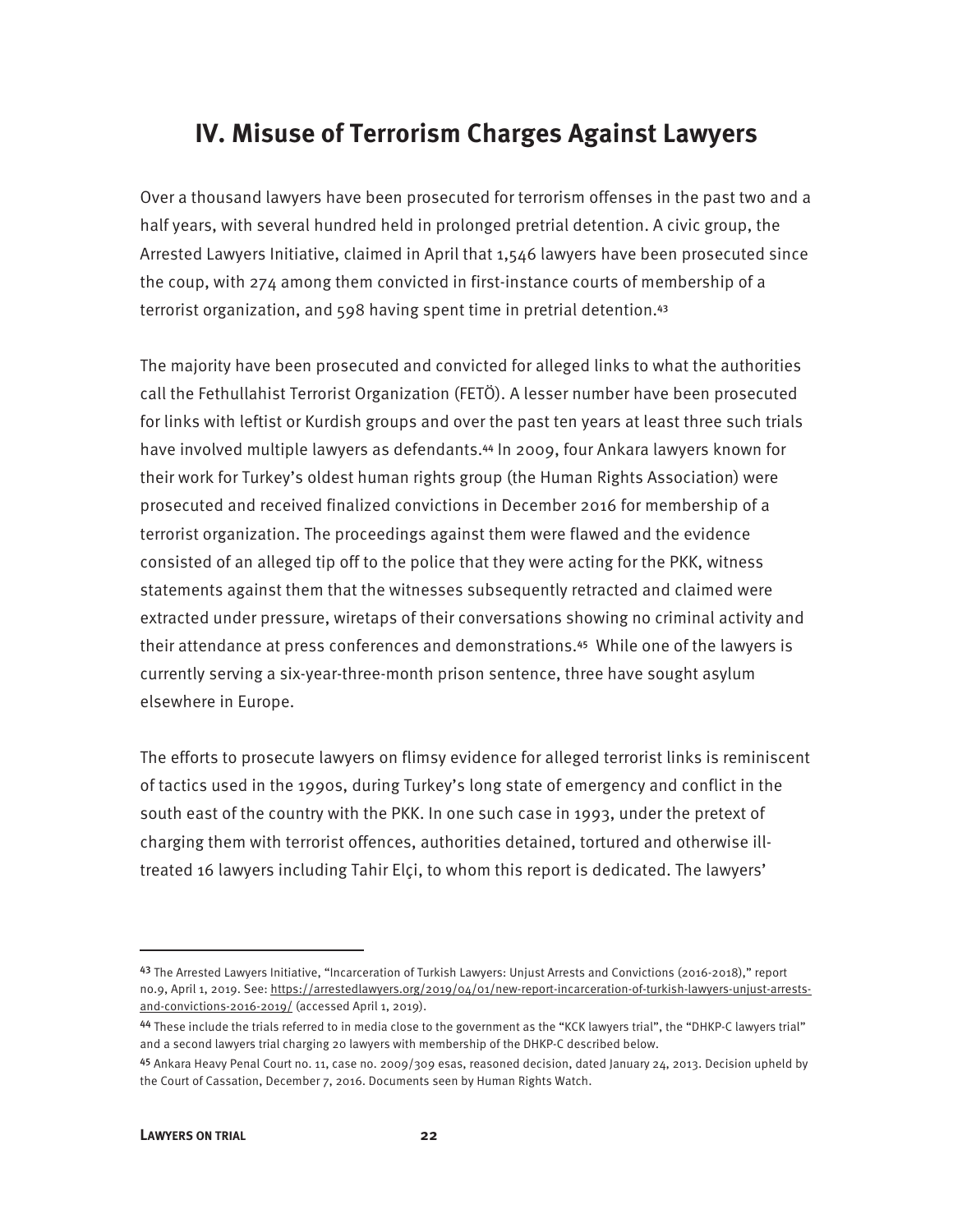offices were also illegally searched and seizures carried out.<sup>46</sup> While confirming that Turkey committed serious violations, including torture, the European Court of Human Rights made clear it wanted to "… emphasize the central role of the legal profession in the administration of justice and the maintenance of the rule of law. The freedom of lawyers to practice their profession without undue hindrance is an essential component of a democratic society and a necessary prerequisite for the effective enforcement of the provisions of the Convention, in particular the guarantees of fair trial and the right to personal security. Persecution or harassment of members of the legal profession thus strikes at the very heart of the Convention system. For this reason, allegations of such persecution in whatever form, but particularly large-scale arrests and detention of lawyers and searching of lawyers' offices, will be subject to especially strict scrutiny by the Court."<sup>47</sup>

In many of the current ongoing cases examined by Human Rights Watch, prosecutors allege lawyers have demonstrated a pattern of association with FETÖ. This typically means that they are accused of using the encrypted communication application ByLock, participation in Gülenist conversation groups, sending children to Gülen-affiliated schools, periods of residence in student hostels linked to the Gülen movement, donations via bank accounts to different parts of the Gülen movement, possession of a bank account with Bank Asya (which was linked to the Gülen movement), and membership of particular organizations linked to the Gülen movement. These activities are not specifically connected to discharging the duty of being a lawyer but rather demonstrate that the cases against lawyers resemble the thousands of other prosecutions for FETÖ membership whether of public officials or people in the private sector.

In some cases however, prosecutors chose to prosecute multiple lawyers in a single trial, alleging that they were part of what they call a "FETÖ lawyers structure". In these cases, prosecutors appear to see the defendants as undertaking their professional activities according to orders issued by a hierarchical criminal group (i.e. FETÖ). According to the

<sup>4&</sup>lt;sup>6</sup> The 16 lawyers were charged under Turkey's previous penal code with membership of an armed organization, a charge that the court later converted to aiding and abetting an armed organization in order that the trial exceed the statute of limitations and be dropped. Information provided to Human Rights Watch by Diyarbakır lawyer Mesut Beştaş, one of the 16, March 11, 2019.

<sup>47</sup> Elçi and Others v. Turkey, Applications 23145/93 25091/94, Judgment of November 13, 2003, para. 669. Judgement available at http://hudoc.echr.coe.int/eng?i=001-61442 (accessed March 11, 2019).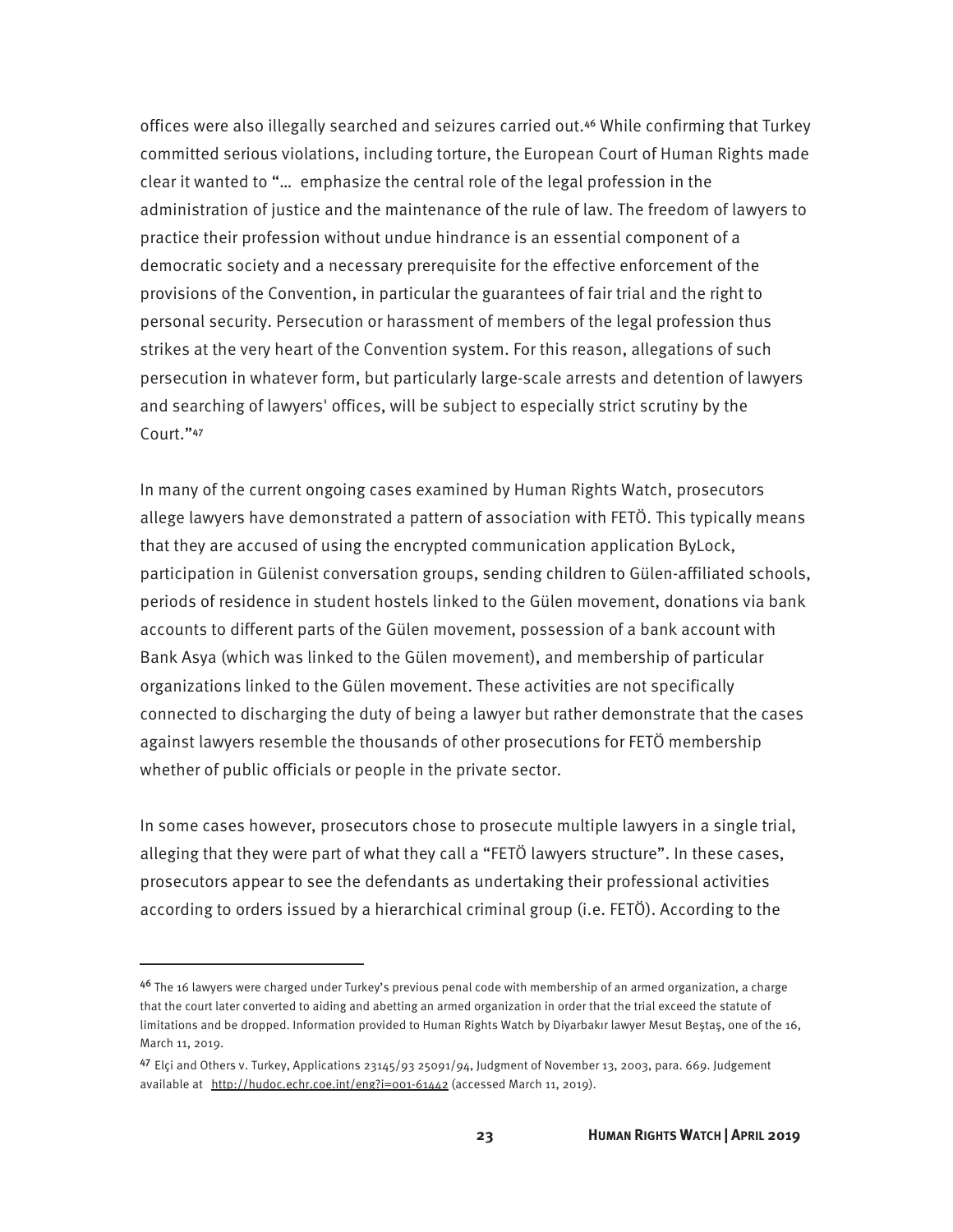prosecutors, the lawyers in question had discharged their professional duties in the service of an outlawed group, thus subverting a legitimate professional function and transforming it into a criminal activity.

Currently mass trials involving multiple lawyer defendants, about which the media has also chosen to use the label "FETÖ lawyers' structures", are taking place in at least eight provinces in Turkey (Ankara, Bursa, Samsun, Antalya, Trabzon, Manisa, Denizli, and Konya). In several of these those prosecuted, and sometime convicted, include the heads of the bar associations.<sup>48</sup>

#### "FETÖ Ankara Lawyers' Structure" Case

One such mass trial against lawyers is the case of the "FETÖ Ankara lawyers' structure". The Ankara prosecutor's office indicted 52 lawyers for crimes ranging from attempting to overthrow the constitutional order (Turkish Penal Code article 309) to membership of a terrorist organization (article 314). The prosecutor includes as evidence the allegation that some lawyers allocated case files to other lawyers, implying a hierarchical relationship. The indictment repeatedly includes as evidence the fact that between 2014 and 2016 the defendants represented individuals linked to the Gülen movement: police officers prosecuted in that period for alleged irregular wiretapping of thousands of people and individuals prosecuted for their alleged involvement in cheating in civil service entry exams (KPSS exams) by distributing or receiving examination questions or answers in advance of the exams.<sup>49</sup>

While prosecutions for abuse of public office, such as the involvement of police officers in illegal wiretapping or civil servants cheating in examination, are a legitimate and important function of law enforcement, it is a perversion of the rule of law to prosecute lawyers for defending the individuals charged with those offences, where the supposed criminal acts

<sup>48</sup> The Arrested Lawyers Initiative reported in April 2019 that since the failed coup attempt, four serving heads of bar associations had been arrested, removed from their positions and prosecuted. Two have received convictions (now at appeal) with prison sentences ranging from eight to ten years five months and the cases against the other two continued. Ten former heads of bar associations had also been prosecuted and those convicted so far had received sentences ranging from two years to 13 years. See The Arrested Lawyers Initiative, "Incarceration of Turkish Lawyers: Unjust Arrests and Convictions (2016-2018)," report no. 9, April 1, 2019. Available at: https://arrestedlawyers.org/2019/04/01/new-reportincarceration-of-turkish-lawyers-unjust-arrests-and-convictions-2016-2019/ (accessed April 1, 2019).

<sup>49</sup> Charges outlined in indictment prepared by Ankara chief prosecutor, investigation 2016/110911 esas no. 2017/19962, dated June 14, 2017. Copy of indictment seen by Human Rights Watch.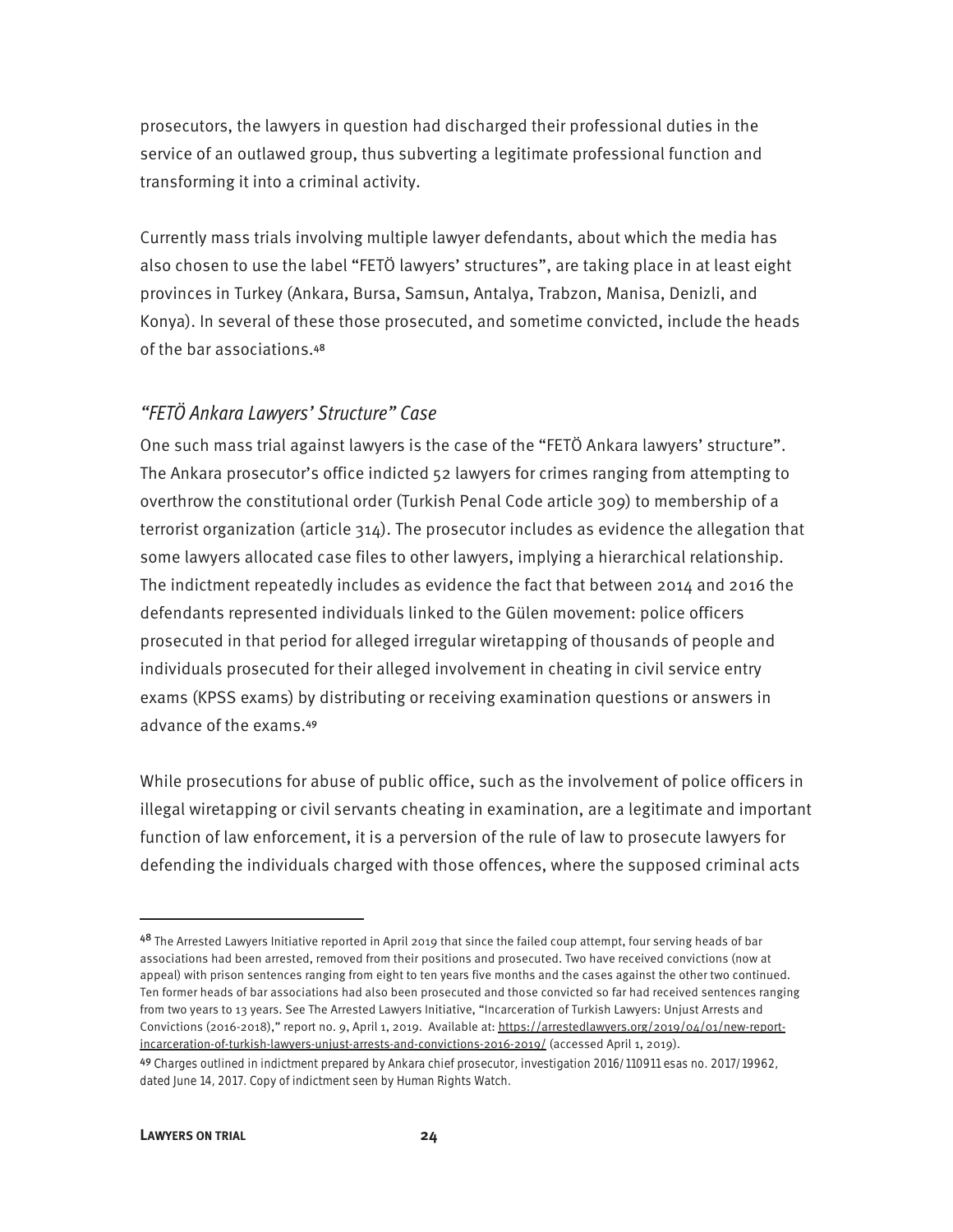by the lawyers amount to no more than the discharge of their professional obligations and functions. The prosecutor in the Ankara case alleges that the lawyers voluntarily acted for their clients without being appointed by the legal aid service of bar associations and labels 17 instances when the lawyers were carrying out legitimate activity for their clients as "aiding suspects and in the investigations against them creating an impression in favor of FETÖ and against the state and making statements to the media constituting propaganda that the investigations and trials were unfair."<sup>50</sup>

Indictments portraying the work of a defense lawyer in these terms but void of any evidence of engagement in criminal activity threatens the very core of fair trial, by attempting to smear the essential role and function of defense lawyers in ensuring respect for rule of law. When governments, prosecutors and courts treat the representation of certain clients as evidence of criminal activity by the lawyers, they are effectively eliminating the right to legal representation against criminal charges which is fundamental to a fair trial.

Defendants in the Ankara lawyers trial were detained in August 2016, weeks after the attempted coup, and the majority spent periods of up to 16 months in pretrial detention before being conditionally released subject to restrictions such as a ban on overseas travel and regular signing in at a police station. At the time of publication two defendants in the trial were in pretrial detention, and 14 defendants were being tried in absentia. On March 29, the court convicted 21 of the defendants to sentences ranging from 6 years 3 months to 8 years 1 month. Sixteen defendants were acquitted and the case files of the absent 14 have been separated out.

M. D., a defendant in the Ankara lawyers trial, reported to the Ankara Criminal Court of the Peace No. 7 that the police tortured him. He said they had stripped him, threatened him with rape, hit him in front of the lawyer appointed by the bar association to represent him, and that the same police officer who beat him accompanied him to a routine medical examination. M.D. reported this to the court in a handwritten note transmitted via the Sincan prison directorate once he was placed in pretrial detention.<sup>51</sup> M.D. said in the note

<sup>50</sup> Ibid.

<sup>51</sup> Copy of defendant M.D.'s hand-written note to the Ankara Criminal Judge of the Peace No. 7, dated August 22, 2016 seen by Human Rights Watch.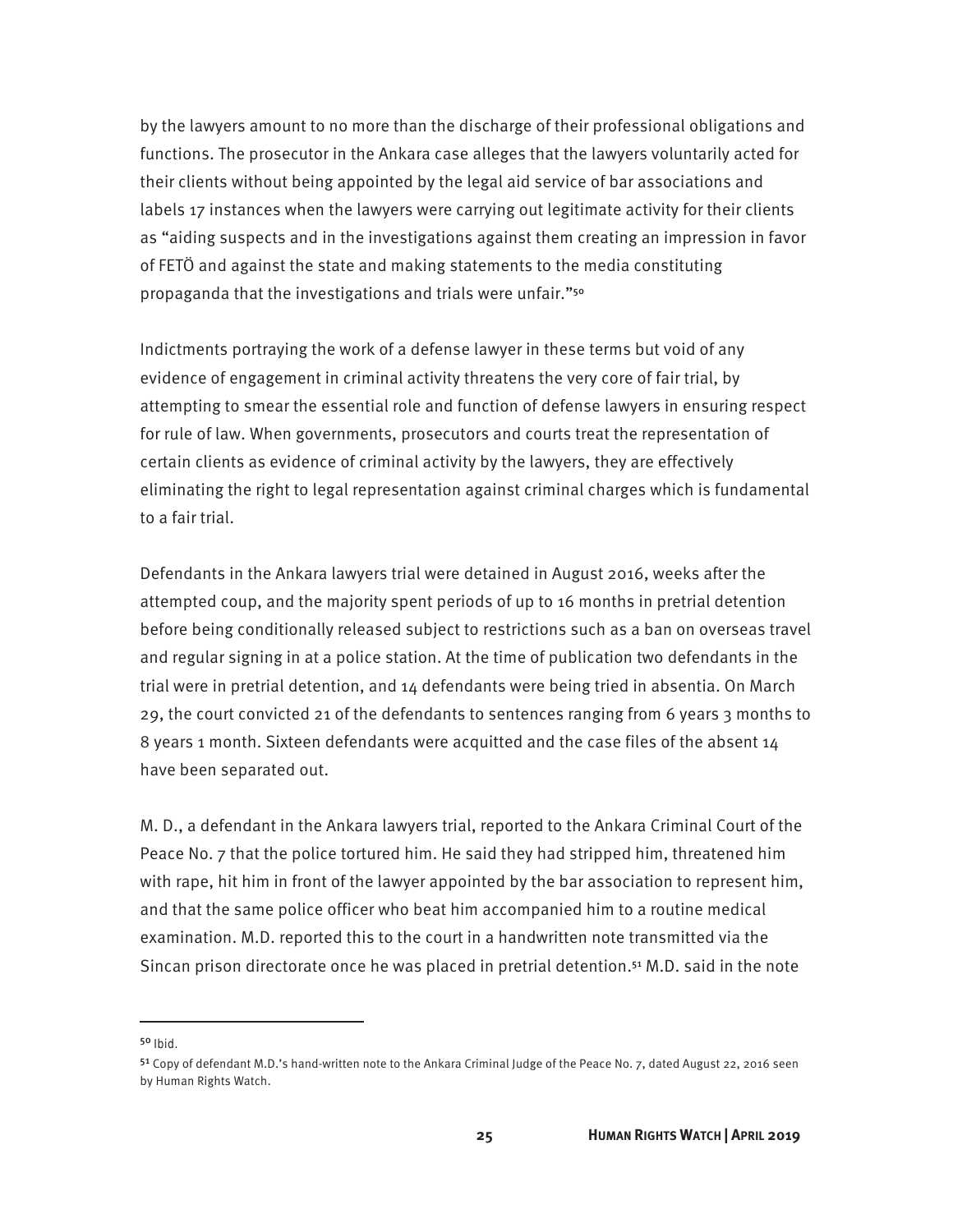that he had visible bruises to his chest and arms from the torture and that he had been too frightened to complain at the time. Lawyers facing prosecution alongside M.D. in the same case told Human Rights Watch that there had been no information about an investigation into M.D.'s allegation of torture. <sup>52</sup>

#### Bursa Cases and Sıddık Filiz Case

Amongst the evidence against three lawyers charged with – and on September 18, 2018, convicted of – being members of FETÖ in a trial in the western town of Bursa, the prosecutor referred to one defendant who "worked as a lawyer in the period 2011-16 in Bursa and during this time acted as a lawyer for the suspects who were in union with or in contact with the FETÖ armed terrorist organization."<sup>53</sup> The three spent periods of up to 17 months in pretrial detention before being bailed, and their case is at appeal. Another Bursa trial of 46 lawyer defendants included among the evidence against them their membership of the same lawyers' group (the Ahenk Hukuk Derneği) alongside their use of ByLock, Bank Asya bank accounts, participation in Gülenist conversation groups and charitable donations.<sup>54</sup>

Some indictments and court decisions against lawyers list by name the FETÖ suspect clients they represented amongst the evidence against them. In November 2018 a court convicted Istanbul lawyer Sıddık Filiz to a seven-year-nine-month prison sentence for membership of FETÖ and spreading FETÖ propaganda. The judge in the case emphasized as grounds for conviction Filiz's alleged use of the ByLock encrypted messaging application allegedly used by Gülenists, even though a police report stated there was no ByLock on his phone. Other grounds given for his conviction included his telephone contacts with ByLock users, witness testimonies alleging he participated in Gülenist conversation groups, and membership of a lawyers' association with alleged Gülenist links. But the decision also dwells at length both on the fact that Filiz represented named police officers prosecuted for being members of FETÖ and on Filiz's tweets discussing the trials of these police officers.<sup>55</sup> Filiz has been in pretrial detention since February 2017 and is appealing his conviction.

<sup>52</sup> Information supplied to Human Rights Watch by lawyer prosecuted in same trial, November 2018.

<sup>53</sup> Bursa Chief Prosecutor's indictment Esas 2016/18990. Copy of indictment seen by Human Rights Watch.

<sup>54</sup> Bursa Chief Prosecutor indictment Esas 2017/2730, dated April 20, 2017. Copy seen by Human Rights Watch.

<sup>55</sup> Istanbul Heavy Penal Court no 36, Reasoned decision: case no.: 2017/194 esas decision no.: 2018/209 Prosecutor esas No.: 2017/31730, dated November 12, 2018. Copy of decision seen by Human Rights Watch.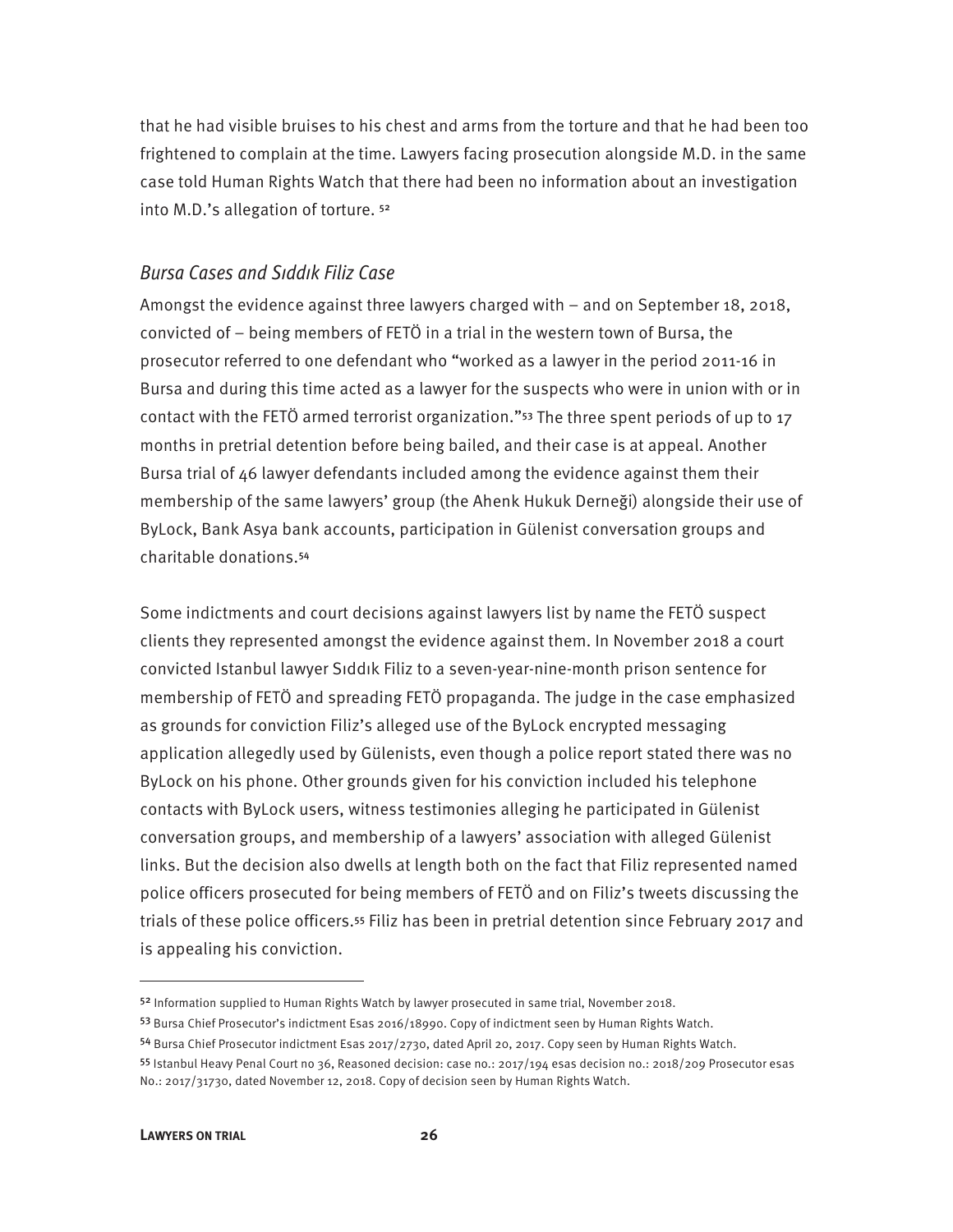#### Antalya Case and Two trials Against Münip Ermiş

A 90-page indictment accusing  $24$  lawyers in the southern city of Antalya of FETÖ membership consists of 74 pages on the history and alleged illegal activities of the Gülen movement, with a mere 16 pages devoted to the alleged evidence specific to the defendants.<sup>56</sup> There is no effort made to establish the alleged connection between the defendants beyond some being members of the same lawyers' association (Kural Hukukçular Derneği) in Antalya that was closed down by emergency decree in July 2016. There is, in other words, no account of how this alleged FETÖ lawyers structure worked. The prosecutor includes as evidence in the indictment the names of lawyers' clients who were prosecuted for FETÖ membership, allegations by witnesses mostly saying no more than that the defendants were "FETÖ lawyers," and information about the social media accounts and news websites they followed. The main charge against most is the allegation they had the ByLock encrypted messaging app on their phones and Bank Asya accounts. Without explanation, the US-based Fethullah Gülen himself is included as a defendant in this Antalya indictment. The court decided to separate out each case and try the defendants individually and not in a mass trial.

In a further unexplained twist in this same case, the prosecutor claimed that the lawyers' alleged Kurdish or leftist political sympathies, was evidence of being FETÖ members. One such lawyer is Münip Ermiş, a well-known socialist human rights lawyer and deputy chair of the Contemporary Lawyers Association (closed down by emergency decree in 2016) who has frequently represented torture victims among others. The prosecutor listed as evidence against Ermiş his affiliation with the Contemporary Lawyers Association, the social media accounts he followed, two alleged tip-offs by named people Ermiş said he did not know claiming he supported terrorist organizations, and the fact that Ermiş visited a prosecutor who was arrested and jailed as a FETÖ member. Ermiş explained to the court that he had visited the prosecutor at his home as he was being detained as an act of solidarity because he considered the detention of prosecutors a serious matter regardless of their political views or alleged affiliations. The Antalya court acquitted Ermiş on December 13, 2018.<sup>57</sup>

<sup>56</sup> Antalya Chief Prosecutor indictment, investigation no: 2016/58280, esas No: 2017/8214, dated May 18, 2017. Copy of indictment seen by Human Rights Watch.

<sup>57</sup> Copy of acquittal decision of Antalya Heavy Penal Court no. 10, dated December seen by Human Rights Watch.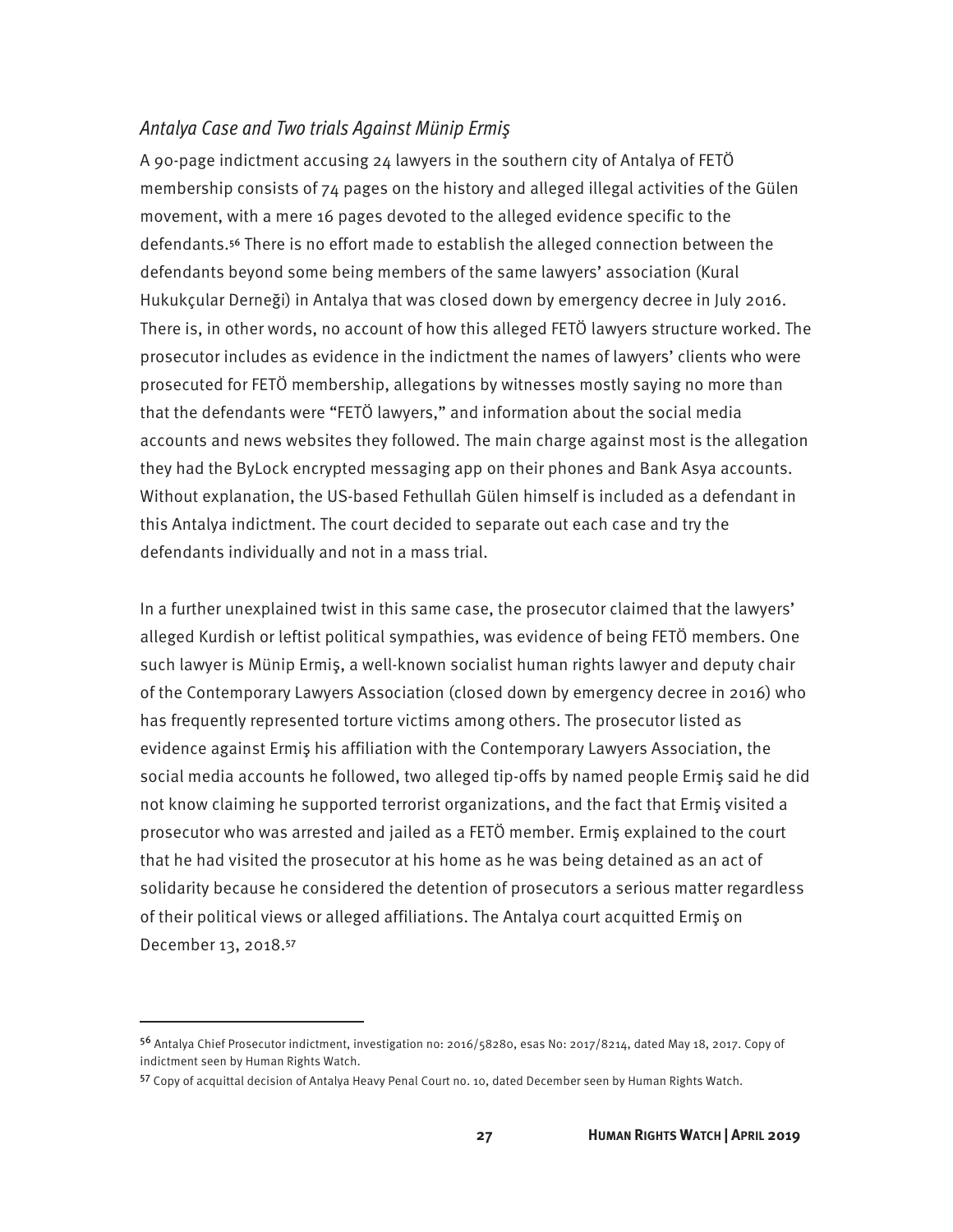Another lawyer indicted in the same case, Hakan Evcin, was accused of visiting and providing legal counsel to that same prosecutor. On November 28, 2018, the court also acquitted Evcin of all charges. Afterwards, Evcin commented to the media on the implications of being prosecuted and detained:

Because I was in pretrial detention, I have been dropped by most of my clients. Because I've been harmed by this both the prosecutor and the court reminded me I could open a compensation case and put that on record. I was in prison for ten and a half months. Then they said sorry and acquitted me. <sup>58</sup>

In the cases against the other lawyers tried individually, the court convicted seven to six years and ten months in prison for membership of FETÖ and acquitted some of the others.<sup>59</sup>

Although acquitted in the case against Antalya lawyers for FETO membership, Münip Ermiş soon heard that in the same month the Antalya prosecutor had opened a new investigation against him. He was called to testify on December 31, 2018 on suspicion of spreading terrorist propaganda and this time the outlawed organization he was accused of working with was not FETÖ but the outlawed armed leftist Revolutionary People's Liberation Party-Front (DHKP-C). An Antalya court placed an overseas travel ban on Ermiş the same day on the grounds that he might flee. In January 2019, the Antalya Heavy Penal Court No. 10 accepted the prosecutor's January 11 indictment of Ermiş which had opted for a charge accusing him of "membership of an armed organization (DHKP/C)".

On the basis of Ermiş's attendance at six legal press conferences in the period 2006-13, 32 Tweets and 16 Facebook posts which did not in any way advocate violence, and the testimonies of one protected witness and two named witnesses who claimed Ermiş was a lawyer who acted for the DHKP/C but provided no evidence or specific detail of any kind, the court concluded: "It is understood that there is concrete and sufficient evidence in the documents to open a trial against the suspect for committing the crime of being a 'member

 $58$  "FETÖ'den 10,5 ay hapis yatan avukata beraat" ("Lawyer jailed for 10 and a half months for being a FETO member acquitted"), Hürriyet daily newspaper, November 25, 2018: http://www.hurriyet.com.tr/yerel-haberler/antalya/fetoden-10-5-ay-hapis-yatan-avukata-beraat-41033629 (accessed March 13, 2019).

<sup>59</sup> Information communicated to Human Rights Watch by Münip Ermiş, January 16, 2019.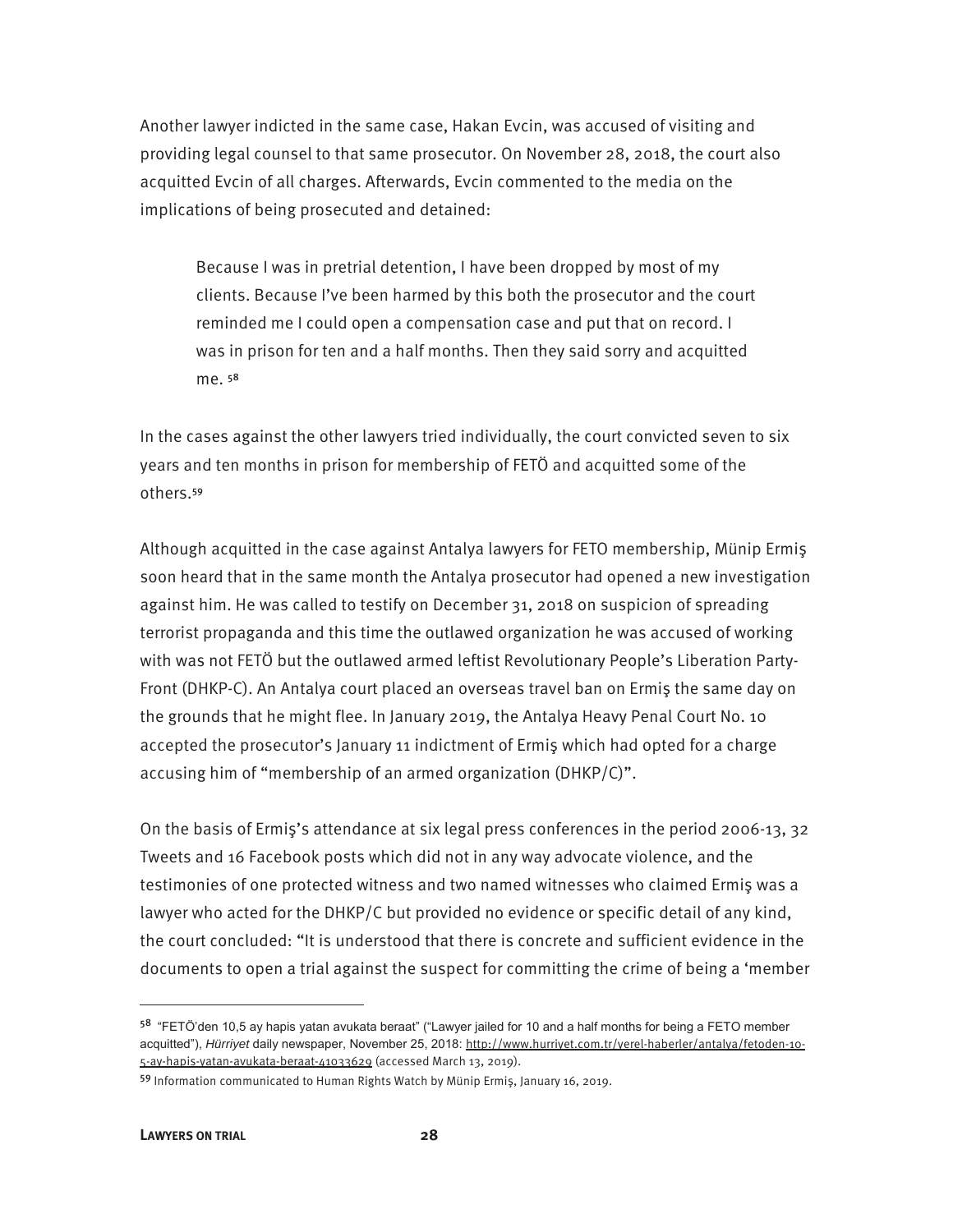of an armed organization' for acting according to the aims and strategy of the organization by accepting the organization's ideas and objectives, activities and actions, and establishing an organic link with the hierarchical structure of the DHKP/C and its sub sections with activities that demonstrated continuity, depth and variety, and also of committing the crime of spreading propaganda for the armed terrorist organization by sharing via social media postings that praised and legitimized the armed activities of the DHKP/C terrorist organization and its open structures and members."<sup>60</sup>

At time of publication Ermiş was at liberty with his trial set to begin on June 20, 2019. Ermiş told Human Rights Watch that he regards this latest case against him as a direct reprisal for his work as a human rights lawyer and his affiliation with the Contemporary Lawyers Association over many years.<sup>61</sup> The prosecution of lawyers from the Contemporary Lawyers Association as DHKP-C members is discussed below.

#### Lale Beşe Case

 $\overline{a}$ 

The Istanbul-based lawyer Lale Beşe has been a defense lawyer for a number of military personnel arrested in connection with the July 15 coup attempt. On June 26, 2018, she was herself detained on suspicion of being a member of FETÖ. On July 10, a court ruled that she be placed in pretrial detention. After 18 pages (out of 22) on the history and illegal activities of the Gülen movement, the indictment against her cites as evidence of her alleged FETÖ membership her social media postings commenting acerbically on members of the military and political developments, and some highly critical postings about President Erdoğan in the period before the April 2017 referendum. The prosecutor also accuses her of insulting the president (Turkish Penal Code article 299/1-2) and provoking people to disobey the law (article 217/1).

A key sentence in the indictment says, "The suspect Lale Beşe who has been acting as legal defense particularly in coup attempt and FETÖ trials has continually and insistently made lots of social media posts using her identity as a lawyer to establish respectability

<sup>60</sup> Antalya Chief Prosecutor indictment, investigation no. 2018/103358, E. 2019/1345, p. 42. Copy seen by Human Rights Watch.

 $61$  Human Rights Watch telephone interviews and communications with Münip Ermis, January 16 and February 17, 2019, and copy of Ermiş' December 31, 2018 statement to Antalya prosecutor seen by Human Rights Watch.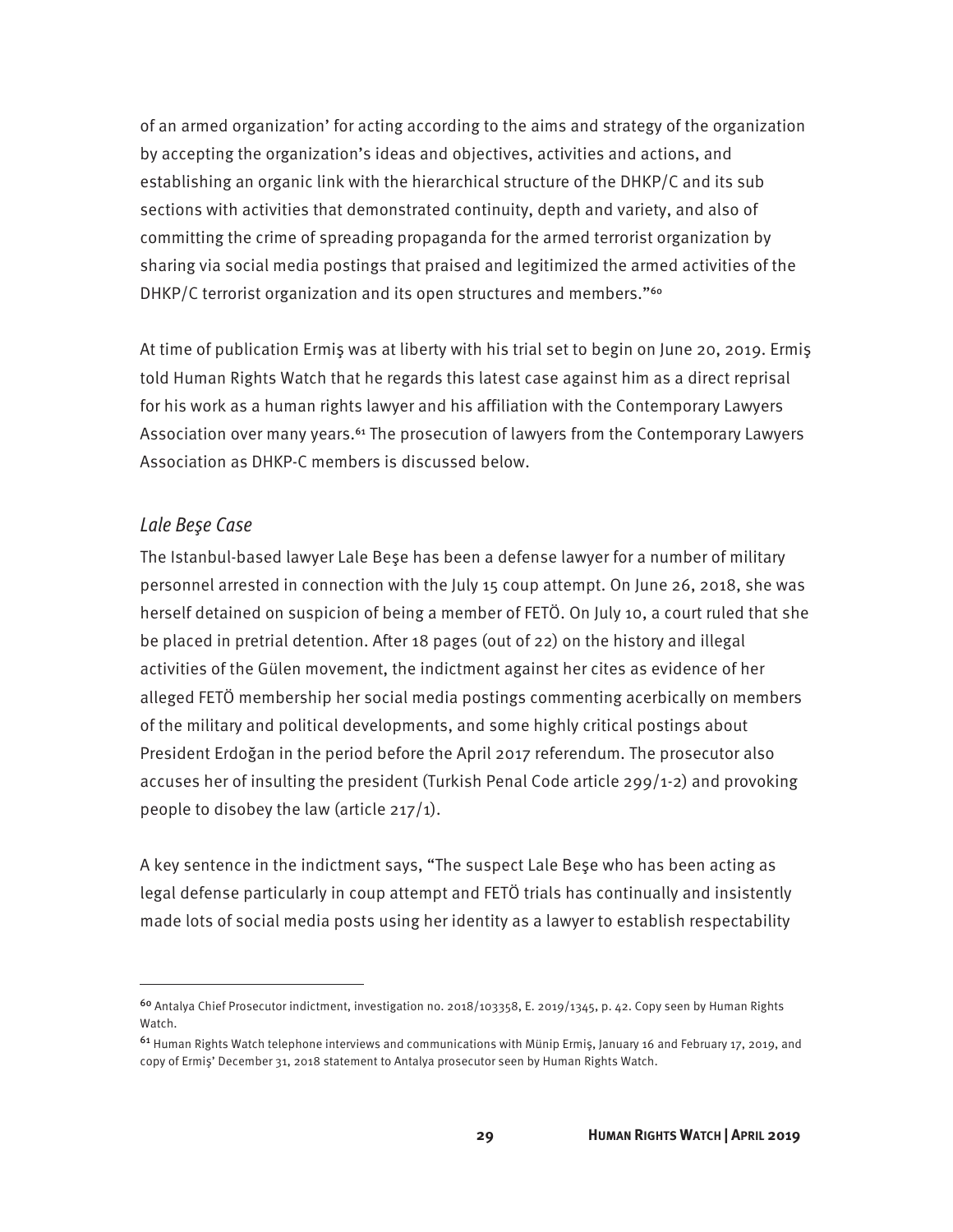and validity in the eyes of the society for the purpose of serving the aims of the organization [FETÖ] to create chaos and to reorganize itself." 62

Beşe was released from prison and placed under house arrest with an electronic tag after her first trial hearing on December 18, 2018. She has been banned by court order from representing the clients she was representing in the coup trials or in any other terrorism case. At the time of writing her trial was ongoing.<sup>63</sup>

#### Associating Lawyers with the Alleged Crimes of Their Clients

One very experienced lawyer who had served as the provincial bar association chair reflected on the concern many lawyers had about the dangers of being associated with FETÖ:

After July 15, 2016 I was astonished to see that lawyers really didn't want to take the cases. The state started to put lawyers under intense pressure. The legal aid service of our bar association is 321 and it dropped to 15, or even less than that. Those lawyers willing to take the cases were working around the clock and practically sleeping at the police stations. Most lawyers were worried about being called FETÖ members. That was how great the atmosphere of fear in the country was at that time immediately after the coup. It has normalized now but many still refuse to accept those cases. In our profession we shouldn't have this fear. This didn't happen after the September 12 military coup. In those days there wasn't the broken society we have today. Nowadays the fear is that taking on those cases will affect everything in your life—your ability to be on a board, to take the exam to be a judge, to go into politics, because accepting those cases will show up and be used against you. In one police report on a lawyer client I represented, the police had written, "He was a lawyer for FETÖ militants and so he aided and abetted FETÖ." <sup>64</sup>

 $62$  Istanbul chief prosecutor indictment no. 2018/109956 Esas 2-18/42025, p. 18, November 5, 2018. Copy seen by Human Rights Watch.

 $63$  Information provided to Human Rights Watch by Lale Bese, January 20, 2019. A copy of the court order by the Istanbul Criminal Peace Court no. 6, 2018/3936, dated July 10, 2018, banning her from representing clients in coup trials or any terrorism case seen by Human Rights Watch.

<sup>64</sup> Human Rights Watch interview with lawyer at the Urfa bar association, July 2018.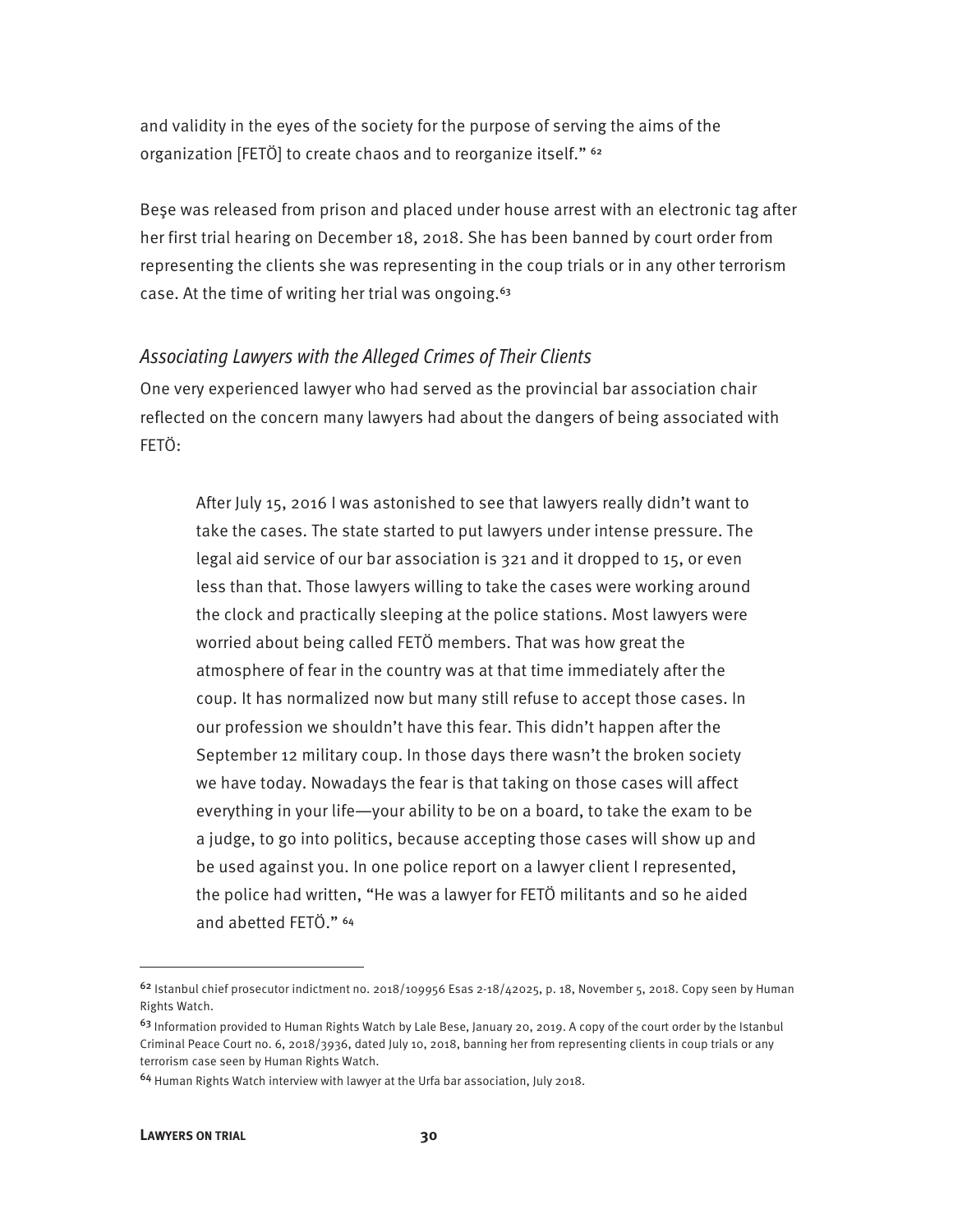The content of the FETÖ indictments against lawyers gives credence to the view that in these cases the authorities closely associate lawyers with the alleged crimes of their clients.

Lawyers known for defending leftist or Kurdish clients, or families of victims of crimes perpetrated by state officials, have also been associated with the crimes and profile of their clients and targeted with prosecution. There have been at least three trials over the past ten years involving multiple lawyer defendants.<sup>65</sup> This report focuses on the period from 2016 onwards.

### Case Against 12 Free Lawyers Association Lawyers for Kurdistan Workers' Party (PKK/KCK) Membership

On March 16, 2016, the Istanbul police detained 12 lawyers who were members of the Free Lawyers Association (Özgürlükçü Hukukçular Derneği), and 24 non-lawyers, on suspicion of being members of the armed Kurdistan Workers' Party (PKK/KCK). A court initially released all the detainees, but the prosecutor appealed, and lawyers Ramazan Demir and Ayşe Acinikli were rearrested and placed in pretrial detention where they remained for a period of five months. A hastily prepared prosecutor's indictment accused the two, along with 10 other lawyers and 38 other people of "membership of a terrorist organization", with the specific charge being that they acted as couriers transmitting information between prisoners on trial or convicted for PKK membership and members of the PKK outside prison. Demir and Acinikli were released at their first trial hearing on September 7, 2016.

The evidence in the indictment against the 12 lawyers (among the 50 defendants) details almost no evidence against them other than referring to a few Tweets and indicating that the main evidence came from wiretaps of their telephone communications and other surveillance the details of which the indictment does not mention. Supplementary dossiers to the indictment include wiretapped telephone calls over many months.

<sup>&</sup>lt;sup>65</sup> The first was the prosecution of four lawyers for PKK membership in 2009 (p.22 of this report), then the mass trials linking 46 lawyers to the armed Kurdistan Workers' Party (PKK/KCK) in 2011, and linking 22 lawyers to the outlawed DHKP-C in 2013 (a trial similar to the trial in 2018 against many of the same lawyers discussed in this report, p.33.), then in 2016 the trial of 12 lawyers among 50 charged with PKK membership (discussed here, p.31).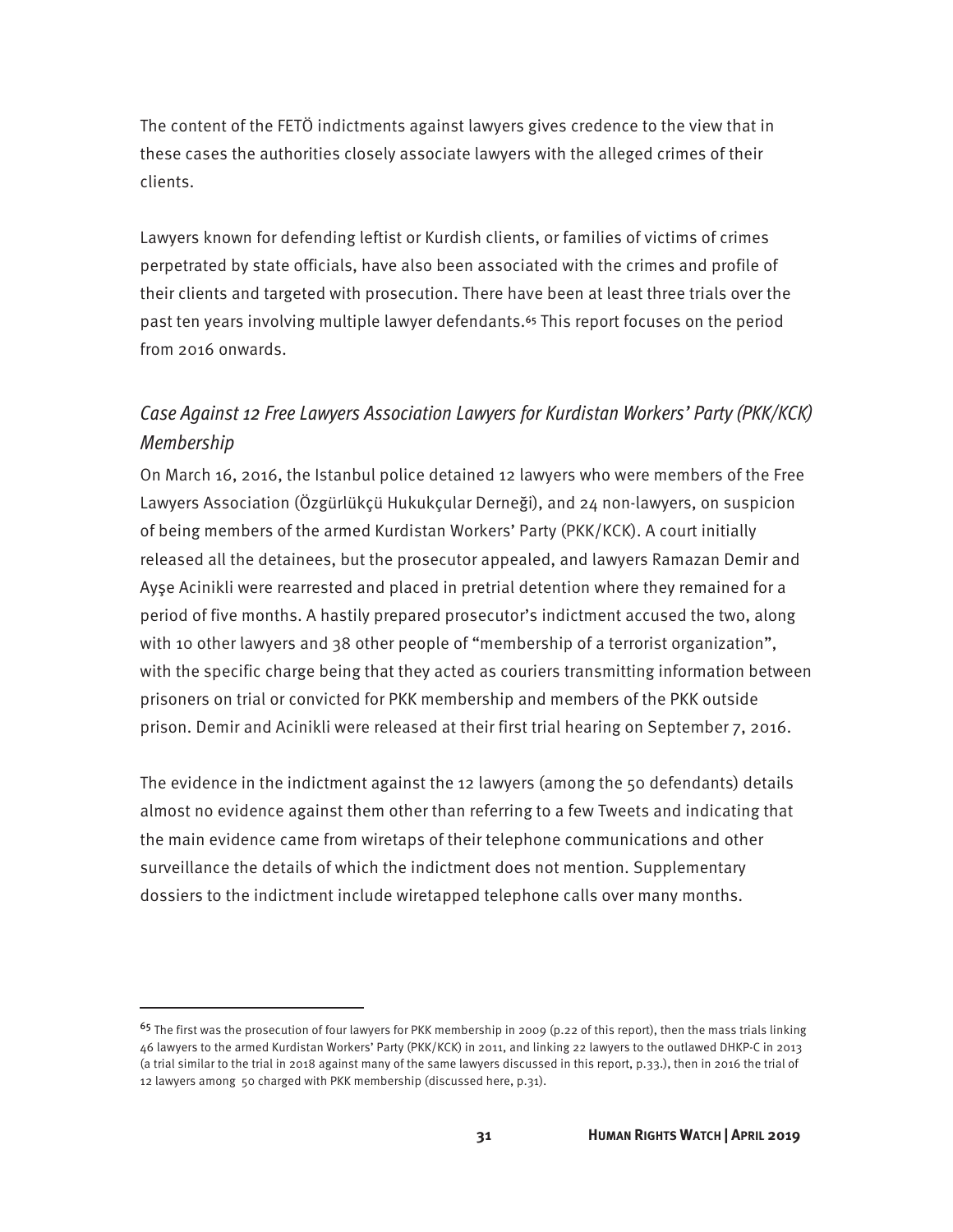Human Rights Watch has examined the evidence in the supplementary dossiers against Ramazan Demir which includes his conversations with the media, with friends and with some other individuals named in the indictment and many Tweets he posted but no concrete evidence of him passing political messages back and forth between prisoners and people outside the prison.<sup>66</sup> Nor do his Tweets constitute criminal activity. As such, the case against him seems to lack compelling or credible evidence of wrongdoing.

Ramazan Demir told Human Rights Watch that he believes the police operation and arrest of the lawyers, and himself in particular, was an attempt to prevent them from discharging their professional duties as lawyers and from speaking out and sharing social media posts on the subject of the December 14, 2015 to March 1, 2016 blanket curfew and the military and police operations against PKK-affiliated groups in the southeast town of Cizre.<sup>67</sup> Demir was one of several lawyers who had applied repeatedly in the months before they were detained to the European Court of Human Rights on behalf of clients whose relatives were injured and trapped in Cizre and in urgent need of medical assistance. The European Court had in January 2016 issued separate injunctions—known as "interim measures"—in five cases involving injured people in Cizre neighborhoods requiring Turkish authorities to protect their life and physical integrity. Only one of the five applicants in whose favor the court had issued an injunction was given medical treatment.<sup>68</sup>

The former Council of Europe Commissioner for Human Rights, Nils Muiznieks, provided a third-party intervention in the ongoing case at the European Court examining the conduct of the security forces in Cizre. In his opinion, he raised serious concerns about the prosecution of Demir which, he suggested, occurred "whether primarily or incidentally, in connection with his legitimate role of bringing cases to the Court."<sup>69</sup> Indeed on November 15 and December 10, 2018 immediately following Demir's November 13 attendance at hearings before the European Court in Strasbourg on behalf of his clients, the Ministry of Justice through its human rights section and the General Directorate of Law and Legislation

<sup>66</sup> Evidence in supplementary dossiers to indictment seen by Human Rights Watch. Istanbul Chief Prosecutor investigation no. 2014/65291, Esas no. 2016/17427.

<sup>67</sup> Human Rights Watch interview with Ramazan Demir, January 22, 2019.

<sup>68</sup> See Human Rights Watch, "Turkey: State Blocks Probe of Southeast Killings," July 11, 2016: https://www.hrw.org/news/2016/07/11/turkey-state-blocks-probes-southeast-killings (accessed January 23, 2019). <sup>69</sup> See "Third party intervention by the Council of Europe Commissioner for Human Rights

under Article 36, paragraph 3, of the European Convention on Human Rights," dated April 25, 2017: https://rm.coe.int/168070cff9 (accessed January 23, 2019).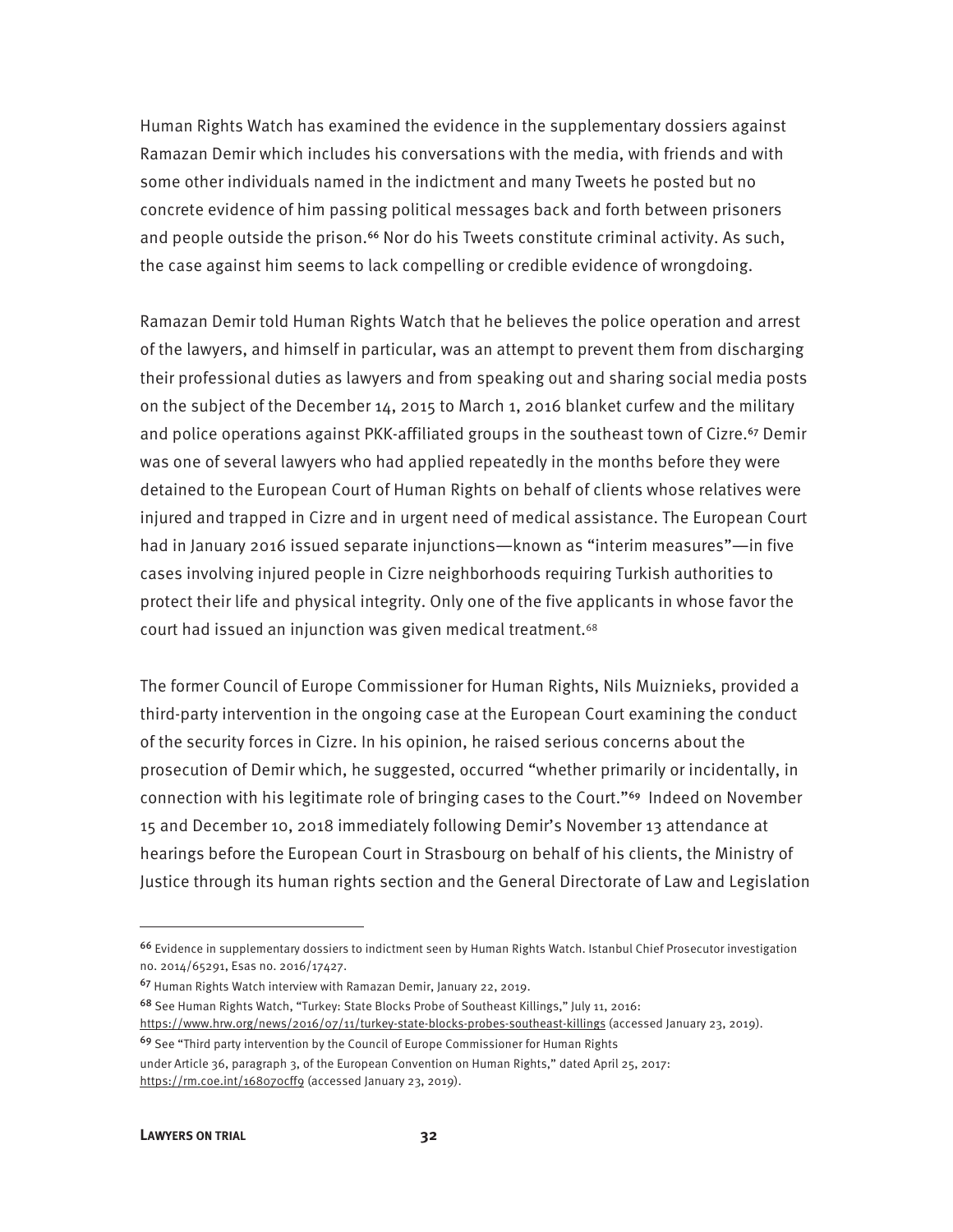wrote to the Public Prosecutor and the Istanbul Bar Association to seek a disciplinary investigation be opened against him. In response, the Istanbul Bar Association opened an investigation on January 3, 2019 which could lead to Demir's disbarment from the legal profession.<sup>70</sup>

At time of publication the criminal trial against Demir and the others was continuing. $7<sup>1</sup>$ 

### Case Against 20 Lawyers for Membership of the Revolutionary People's Liberation Party-Front

In September 2017, the authorities charged 20 lawyers who are members of the now closed Contemporary Lawyers Association with being members or leading members of the Revolutionary People's Liberation Party-Front (DHKP-C), an outlawed armed group which has claimed responsibility for deadly attacks on Turkey's police and security forces.<sup>72</sup> The prosecution of the lawyers began with police detaining 14 out of 20 of them on September 12, 2017 two days before the first trial hearing of Nuriye Gülmen and Semih Özakça, an academic and teacher respectively who had been detained for a months' long hunger strike protesting their dismissal from their jobs under the state of emergency. The lawyers had played a leading public role in defending Gülmen and Özakça whose case had received extensive coverage in the domestic and international media at the time. Arresting the lawyers shortly before Gülmen and Özakça's first court hearing appears to have been a calculated effort to limit public campaigning around the case of the two jailed hunger strikers at the time they went on trial. In the subsequent week, 17 out of 20 named lawyers were placed in pretrial detention, while three whose whereabouts was not known, were charged in absentia.

<sup>71</sup> The case has been monitored by bar associations in Europe and lawyers organizations including The Law Society of England and Wales which with Lawyers' Rights Watch Canada published an amicus brief on the case (http://communities.lawsociety.org.uk/international/international-rule-of-law/lawyers-at-risk/amicus-for-constitutional-

 $\overline{a}$ 

court-turkey/5057590.fullarticle), the European Association of Lawyers for Democracy and World Human Rights (see their listing of trials in Turkey they monitor: https://eldh.eu/en/2018/12/31/political-trials-against-lawyers-and-political-activistsin-turkey-and-other-countries/), Lawyers for Lawyers and other groups.

 $72$  See, for example, a news report about the killing of a prosecutor by individuals linked with the group: https://www.independent.co.uk/news/world/europe/turkish-prosecutor-mehmet-selim-kiraz-held-hostage-by-armedmilitants-over-protest-death-10146286.html (accessed January 18, 2019).

<sup>&</sup>lt;sup>70</sup> Translations of relevant correspondence from the General Directorate of Law and Legislation of the Ministry of Justice, the Istanbul Public Prosecutor and the Istanbul Bar Association on file with Human Rights Watch.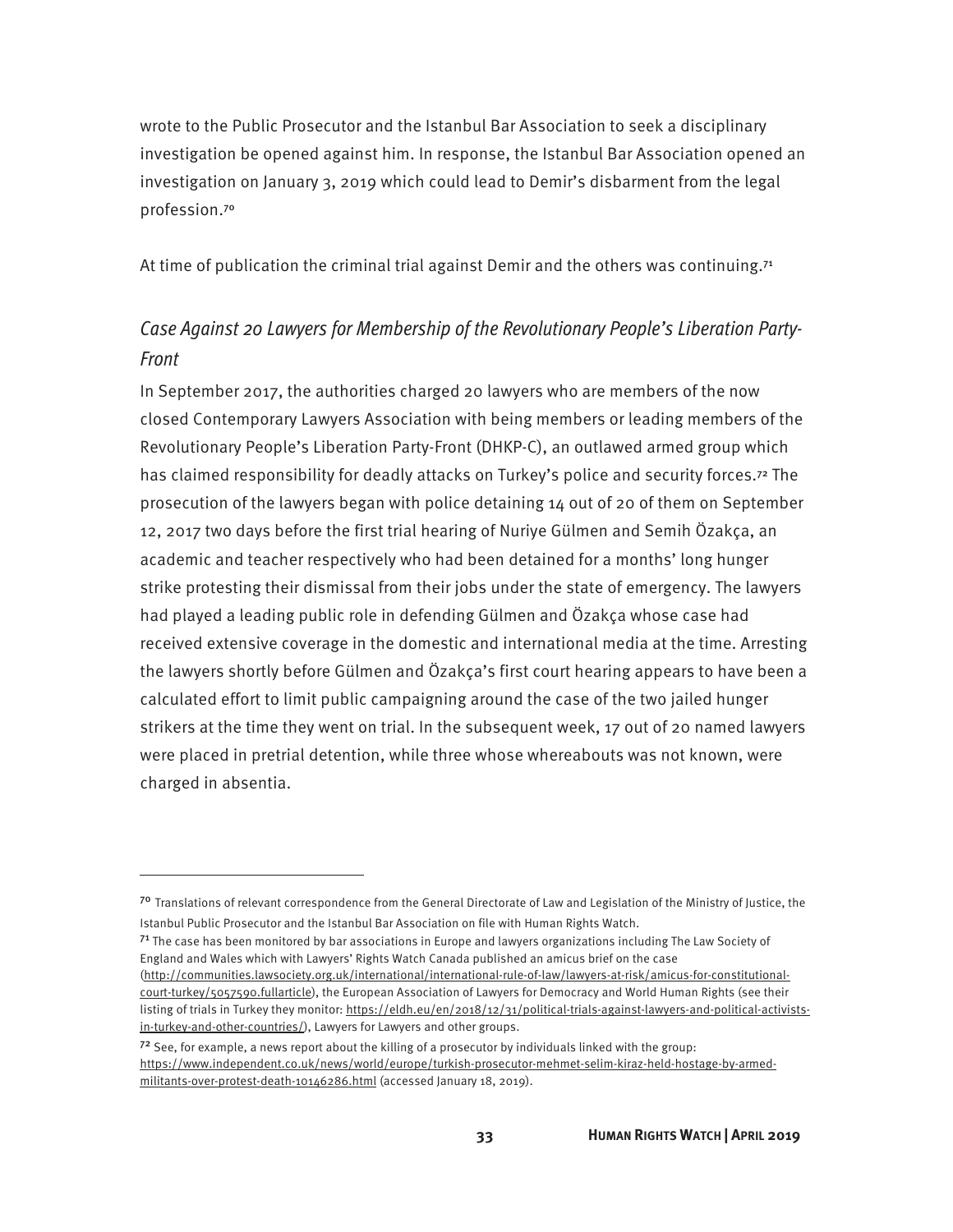The evidence in the indictment against the 20 lawyers makes scant mention of the case of Gülmen and Özakça although witness statements discredit the hunger strike as a stunt organized by the DHKP-C. The indictment mainly focuses on digitally stored messages and notes about (non-violent) political organization and activities the Istanbul prosecutor argues are evidence that some of the defendants were in contact with the DHKP-C under the direction of individuals outside the country, as well as statements against them by witnesses. As in many of the FETÖ cases, the witnesses in this case are "confessors", individuals themselves on trial for links with the illegal organization who testify against others in return for reduced sentences.

The underlying claim of the indictment is that in providing legal representation to individuals charged with links to the outlawed DHKP-C, in some cases including alleged involvement in armed attacks, the lawyers are themselves members of the illegal group. For each lawyer charged in the indictment, the prosecutor lists the number of their clients who have been prosecuted for links with DHKP-C. The indictment also states that "as a legal structure of" the DHKP-C, the People's Law Office (where some of the lawyers worked) and its lawyers "provide legal aid to detained or prosecuted members of the DHKP-C, consolidate these individuals and their relatives sense of connectedness and belonging to the organization, prevent the detained members of the organization from giving statements and revealing organizational secrets, and communicate important information on behalf of the terrorist DHKP-C to its structures".<sup>73</sup>

By presenting the allegations about the lawyers in this way, the prosecutor construes a lawyer's entirely permissible advice to a suspect not to give a statement to the police (that is to exercise their right to remain silent) as evidence of the "the outlook of an illegal organization" and conflates it with much more serious charges such as activities that could amount to acting as a "courier" between an illegal organization and its followers.

The detained lawyers remained in pretrial detention for periods of up to a year before their first trial hearing in September 2018.<sup>74</sup> The court ruled that all be released while the trial

<sup>73</sup> Istanbul Chief Prosecutor, Investigation no. 2017/105607; Esas no. 2018/12766, Indictment dated March 22, 2018, p. 416. Copy seen by Human Rights Watch.

<sup>&</sup>lt;sup>74</sup> The case has been monitored and reported by various bar associations and lawyers organizations, including the European Association of Lawyers for Democracy and World Human Rights (see their listing of trials in Turkey they monitor with reports on hearings: https://eldh.eu/en/2018/12/31/political-trials-against-lawyers-and-political-activists-in-turkey-and-othercountries/), and other groups.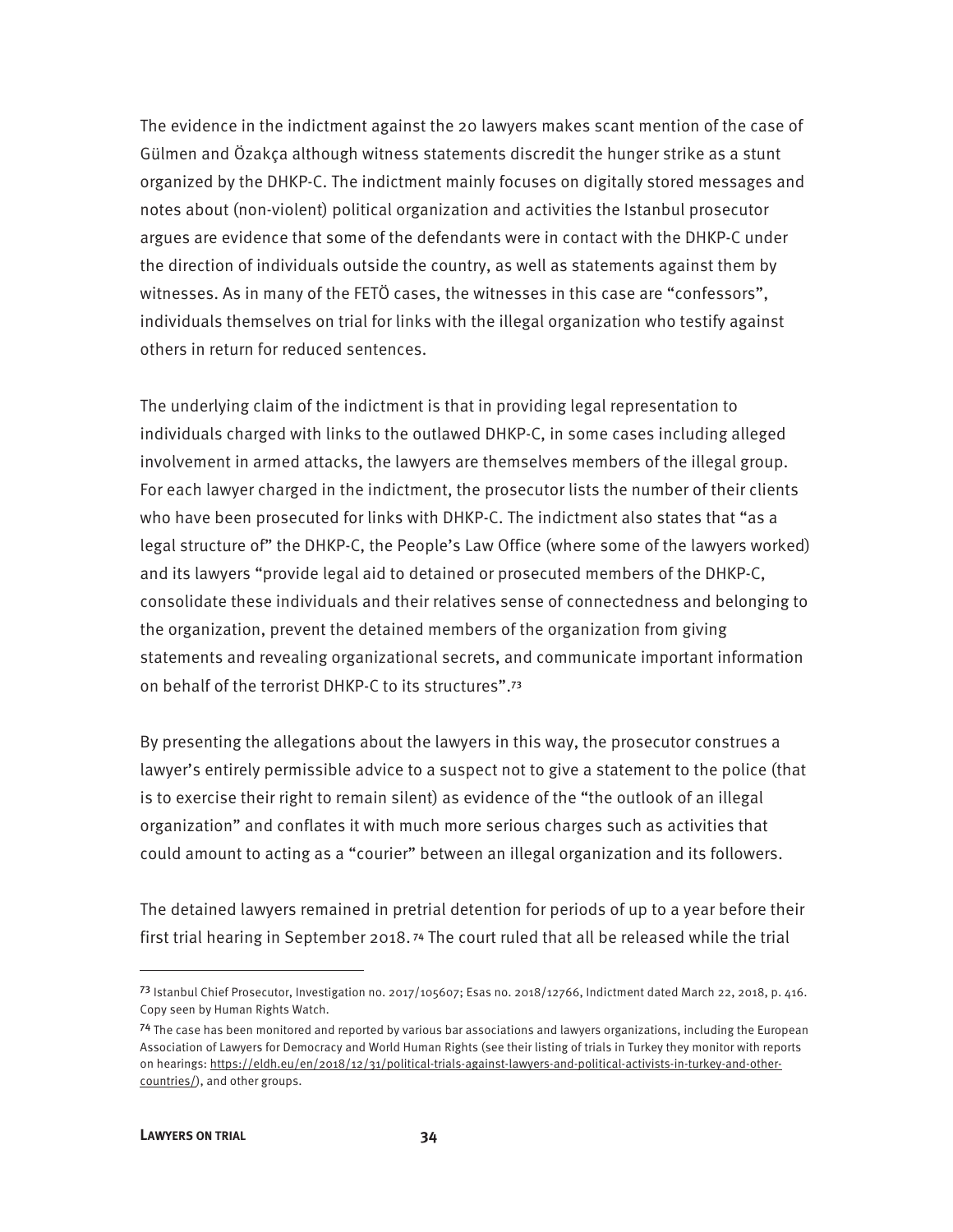against them continued, a decision the prosecutor in the hearing immediately appealed against. A day later, despite the absence of any new evidence to justify reversing its own decision, the same court ordered the re-arrest of 12 of the 17.

By the second week of hearings in December 2018, six lawyers had been rearrested. Among them was Selçuk Kozağaçlı, the chair of the Contemporary Lawyers Association, closed down by emergency decree in 2016. Between December 3 and 7 the court released one lawyer but extended the detention of the other five.<sup>75</sup> At the hearing on March 20, the court ruled that 18 lawyers be convicted and the case files of two who were missing be separated out. Six lawyers were convicted of aiding and abetting a terrorist organization and received prison sentences of up to three years nine months. Eleven were convicted of membership of an armed terrorist organization and received sentences of eight years ranging to thirteen years six months. Among them, Kozağaçlı received a sentence of 11 years three months. Barkin Timtik was convicted of being a leading member of an armed terrorist organization and sentenced to 18 years nine months. The lawyers have appealed their convictions. The final hearing was attended by representatives of bar associations in Turkey as well as of the Paris bar association. The heads of 39 bar associations across Turkey released a statement in which they condemned "repeated violations of the right to a fair trial, of the criminal procedure code and of provisions of the law by the court."76 The Paris bar association also issued a statement calling for the release of the lawyers and condemning the serious procedural violations by the court.77

Many of the same lawyers are also on trial in a separate process which began in 2013 and contained similar kinds of evidence, none of it linking them to armed attacks or advocating violence.<sup>78</sup>

<sup>75</sup> Ibid, p. 419.

<sup>&</sup>lt;sup>76</sup> Statement to the media on the trial of CHD members by the heads of 39 bar associations available at:

http://www.diyarbakirbarosu.org.tr/39barodanchduyesimeslektaslarimizinyargilanmasinailiskinortakbasinaciklamasi- /1564 (accessed March 31, 2019).

<sup>77</sup> Statement by the Paris Bar Association calling for the release of the lawyers available at http://www.avocatparis.org/turquie-18-avocats-condamnes-jusqua-18-ans-de-prison-le-barreau-de-paris-appelle-leurliberation (accessed March 31, 2019).

<sup>&</sup>lt;sup>78</sup> Istanbul chief prosecutor, investigation 2012/2250, esas no. 2013/277, indictment dated July 1, 2013. Copy seen by Human Rights Watch.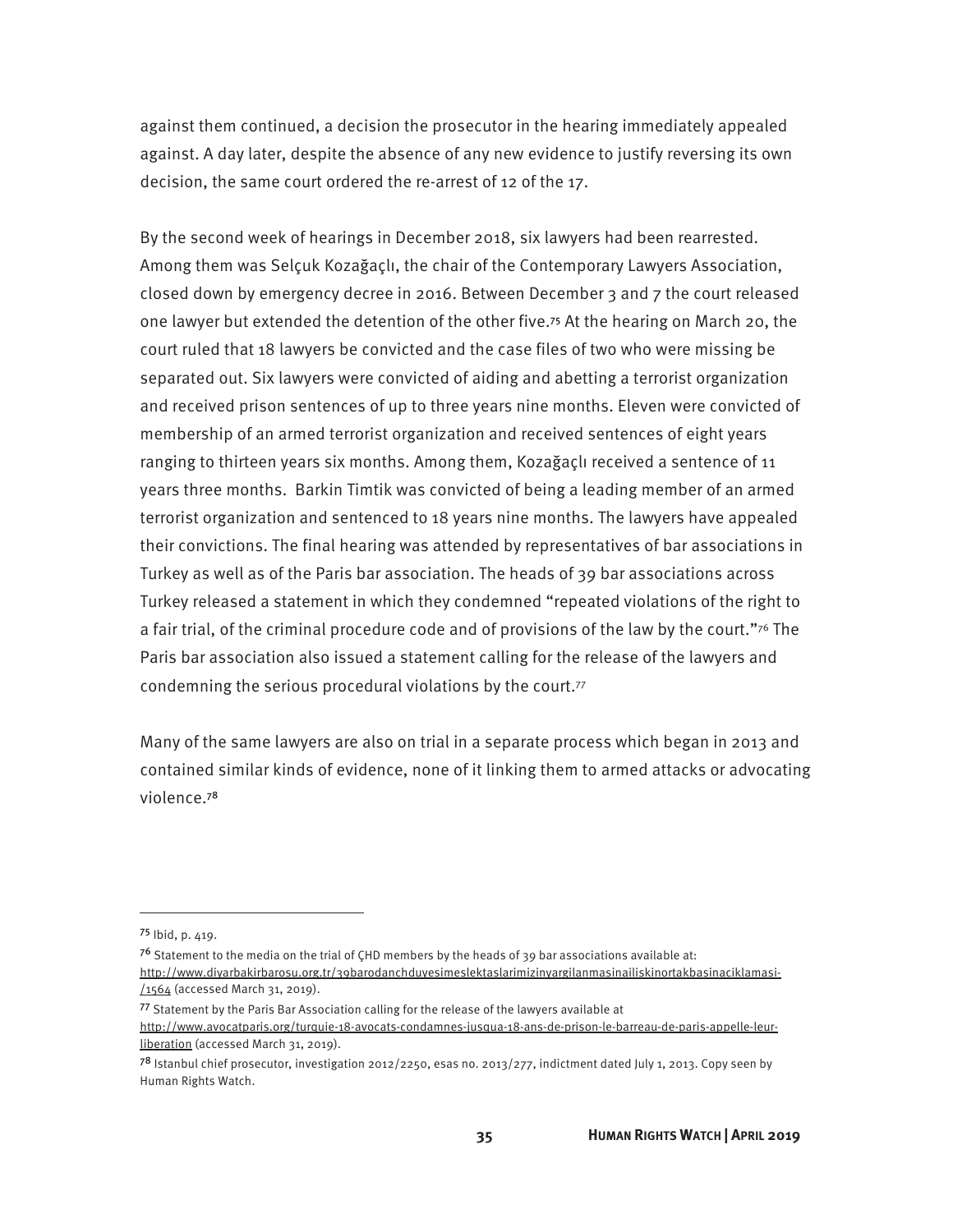### Lawyers Charged with Membership of the Marxist-Leninist Communist Party Three lawyers were also included in a trial against 23 individuals accused of spreading propaganda for and membership of the Marxist-Leninist Communist Party (MLKP), an outlawed group in Turkey which has on occasion claimed responsibility for attacks on police units in Turkey and has armed units fighting the extremist Islamic State (ISIS) alongside Kurdish forces in Syria. Police detained two of the lawyers, Özlem Gümüştaş and Sezin Ucar, in the early hours of the morning on October 19, 2017. Following a court decision on October 26 to place them in pretrial detention, the two lawyers spent almost 12 months in prison before being granted bail on October 5, 2018. The other lawyer in the case, Gülhan Kaya, later gave a statement to the prosecutor but was not jailed pending trial. <sup>79</sup> The case was ongoing at the time of writing and all three lawyers were tried in the same proceedings as other defendants they might otherwise have represented as lawyers, as the prosecution tried to link the lawyers to the alleged crimes of their clients. The evidence cited against them concerned their attendance at memorials and funerals for MLKP militants and social media postings on the same.

#### Case Against Lawyers Cemo Tüysüz and Gülay Koca from Urfa, Southeast Turkey

On December 12, 2016 police detained Cemo Tüysüz on suspicion of being a member of a terrorist organization in an operation targeting 24 Kurdish political party officials and activists, another lawyer and two elected mayors. Tüysüz had previously been held in pretrial detention in 2011 in the context of an investigation and ongoing trial targeting 46 lawyers who had visited jailed PKK leader Abdullah Öcalan in prison.<sup>80</sup> Tüysüz had also represented many Kurdish activists and politicians in previous cases, and the 2016 operation placed him in the same investigation as people he might otherwise have represented as a lawyer.

On January 4, 2017, a court placed Tüysüz in pretrial detention where he spent the next 16 months, before he was released on May 11, 2018. The evidence against him consisted of a wiretap of a phone call with a friend who had called him when he was in Öcalan's birthplace, the town of Halfeti, and joked that he was "beside the leader," an August 2013

<sup>79</sup> Istanbul chief prosecutor, investigation 2017/28997; esas no. 2018/7483; indictment dated March 3, 2018. Copy of indictment seen by Human Rights Watch.

<sup>80</sup> Human Rights Watch interview with Cemo Tüysüz, Urfa, July 2018. Tüysüz is being tried with 46 others, the majority lawyers, by Istanbul Heavy Penal Court no. 19. The trial is continuing.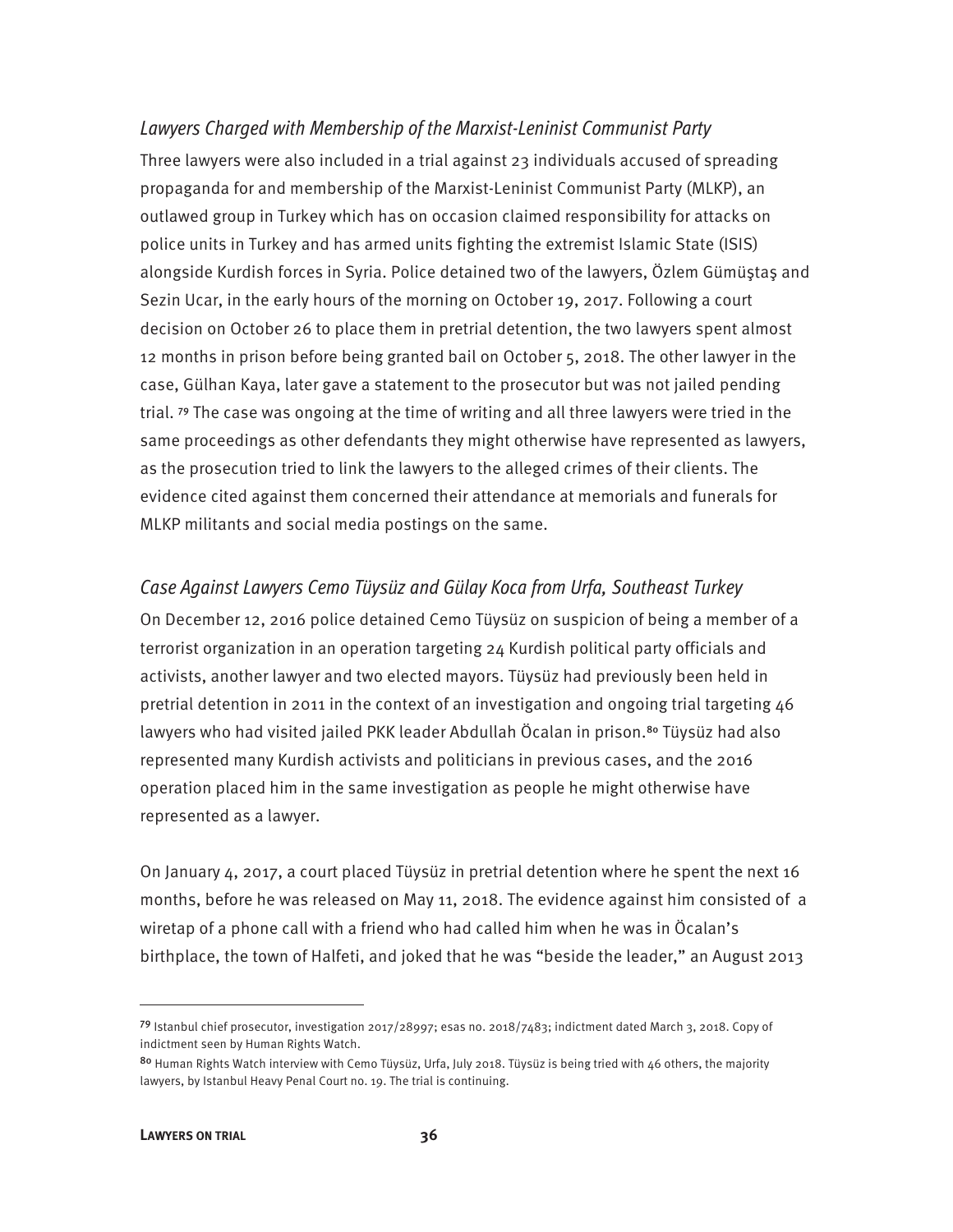SMS Tüysüz sent to friends in celebration of a religious holiday (bayram) where he called for peace in "Rojava, Kurdistan and the whole Middle East", an end to children dying and for Öcalan's release, as well as Tüysüz's alleged participation in three public political gatherings. The prosecutor also accused him of participating in the activities of a nongovernment platform called the Democratic Society Congress, which the authorities allege is part of the outlawed PKK although it has never been closed down and continues to function.<sup>81</sup> The case against Tüysüz resting on this scant evidence was continuing at this writing after being separated from the case against the others.

Tüysüz told Human Rights Watch: "I don't visit clients at the police station any more. After being prosecuted like this it wouldn't do them any good for me to show up. The police have labelled me as a PKK lawyer."

In the same operation on the same day police arrested Gülay Koca, another Urfa-based lawyer and once head of the Human Rights Association Urfa branch. She was held for six months in pre-trial detention, released on June 14, 2017, and on July 2018 received a seven-year-six-month prison sentence for membership of the PKK.<sup>82</sup> Her case was at appeal at the Court of Cassation at this writing after the sentence was upheld by the local court of appeal.<sup>83</sup> The evidence against Koca focused on her attendance at 12 press conferences and demonstrations in the period 2013 to 2016 which the prosecutor deemed to be "organized by supporters of the PKK" though there was no suggestion they had been banned or called for any form of incitement to violence. She was also accused, like Tüysüz, of being involved with the Democratic Society Congress and a notebook printed with its name was found in her home, with handwritten notes in it, listing various public political meetings in different cities. An expert report proved it was not her handwriting in the note book. She argued that it in fact belonged to the political advisor of Peoples' Democratic Party member of parliament, Dilek Öcalan, who had stayed in her home and who travelled with the MP. Dilek Öcalan had attended the public assemblies the advisor had noted in the notebook. However, the court ignored this explanation and linked the notebook with what

<sup>81</sup> Details of evidence against all 24 individuals discussed in Şanlıurfa Heavy Penal Court no, 6 reasoned decision case file no, 2017/154, prosecutor esas no. 2017/6754, dated July 17, 2018. Decision seen by Human Rights Watch.

<sup>82 &</sup>quot;Urfa'da siyasetçilere ceza yağdı" (Sentences for politicians in Urfa), Mezopotamya Ajansı news agency, July 17, 2018: http://mezopotamyaajansi12.com/tum-haberler/content/view/29827 (accessed March 14, 2019).

 $83$  The Council of Bars and Law Societies of Europe (CCBE) raised their cases in a January 13, 2017 letter: https://www.ccbe.eu/fileadmin/speciality\_distribution/public/documents/HUMAN\_RIGHTS\_LETTERS/Turkey\_-\_Turquie/2017/EN\_HRL\_20170113\_Turkey\_Lawyers-detained-in-Urfa-13-01-2017.pdf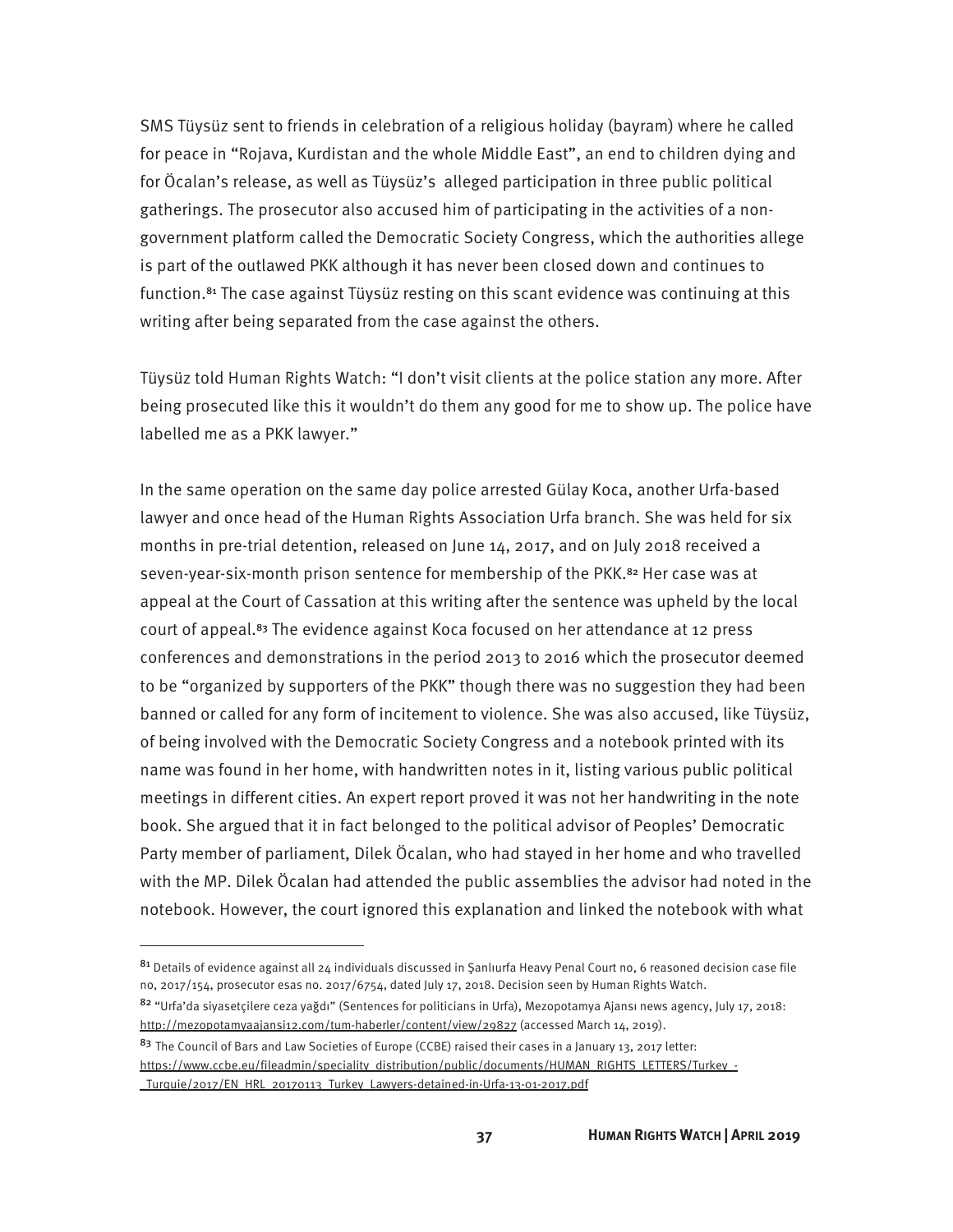they argued was Koca's connection to the Democratic Society Congress. There was no discussion by the prosecutor or court of the notes written in it.

Koca told Human Rights Watch that she believes there was an element of reprisal in the case brought against her and that it came about after she worked on documenting torture cases in Urfa as a human rights lawyer and also her activities as a member of the local municipal council in Urfa.<sup>84</sup> Human Rights Watch as well as the Urfa bar association and the Human Rights Association have repeatedly documented reports of torture and illtreatment in police custody in Urfa city and other towns in the province. The issue of reprisals against lawyers is discussed with further examples in the next chapter.

The cases against both Tüysüz and Koca and the other lawyers' cases discussed in this chapter demonstrate that prosecutors in Turkey do not refrain from imposing serious terrorism charges despite the absence of any evidence, far less compelling evidence, of criminal activity, and courts readily prolong pretrial detention for individuals facing such unsubstantiated charges.

<sup>84</sup> Commuinication from Gülay Koca to Human Rights Watch, January 18, 2019.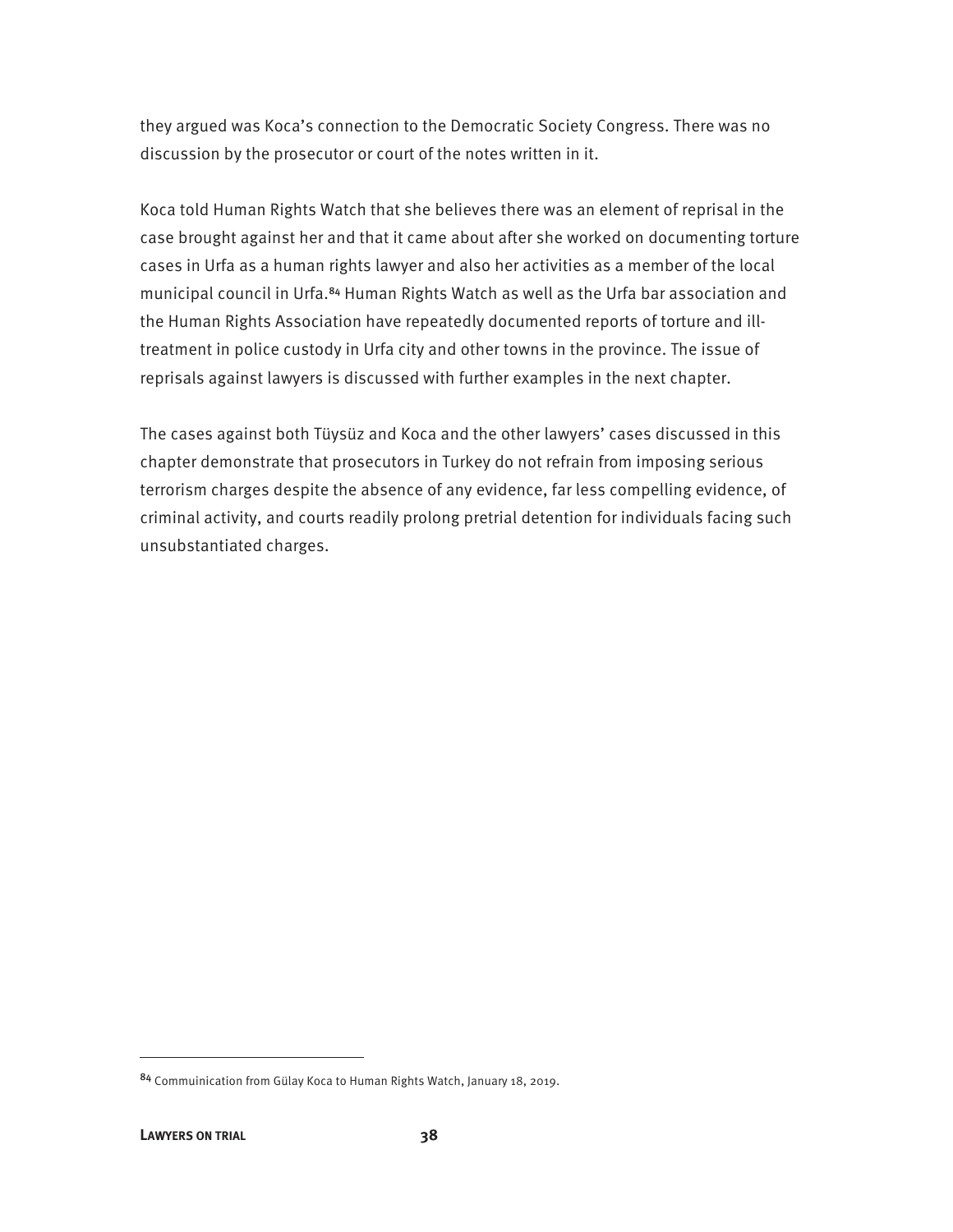### **V. Prosecution of Lawyers as a Form of Reprisal**

In several of the individual terrorism prosecutions against lawyers examined by Human Rights Watch it appears that the authorities targeted lawyers as reprisal for taking on legal cases against the police or for getting into arguments with the police. Human Rights Watch has also come across cases where the police file counter charges against lawyers in response to themselves being accused of abuse of a lawyer. Police officers in Turkey have a well-documented history of lodging counter charges against individuals who have accused them of excessive use of force, ill-treatment, or torture. The tactic is specifically designed to thwart investigations of these abuses by intimidating as well as undermining the credibility of accusers, discouraging prosecutors to pursue complaints robustly and providing a basis for police to refuse to cooperate with investigations.<sup>85</sup> Bringing prosecutions for terrorism offences against lawyers because they engaged in disputes with the police, took up cases against the police, or in order to cover up police misconduct or abuse is a perversion of prosecutorial powers.

#### Kazım Bayraktar

 $\overline{a}$ 

Human Rights Watch examined the prosecution of Ankara-based lawyer Kazım Bayraktar who is on trial, along with nine other defendants, for membership of an armed terrorist organization. The prosecutor accused him of belonging to the outlawed Union of Revolutionary Communists of Turkey (Türkiye İhtilalci Komünistler Birliği, TİKB), an organization the April 2016 indictment itself makes clear no longer has an active armed wing.<sup>86</sup> However the case against Bayraktar appears to be linked to the fact that Bayraktar was representing the family of a man killed by a police officer.

The evidence against Bayraktar focuses specifically on his activities as a lawyer for the family of Ethem Sarısülük, a 27-year-old man who died on June 14, 2013, two weeks after

<sup>85</sup> Previously documented by Human Rights Watch, "Turkey, Closing Ranks against Accountability," chapter 7, https://www.hrw.org/report/2008/12/05/closing-ranks-against-accountability/barriers-tackling-police-violence-turkey (accessed January 21, 2019). The main kinds of counter complaints the police lodge are under two articles of the Turkish Penal Code: "preventing a public official from performing his duty" (article 265) and "insulting a public official" (article  $125/3 - a$ ).

<sup>86</sup> Ankara Chief Prosecutor investigation no. 2102/155886; Esas no. 2016/10391, indictment dated April 15, 2016. Indictment states on page 5, "Bu yapılanma [örgütün silahlı kanadı] günümüzde faal değildir." ("This entity [the organization's armed wing] is not active today.") Indictment seen by Human Rights Watch.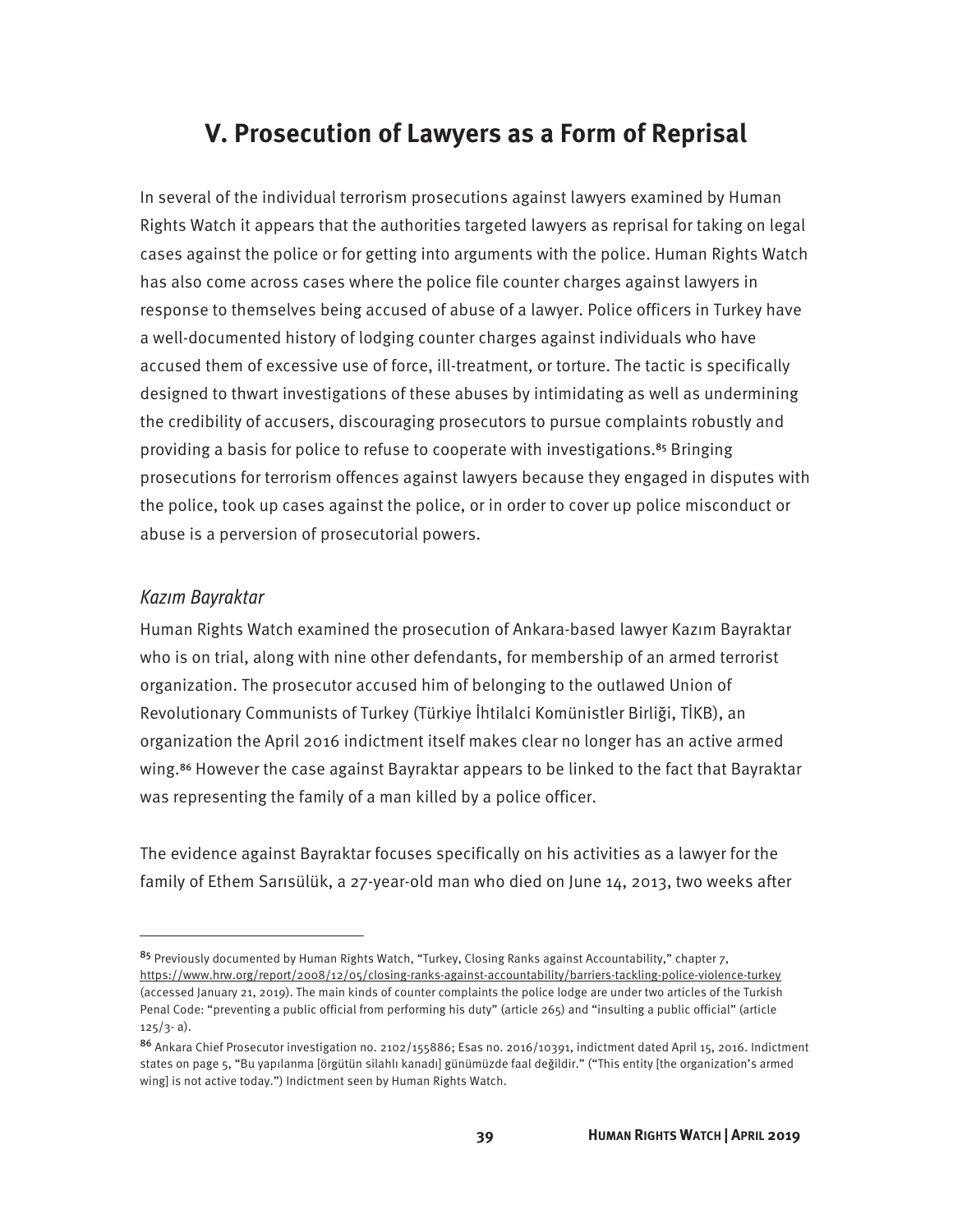being shot in the head by a police officer during the Ankara protests which followed the mass anti-government demonstrations in Istanbul known as the Gezi Park protests.

The indictment against Bayraktar alleges that Sarısülük was a member of the TİKB and that the organization "claimed him" as a martyr to its cause.<sup>87</sup> The indictment further alleges that on September 23 and October 28, 2013 Bayraktar made speeches which incited and motivated members of TİKB who gathered to protest outside the courthouse in which police officer Ahmet Şahbaz was on trial for Sarısülük's killing. According to the indictment, the protesters had shouted slogans, sprayed red paint on the court building, blocked traffic, and on one occasion broken windows.<sup>88</sup> The slogans the indictment lists called for the state to be held accountable for Sarısülük's death and political slogans which did not amount to incitement to violence.<sup>89</sup>

The indictment accused Bayraktar of acting on behalf of the TİKB in court by seeking successfully—for the judges hearing the case to be recused on the grounds that they had not acted impartially over two hearings. The indictment also accused him of making statements to the media "which demeaned members of the judiciary and police." According to the indictment, the prosecutor assessed these statements as "attempting to legitimize violence against the police" because they suggested that popular outrage about the trial was to be expected "in a legal system where there is no fair trial, no detention [of the police officer] and no necessary punishment."<sup>90</sup>

As of this writing both the case against Bayraktar and the case against Şahbaz, the police officer charged with killing Sarısülük continued. In the case of Şahbaz, after an initial court verdict of murder and a seven-year-nine-month sentence, on appeal the charge against the officer was converted to manslaughter and the most recent verdict saw Şahbaz receive a low prison sentence which the court then converted to a 15,000 Turkish Lira fine (at the time 3,800 US dollars).<sup>91</sup> Şahbaz was not detained until 13 months after shooting Sarısülük and spent 14 months in pretrial detention before being released in September 2015.

<u>.</u>

<sup>87</sup> Ibid, indictment page 125.

<sup>88</sup> Ibid, page 125-26.

 $89$  Ibid..

<sup>90</sup> Ibid., p. 127.

<sup>91</sup> See Bianet news website, March 21, 2018: https://m.bianet.org/bianet/insan-haklari/195385-ethem-sarisuluk-u-vuranpolis-sahbaz-in-cezasi-5-bin-lira-daha-artirildi (accessed January 21, 2019).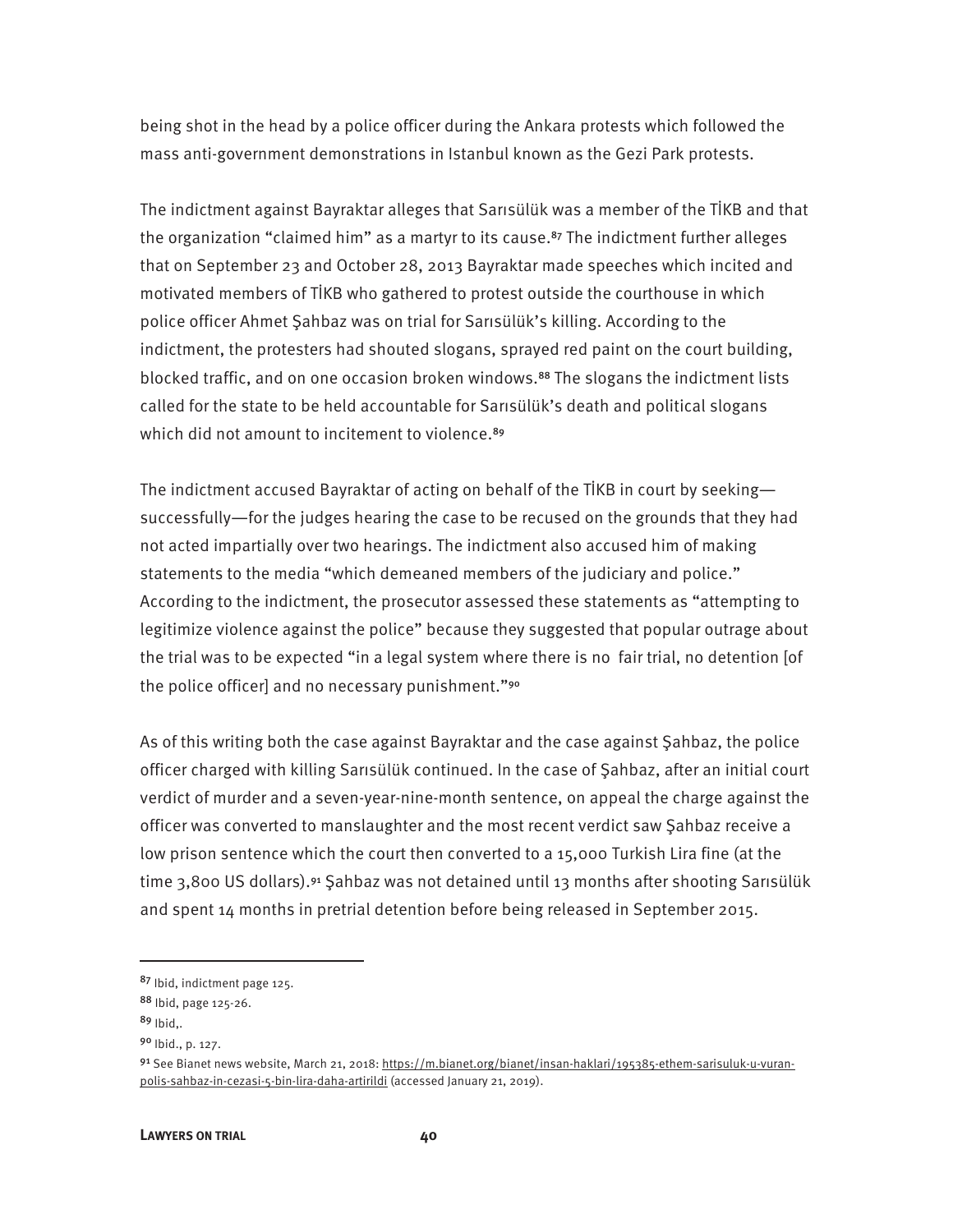By contrast in the case against Kazim Bayraktar, the lawyer faces a jail sentence of 5 to 10 years for membership of an armed organization, with the penalty automatically increased by one half because it is a terrorism offense. At time of publication his trial was continuing.

#### Adem Kaplan

 $\overline{a}$ 

Adem Kaplan is another lawyer who was prosecuted for being a member of an armed organization as a direct result of an altercation with police officers at a police station.<sup>92</sup>

Ankara-based lawyer Kaplan told Human Rights Watch that on November 21, 2017 he was at a police station to represent five FETÖ suspects when a police officer verbally insulted him. The argument escalated. In the course of what started as a verbal altercation a police officer fell against a table at which stage approximately 15 other police officers then joined in and beat Kaplan before detaining him on charges of being a FETÖ member.

The police kept Kaplan overnight in the station and questioned him the next day before bringing him before a court which ruled that he be released pending investigation. The police and prosecutor accused him of having installed on his phone the encrypted communication application ByLock allegedly used by Gülen movement supporters. Turkey's courts routinely use this as evidence of FETÖ membership. But Kaplan strongly denies the charge and believes that this is a made-up accusation. He told Human Rights Watch that the police had previously told him they had checked his telephone number and ID and that he did not appear on the ByLock list.<sup>93</sup>

In his statement to the police he said: "I believe this accusation I have ByLock which hasn't been brought up until today is brought up because I uncovered a case of torture at a police station … and because I acted as a lawyer for two people who were abducted by the National Intelligence Agency (MIT)."<sup>94</sup>

Following the police's opportune alleged discovery of ByLock on his phone after the altercation, the prosecutor indicted Adem Kaplan for FETÖ membership in March 2017 and

<sup>92</sup> Ankara Chief Prosecutor investigation no. 2017/194528, esas no. 2018/13289, indictment dated March 6, 2018. Copy seen by Human Rights Watch.

<sup>93</sup> Human Rights Watch interview with lawyer Adem Kaplan, Ankara, July, 2018.

<sup>94</sup> Copy of Adem Kaplan's statement to the police seen by Human Rights Watch, dated November 22, 2017.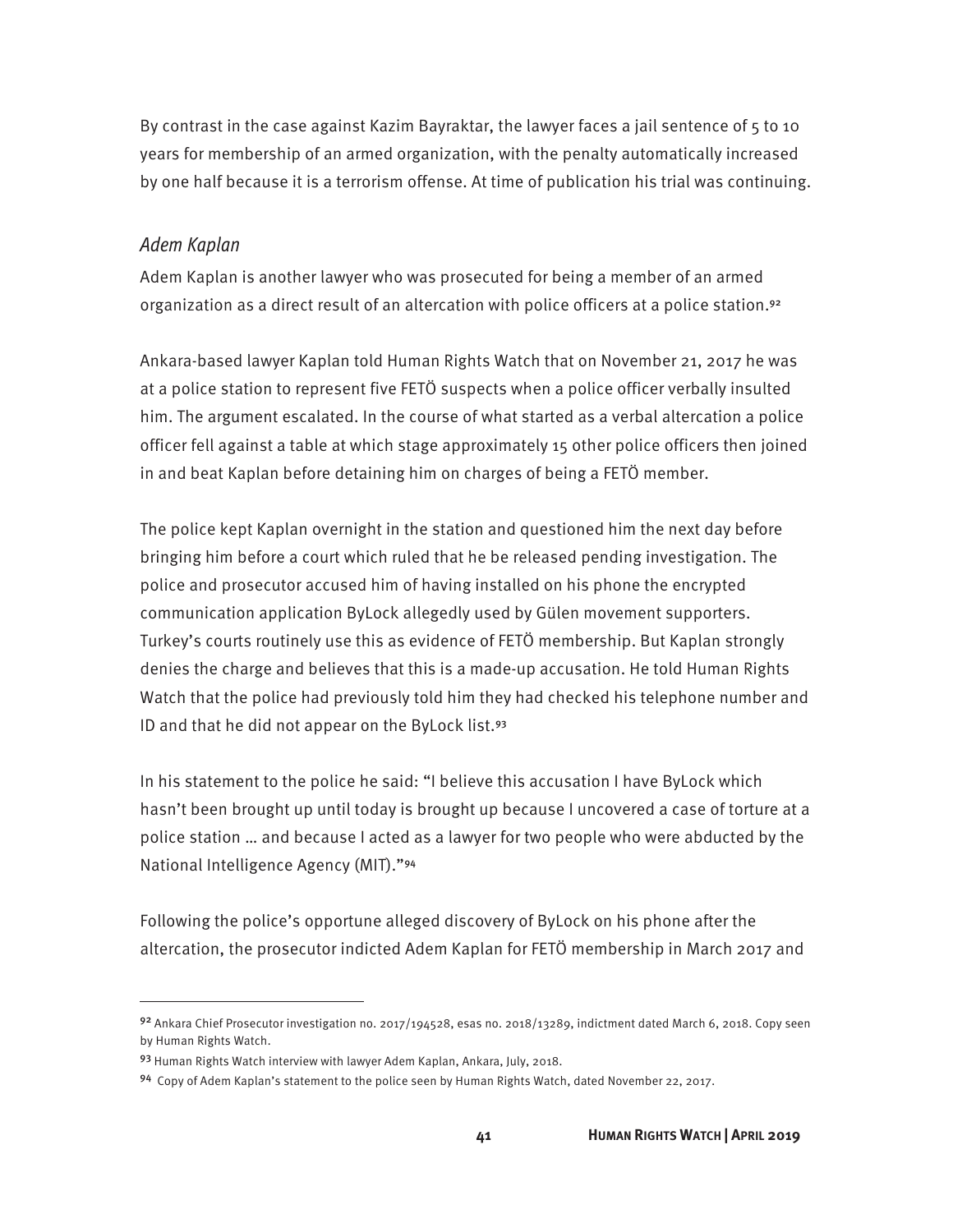his trial was ongoing at this writing. The indictment devotes 20 pages to the Gülen movement and just under a page to the allegation that Kaplan had used the ByLock application. Kaplan told the court that police had threatened him countless times because of the profile of those he represented and because he had exposed rights violations and filed complaints about abductions by suspected members of the security services of men accused of being FETÖ members.<sup>95</sup> The trial continues.

#### Lawyer Threatened After Altercation with Police

Human Rights Watch was told by another lawyer that the police had also detained him overnight after an altercation and made a threat that they would also discover ByLock on his phone if he was not careful. That lawyer (name withheld for his own safety) told Human Rights Watch that he has subsequently avoided visiting clients in police custody.<sup>96</sup>

#### Emin Baran

Lawyers vulnerable to being targeted by the police and prosecutors are often those working directly to document human rights violations by the authorities such as Emin Baran from Suruç, a town in Urfa province bordering the Syrian town of Kobane.

Baran was on the board of the Urfa Bar Association and the coordinator of the bar's Human Rights and Refugee Rights Centre when he learned that an Urfa court had issued a warrant for his arrest on suspicion of being a member of a terrorist organization.<sup>97</sup> Human Rights Watch has examined the case file against him.

The police claimed they received a tip-off that he and two others were "using their identity as lawyers to avoid having their homes and cars searched and to operate freely." Moreover, the tip-off claimed, "these individuals are supporters of the PKK terrorist organization, and shelter PKK militants coming from outside in their homes, prepare actions, and are preparing an action against the government-appointed mayor ( $\frac{key}{num}$ ) of Suruç."<sup>98</sup>

-

<sup>95</sup> Ankara Chief Prosecutor indictment, dated March 6, 2018, seen by Human Rights Watch.

<sup>96</sup> Human Rights Watch interview with Ankara lawyer, April 2017.

<sup>97</sup> Human Rights Watch interview with lawyer Emin Baran, Urfa, July 14, 2018.

<sup>98</sup> Suruç district Security Directorate petition to the Urfa chief prosecutor's office, December 15, 2016. Copy seen by Human Rights Watch.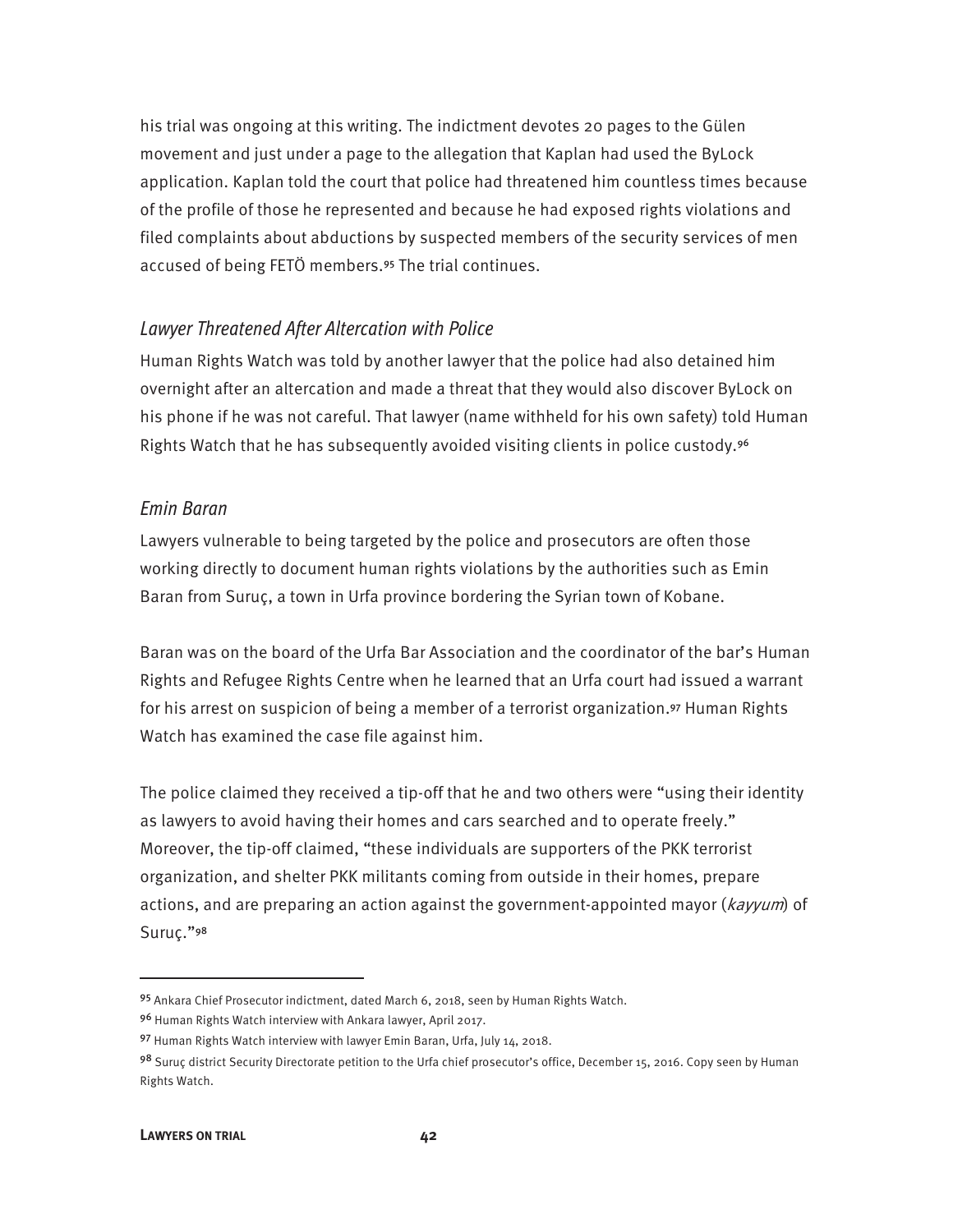The police searched Baran's home and office in his absence on December 16, 2016, seizing a computer, telephone and other digital material along with copies of a legal pro-Kurdish journal, a few pages of a legal newspaper in Kurdish and some old CDs given away with a Gülenist journal. With no compelling evidence to support the claims in the tip-off and despite the fact that Baran turned himself in (he had been away at the time the arrest warrant was issued), on February 8, 2017 a court remanded Baran to pretrial detention.

After being indicted on March 21, 2017 for membership of a terrorist organization and spreading terrorist propaganda, he was released during his trial on July 7, 2017. At a hearing in October 2018 the Urfa court acquitted him on the PKK membership charge but convicted him of spreading propaganda. The court deferred the pronouncement of sentence on the condition he does not reoffend within five years. In the end, the court dismissed all evidence against Baran except for three social media tweets which, despite the fact they did not advocate or incite violence and fall squarely within the boundaries of protected speech, were the basis of the propaganda conviction.<sup>99</sup>

Baran believes that the case against him was a deliberate reprisal for his human rights work including efforts to document abuses by the police.<sup>100</sup>

#### Büşra Demir

 $\overline{a}$ 

Şırnak lawyer Büşra Demir told Human Rights Watch about several criminal investigations she has faced simply, she believes, because she has been vocal in acting for clients who have been the victim of human rights violations and was actively engaged in documenting and reporting violations for the Human Rights Association. Demir is on the board of the Human Rights Association.

Most of these investigations concern the period during and after the intense military and police operations against PKK-affiliated groups entrenched in towns in Şırnak province from September 2015 to April 2016. Demir and a few other lawyers attended autopsies and documented the torture of individuals including children whom the police detained in the course of the conflict and during blanket curfews imposed on the towns. While the Justice

<sup>99</sup> Şanlıurfa Heavy Penal Court no, 5, reasoned decision, case no. 2017/209, decision no. 2018/681, dated October 8, 2018. Copy seen by Human Rights Watch.

<sup>100</sup> Human Rights Watch interview with Emin Baran, November 2018.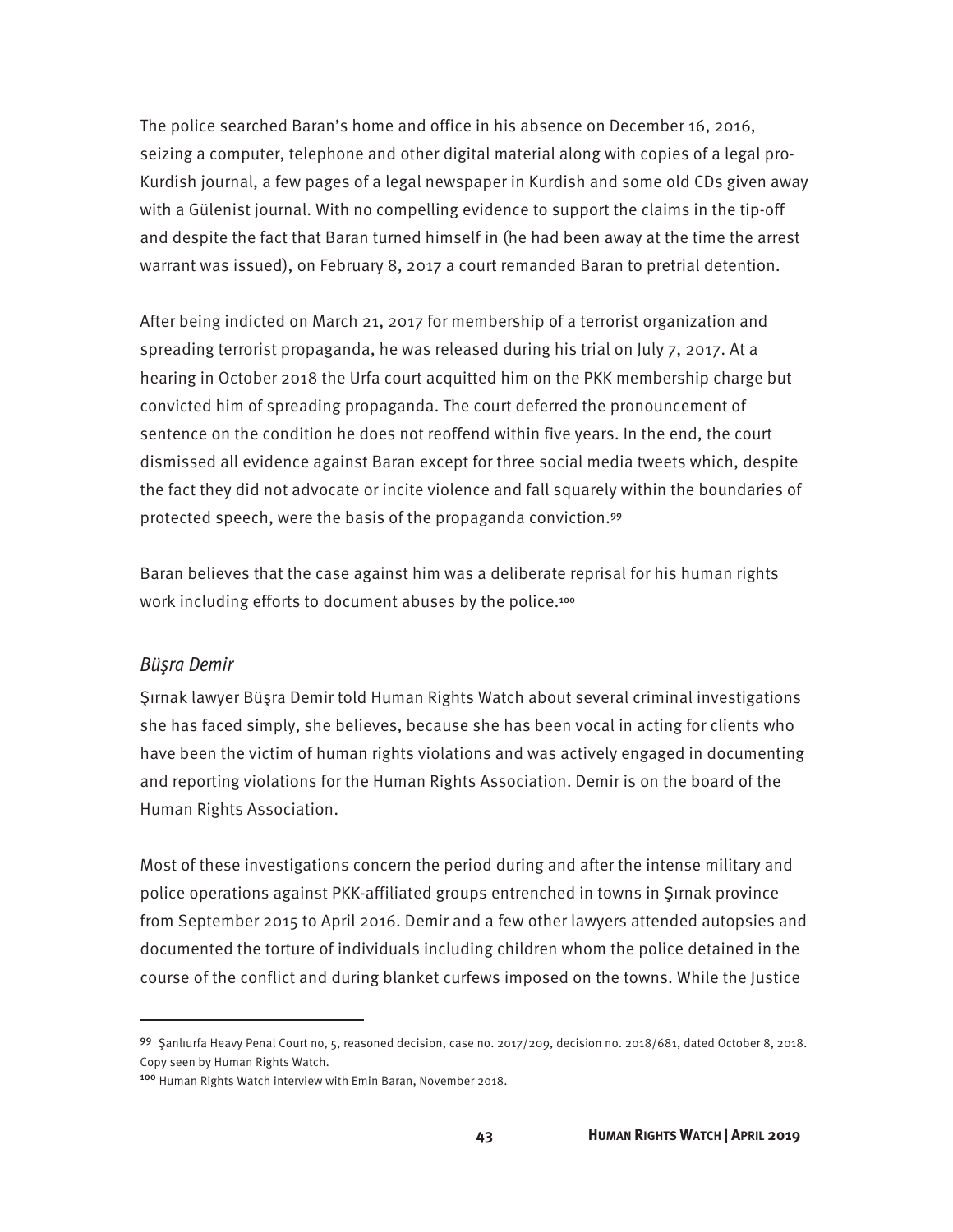Ministry did not grant permission to the prosecutor to prosecute Demir for "insulting the Turkish nation and state institutions" and two investigations into allegations against her for "spreading terrorist propaganda" and "misconduct" ended in decisions not to prosecute, she is still under investigation for membership of a terrorist organization and spreading terrorist propaganda.

As part of the open investigation against her, the Cizre prosecutor questioned Demir on August 1, 2018 about her social media postings on Twitter and a photograph of Demir in a Human Rights Association delegation, all of which Human Rights Watch has examined. There is nothing in the social media postings or the photograph which could amount to any criminal act, and all fall squarely with the bounds of peaceful freedom of expression. Demir told Human Rights Watch:

The fact of being under investigation has a disabling effect on your capacity to do your job. There is a continuing prosecutor's investigation against me now and previously I was under investigation after documenting the death of two boys in Şırnak prison as a result of a fire. I had to stop acting for the families of the boys because I was placed under criminal investigation for misconduct after I visited the prison to report on the incident for the Human Rights Association and the prison authorities complained I had I misused my position. I didn't want that investigation to have a negative impact on the investigation into the boys' deaths and the responsibility of the prison authorities. The investigation against me was later dropped.<sup>101</sup>

#### Filiz Ölmez

Lawyer Filiz Ölmez works in the southeastern town of Cizre, in Şırnak province. She told Human Rights Watch about the altercation she had with special team police officers on March 2, 2016.<sup>102</sup> She was taking photos of graffiti on a wall in the early morning following a prolonged curfew and military operations in the town, when a Shorland armored car pulled up nearby. As she later described it in court:

<sup>101</sup> Human Rights Watch interview with Büşra Demir, January 2019. Relevant documents seen by Human Rights Watch. <sup>102</sup> Information supplied to Human Rights Watch by lawyer Filiz Ölmez, Cizre, March 2016. Several bar associations from the region made a statement condemning this incident and the detention of lawyers in Istanbul: http://www.sirnakbarosu.org.tr/Detay.aspx?ID=68585 (accessed January 21, 2019).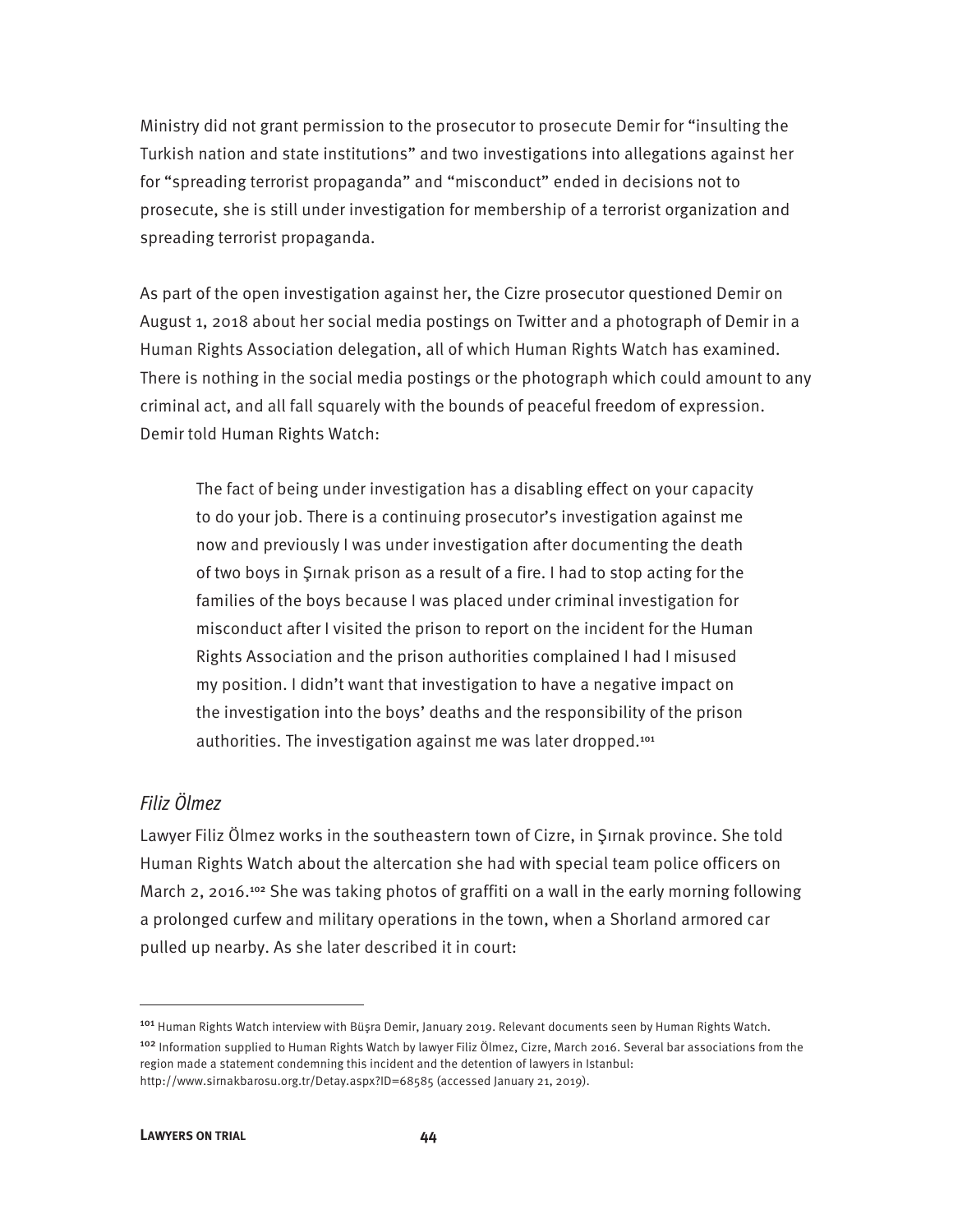From inside the vehicle a voice shouted: "Come here!" I got out my ID card and said I was a lawyer. At that, the defendant Halil [the police officer on trial] threw me into the vehicle, jumped on me, squeezed my throat with his two hands and swore at me. Had he not been sure I was a lawyer he would have killed me.<sup>103</sup>

Ölmez filed a complaint to the prosecutor, got a medical report documenting scratches to her hands and red blotches (*kızarıklık*) on her throat, and beyond that was deeply affected by the incident for many months afterwards.

The Cizre prosecutor opened a case against police officer Halil Alkan for "intentional injury" of Ölmez, but Alkan filed a counter complaint against her, claiming that she insulted and threatened him and that he had not assaulted her. So the prosecutor has also opened a case against Ölmez.

Other police officers present when the incident happened gave identical witness statements supporting Alkan's testimony and during the trial the police informed the court that the footage from the camera inside the Shorland armored vehicle was not available. The court rejected Ölmez's lawyers' requests to have the hard drive of the camera examined to see if the footage might have been erased.

On November 22, 2018, the court convicted Ölmez of insulting and threatening police officer Alkan and handed her a 15-month prison sentence converted to a 9,000 Turkish lira [\$1,862] fine. Ölmez had opted not to have the court defer the pronouncement of sentence on the grounds that in doing so she would have forfeited the right to appeal against the conviction. Her appeal was ongoing at the time of writing. Police officer Halil Alkan was convicted of "intentional injury" but received the much lower 3,000 Turkish Lira [\$560] fine. The court suspended the fine and deferred pronouncement of the verdict on the condition that he not re-offend within a five-year period and no right of appeal.<sup>104</sup>

<sup>&</sup>lt;sup>103</sup> Cizre Penal Court of First Instance No. 2, case no. 2017/130 Esas, decision hearing, November 22, 2018, page 2. Copy seen by Human Rights Watch and information supplied by Filiz Ölmez, November 22 and December 5, 2018.

<sup>104</sup> Ibid.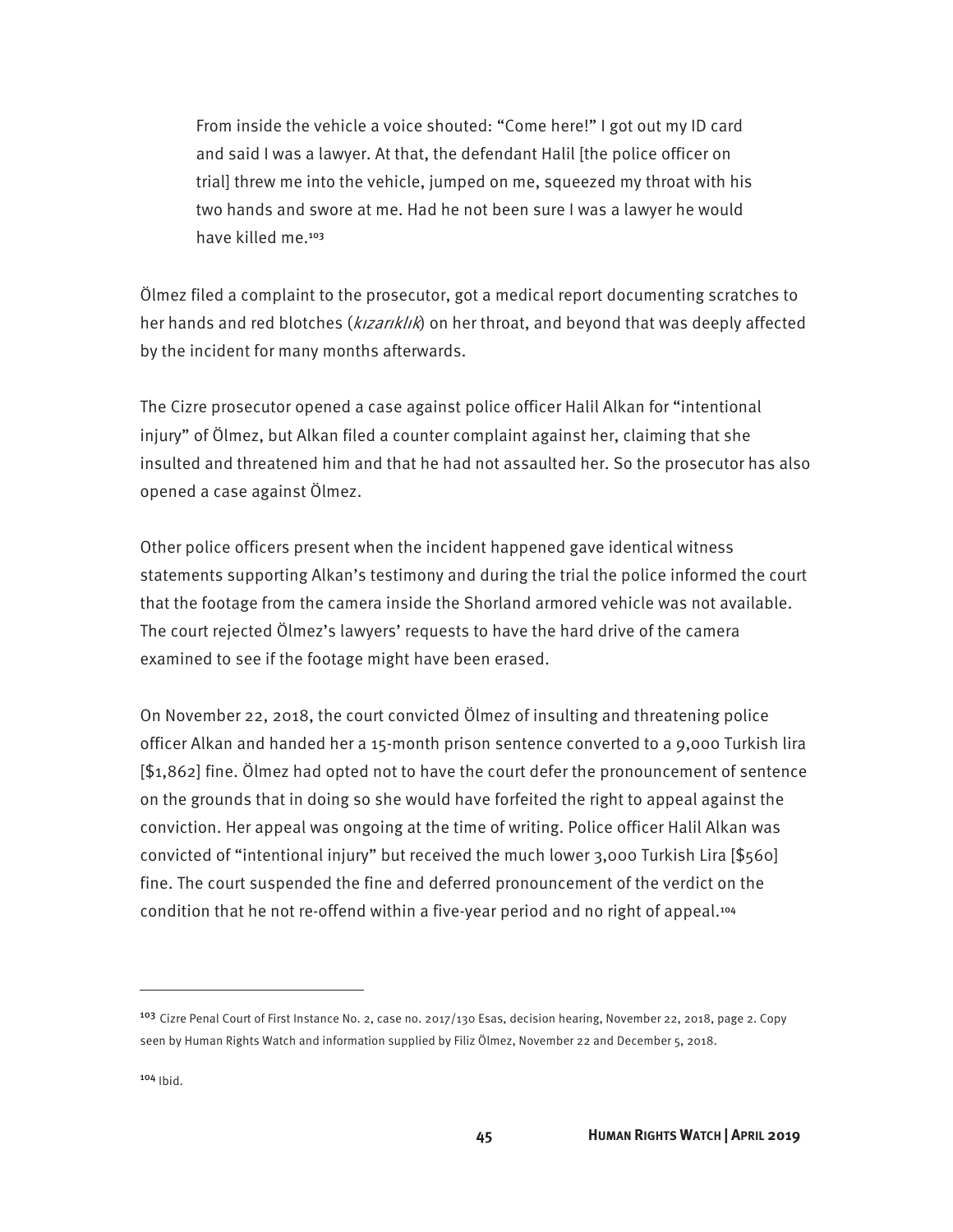## **VI. Role of the National Union of Turkish of Bar Associations and Provincial Bar Associations**

Among the duties of the Union of Turkish Bar Associations and its executive board is "to defend the law profession and members of the profession against violations of rights directed at the profession and its members," and "to defend and protect the rule of law and human rights and to realize these concepts."<sup>105</sup> In 2004 the Union of Turkish Bar Associations established lawyers' rights centers within regional bar associations. Among the functions of such centers is "to stand beside and ensure active support to lawyers subjected to attacks and rights violations because of their professional activities and identities" and "to be concerned with lawyers who are prosecuted and detained in pretrial detention in connection with their professional activities."<sup>106</sup> To date the Union of Turkish Bar Associations has made few public statements about lawyers under attack or on trial. Human rights centers which exist in some bar associations have also failed to take up cases against lawyers or to play a vocal role in addressing rights violations against them. In general, provincial bar associations pay little attention to lawyers on trial, but there is significant variety between the associations and some of them have made important efforts on particular cases. For example, the Ankara bar association recently took resolute action in the case of a police officer attacking, beating and ripping the clothing of a female lawyer at the Ankara courthouse and the case of an official forcibly removing another lawyer acting in her defense and in the process injuring her arm. The Ankara Bar Association announced that it was temporarily suspending legal aid services and was pursuing formal complaints with the public prosecutor against the police officer and court official.<sup>107</sup>

In another positive example, the head of the Union of Turkish Bar Associations, Metin Feyzioğlu, took up the case of police ill-treatment of the former head of the Urfa Bar

<sup>107</sup> Statement by Ankara Bar Association, November 14, 2018:

http://www.ankarabarosu.org.tr/HaberDuyuru.aspx?DUYURU&=1943 (accessed December 7, 2018).

<sup>&</sup>lt;sup>105</sup> The function of the Union of Turkish Bar Associations is laid out in the Lawyers Law (Avukatlık Kanunu, law no. 1139), see inter alia articles 95/4, 94/21, 110/17: http://www.mevzuat.gov.tr/MevzuatMetin/1.5.1136.pdf (accessed March 16, 2019). <sup>106</sup> Türkiye Barolar Birliği Avukat Hakları Merkezi Yönergesi (Union of Turkish Bar Associations Directive on the Lawyers' Rights Centre), articles 4/13 and 4/22, dated January 3, 2014. See http://d.barobirlik.org.tr/ahmyonergesi.pdf (accessed March 16, 2019).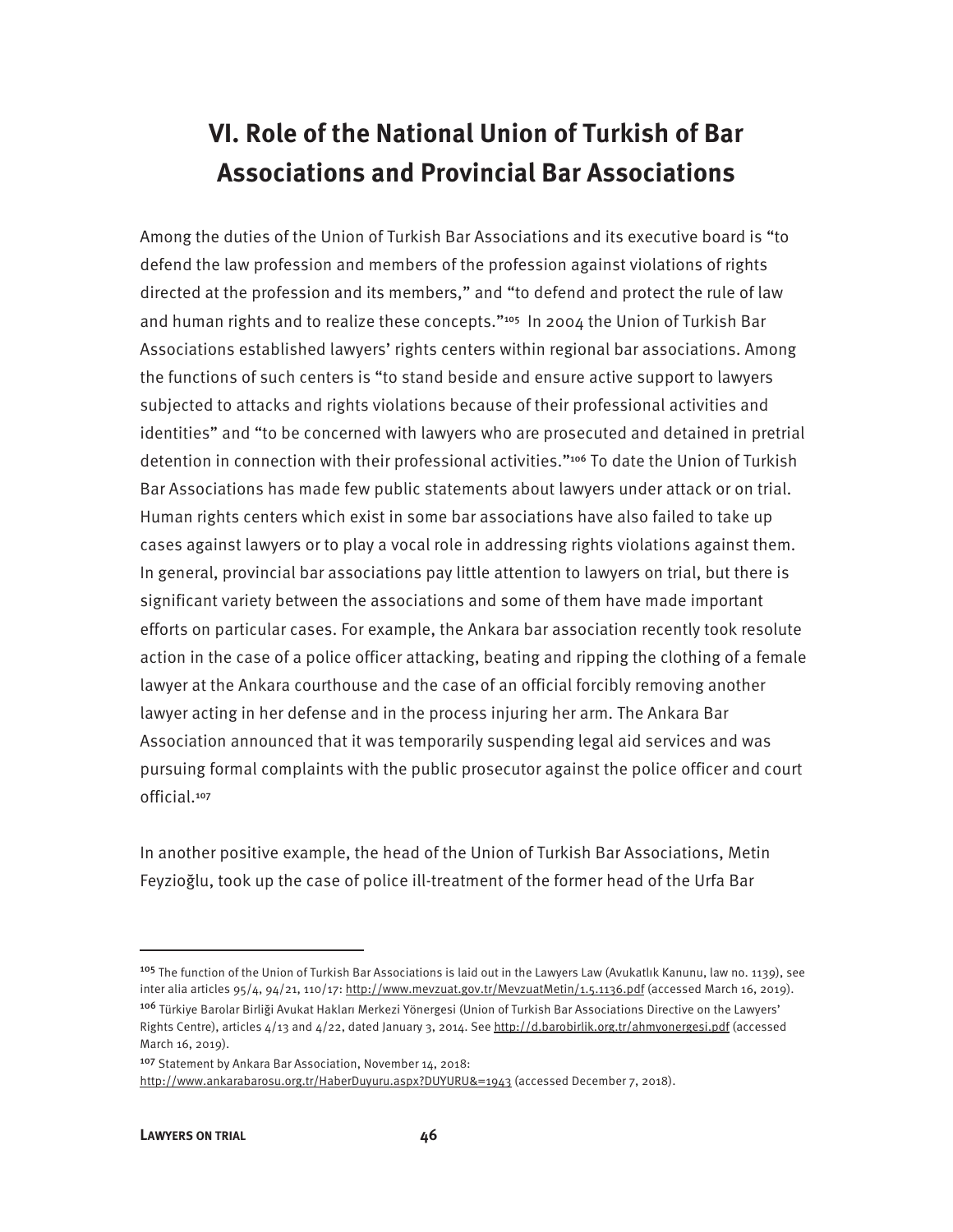Association, Ahmet Tüysüz.<sup>108</sup> Feyzioğlu's intervention was instrumental in securing assurances from the authorities that full disciplinary and criminal investigations into the allegations of ill treatment would be pursued.<sup>109</sup> After his release, Tüysüz complained both to the prosecutor and to Turkey's Ombudsman Institution, which examined security camera footage of the incident and recommended prosecution of the police.<sup>110</sup> The matter appears to have been taken seriously by the ombudsman because Ahmet Tüysüz was at the time the head of the Urfa Bar Association and because Metin Feyzioğlu supported him. It is regrettable that there are so few similarly positive examples to report.

Provincial bar associations and the Union of Turkish Bar Associations should use their considerable institutional power to ensure that the union's own lawyers' rights center and those of provincial bar associations play a forceful role in protecting the rights of lawyers who are prosecuted and held in pretrial detention and in following cases against lawyers through full trial monitoring and reporting. They should also focus as a matter of priority on assaults on the role of the lawyer and erosion of the right to legal counsel.

The Union of Turkish Bar Associations, in particular, should play a resolute role in advocating for lawyers' rights with the government, in supporting the right of all defendants to a defense regardless of their political profile or the nature of the crime they are accused of and, more generally, in promoting the role of the lawyer as central to a fair trial and with a key role to play in the protection of human rights. The legal amendments to the Criminal Procedure Code and the Law on the Execution of Penalties and Security Measures, and the widespread use of court rulings to ban lawyers from certain cases and measures to prevent privileged communication between lawyers and their clients in prison, have significantly undermined the role of the lawyer. Such measures conflict with the international standards explained in the next chapter. The Union of Turkish Bar Associations has a central role to play in addressing these serious setbacks and championing fair trial rights.

https://www.youtube.com/watch?v=TzXYtgfg-Ak (accessed December 9, 2018).

<sup>&</sup>lt;sup>108</sup> Ahmet Tüysüz told Human Rights Watch how on September 22, 2017, while he was visiting a detained client in the courthouse in the southeastern town of Viranşehir, the police seized and manhandled him. The incident occurred as Tüysüz was about to join his client who was to be interrogated before the prosecutor. A police officer made some insulting comments to him. When he answered back, the officer immediately called over other officers and his superior who ordered them to handcuff and detain Tüysüz. The police physically manhandled Tüysüz and took him away for questioning. Ahmet Tüysüz gave an account of the incident on Evrensel Web TV, uploading on to youtube, September 22, 2017 https://www.youtube.com/watch?v=Q5qTXAgMi6c (accessed December 9, 2018).

<sup>109</sup> Metin Feyzioğlu statement on to local TV channel uploaded on Youtube, September 25, 2017

<sup>110</sup> Report and recommendation of the ombudsman institution (TBMM Kamu Denetçiliği Kurumu, application no. 2017/16076, dated June 13, 2018). Copy seen by Human Rights Watch.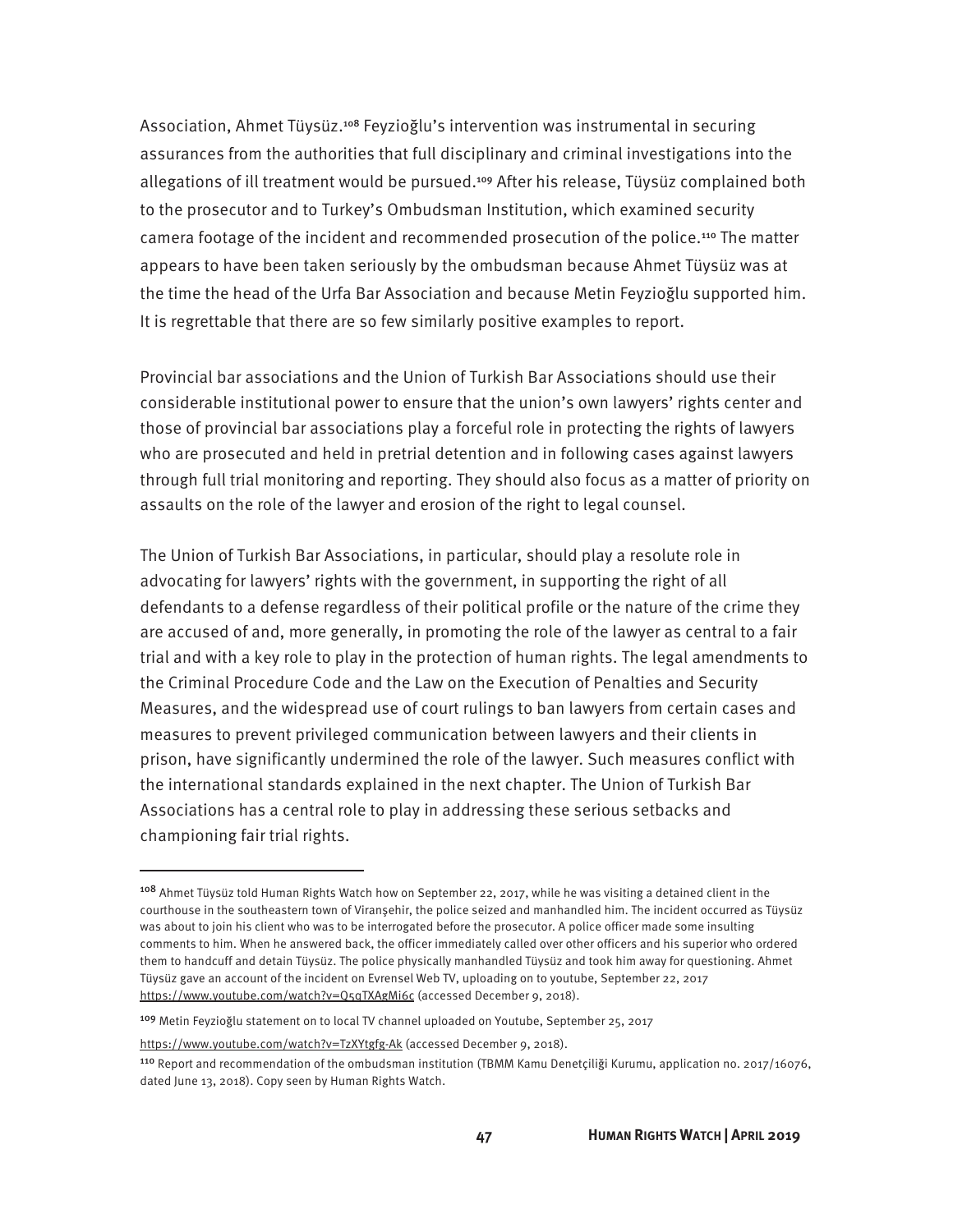## **VII. International Standards on Right to a Lawyer and Fair Trial**

#### The Role and Responsibilities of Lawyers

The leading international instruments relevant to the responsibilities of lawyers include the 1990 UN Basic Principles on the Role of Lawyers and, on a regional level, the Council of Europe Committee of Ministers Recommendation No. R (2000) 21 on the freedom of exercise of the profession of lawyer. These standards explicitly recognize that lawyers play an essential role in the justice system and the protection of human rights such as the right to a fair trial, the right to challenge detention, the right to freedom from inhuman and degrading treatment, and the right to an effective remedy for violations of human rights.

With respect to governments' obligations to protect lawyers from harassment and reprisals and to respect their independence, the OSCE Guidelines on the Protection of Human Rights Defenders provide in paragraph 30 that states should protect, in law and practice, human rights defenders who are engaged in litigation from retaliatory charges, arbitrary prosecutions and other legal actions in response to cases that they file. They also explicitly state that lawyers engaged in human rights work should not face intimidation or reprisals, such as the threat of disbarment, for their defense of human rights, which includes the right to a fair trial.

The UN Basic Principles provide that "governments shall ensure that lawyers ... are able to perform all of their professional functions without intimidation, hindrance, harassment or improper interference" and specifically in principle 18 that "lawyers shall not be identified with their clients or their clients' causes as a result of discharging their functions".<sup>111</sup>

As noted above the European Court of Human Rights has confirmed "the central role of the legal profession in the administration of justice and the maintenance of the rule of law." It has ruled:

<sup>&</sup>lt;sup>111</sup> Basic Principles on the Role of Lawyers, Adopted by the Eighth United Nations Congress on the Prevention of Crime and the Treatment of Offenders, September 1990 principles 16 and 18 respectively: https://www.ohchr.org/en/professionalinterest/pages/roleoflawyers.aspx (accessed March 16, 2019).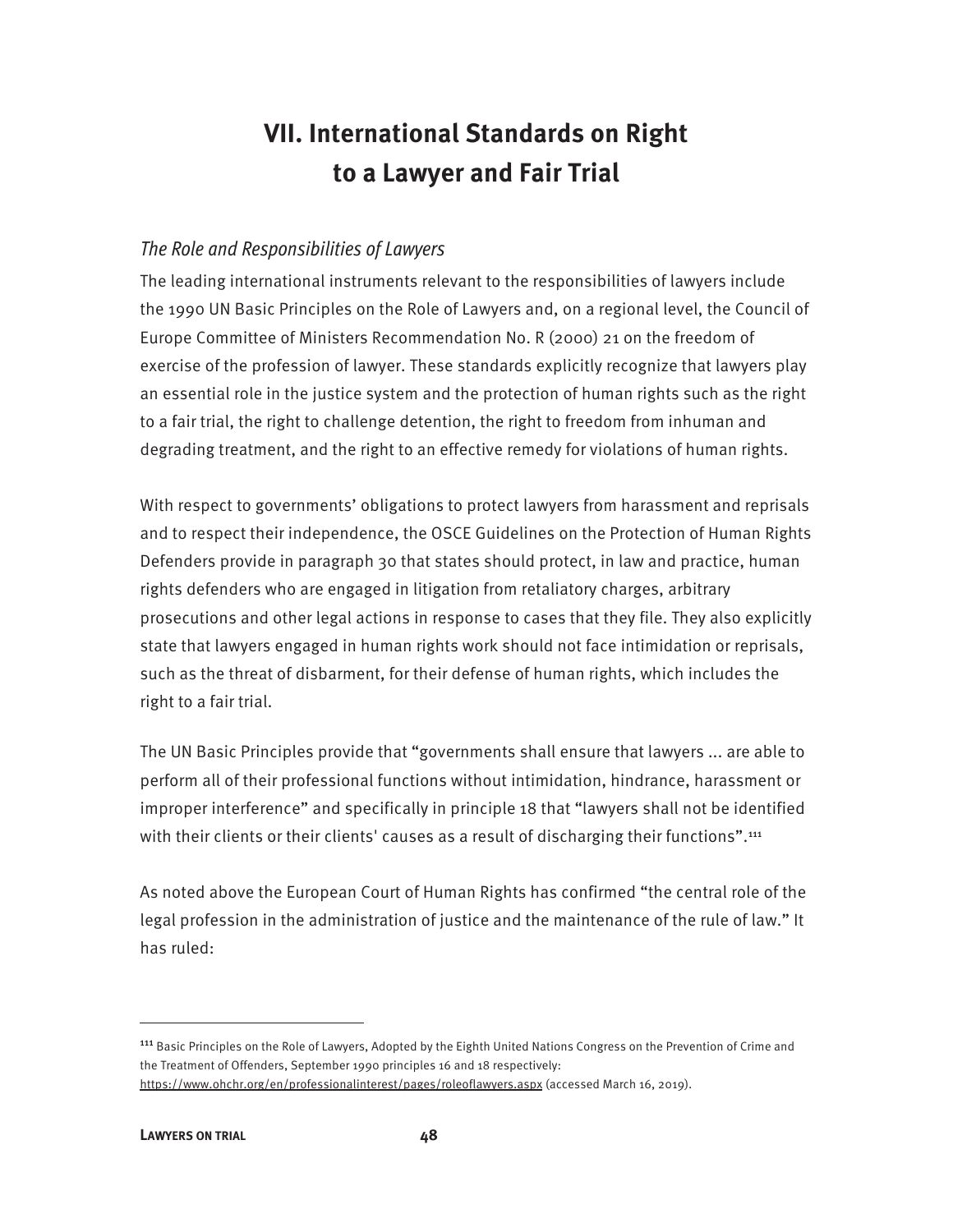The freedom of lawyers to practise their profession without undue hindrance is an essential component of a democratic society and a necessary prerequisite for the effective enforcement of [human rights], in particular the guarantees of fair trial and the right to personal security. Persecution or harassment of members of the legal profession thus strikes at the very heart of the [human rights] system.<sup>112</sup>

In 2016 the commissioner for human rights of the Council of Europe, made a third-party intervention in the case of *Bagirov v. Azerbaijan* which analyzed a pattern of repression against human rights lawyers in Azerbaijan.<sup>113</sup> In that submission the commissioner noted that the safeguard in principle 18, "underpins the principle of independence of the legal profession" and "aims at enabling lawyers to perform their professional duties freely, independently and without any fear of reprisal." The commissioner repeated how he and his predecessor have "expressed concerns about harassment, abusive prosecutions and other forms of pressure on lawyers—including threats of criminal proceedings—who have defended sensitive cases, as well as reports of impediments that lawyers had encountered in exercising freely their profession, such as difficulties in accessing penitentiary establishments and meeting their detained clients, violation of the lawyer-client confidentiality principle in such cases, or difficulties in obtaining access to detainees' medical and other files."

The commissioner noted that such pressure "seriously impairs defence rights and prevents lawyers from effectively serving the cause of justice," going on to say that "it is crucial that defence lawyers can operate without impediments and in full confidentiality when providing legal assistance to their clients. Moreover, they should have free and unimpeded access to their clients in prison in order to ensure that the right to defence is fully implemented in practice."

These concerns are similar to those expressed in 2014 by the UN Special Rapporteur on the Independence of Judges and Lawyers who warned about "cases in which lawyers have

<sup>&</sup>lt;sup>112</sup> See para. 669 of Elçi and Others v. Turkey, Judgment of November 13, 2003, available at http://hudoc.echr.coe.int/eng?i=001-61442 (accessed March 16, 2019).

<sup>113</sup> Third party intervention by the Council of Europe Commissioner for Human Rights under Article 36, paragraph 3, of the European Convention on Human Rights, in Application No. 28198/15, CommDH (2016) 42, November 22, 2016: https://rm.coe.int/16806da74c (accessed March 16, 2019).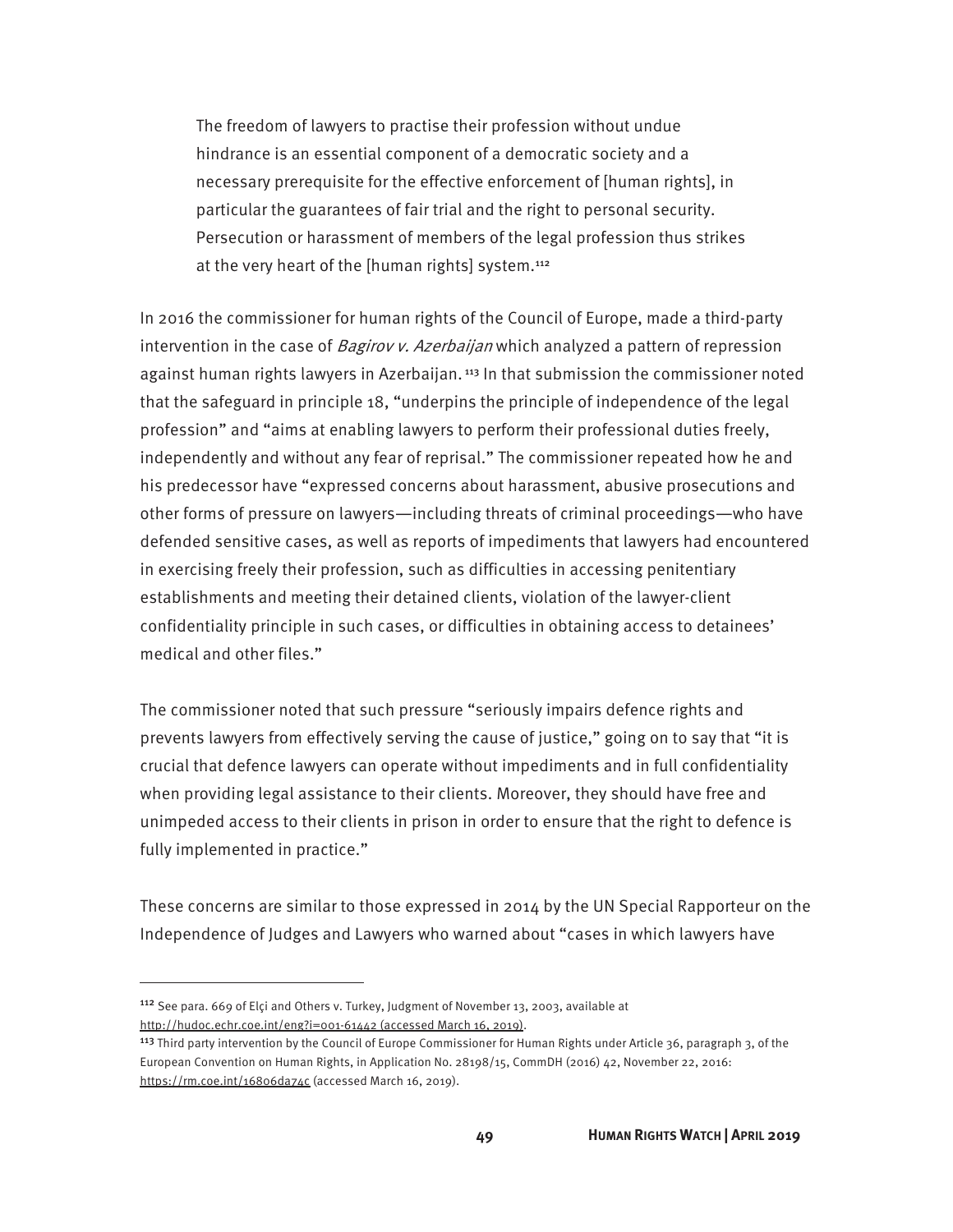been sanctioned because of political activities, advocacy work, confusion between the lawyer's cause and his/her client's cause, and involvement in the legal representation of clients in sensitive cases." She called on governments "to refrain from criminally convicting or disbarring lawyers for the purposes of silencing them, preventing them from criticizing public policies or obstructing them in their legal representation of specific clients."<sup>114</sup>

The Turkish authorities both in failing to protect lawyers from intimidate, hindrance and harassment in the discharge of their functions, and also in identifying lawyers with the cause of their clients are violating their obligations to respect the independence of the judicial system, which includes respecting the independence and role of lawyers.

#### The Right to a Lawyer and to a Fair Trial

Lawyers' ability to exercise their functions freely and independently is central to the capacity of the justice system to protect the right to a fair trial enshrined in article 6 of the European Convention on Human Rights (ECHR) and article 14 of the International Covenant on Civil and Political Rights (ICCPR). Lawyers need access to their clients and to be able to give prompt, unhindered and confidential legal advice to ensure the right to fair trial.

Article 1 of the Basic Principles provides that "All persons are entitled to call upon the assistance of a lawyer of their choice to protect and establish their rights and to defend them in all stages of criminal proceedings." This reflects what is required by relevant treaties. For example, the European Court of Human Rights has made clear that, in order to ensure the right to a fair trial is "practical and effective," article 6, as a rule, requires that access to a lawyer "be provided as from the first interrogation of a suspect by the police, unless it is demonstrated in the light of the particular circumstances of each case that there are compelling reasons to restrict this right." However, the Court has also emphasized that even where compelling reasons may exceptionally justify denial of access to a lawyer from the commencement of detention, such restriction must not unduly prejudice the rights of the accused.

<sup>&</sup>lt;sup>114</sup> Report of the Special Rapporteur on the Independence of Judges and Lawyers, UN Doc. A/HRC/26/32, 28 April 2014, para. 68: https://documents-dds-ny.un.org/doc/UNDOC/GEN/G14/139/18/PDF/G1413918.pdf?OpenElement (accessed March 16, 2019).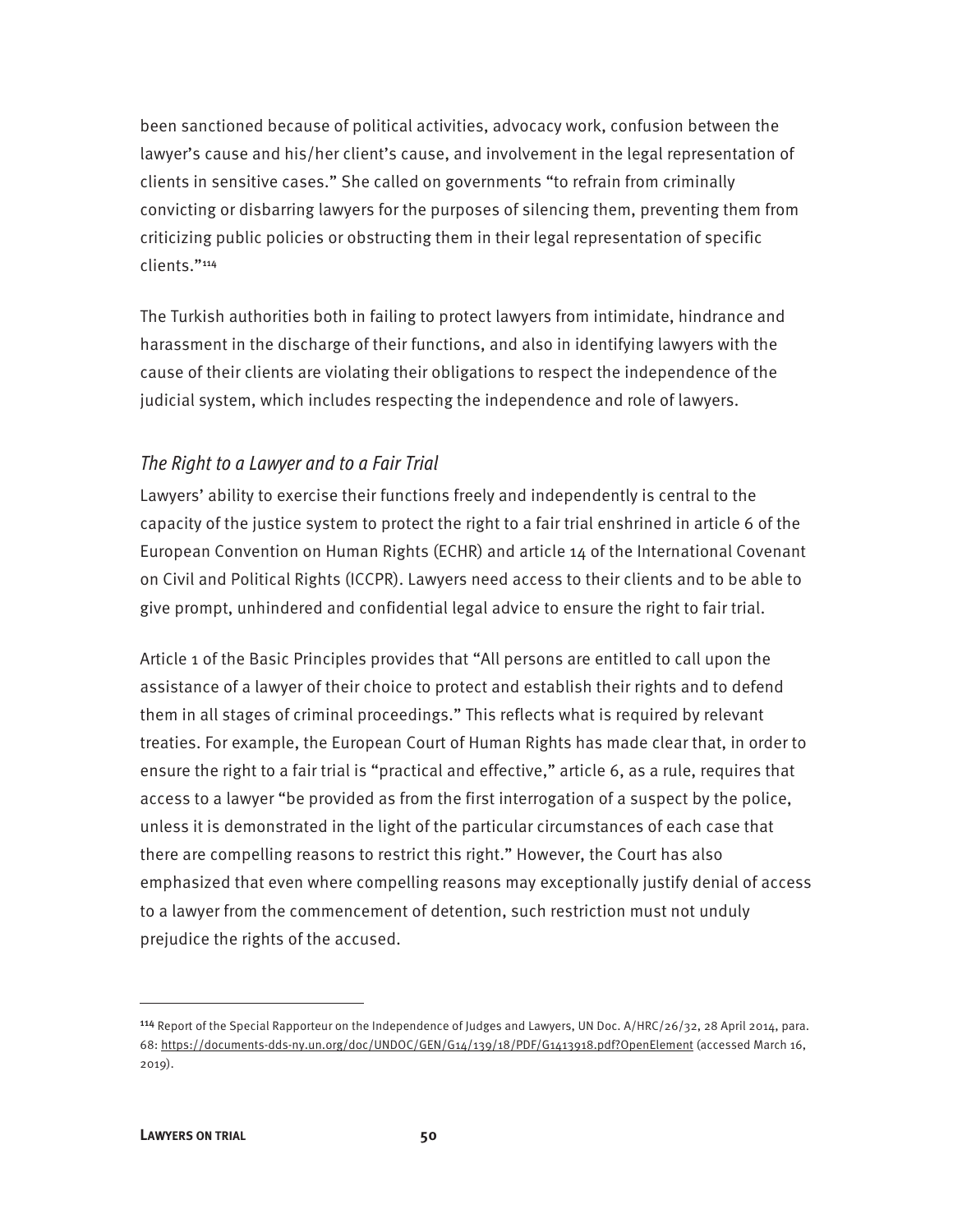The Court has also identified that the right of access to a lawyer includes the right to give confidential instructions to the lawyer and the ability of the lawyer both to be physically present and to participate in the initial police interview and any further questioning during the pre-trial proceedings. Restrictions such as hindering, or refusing to allow, a lawyer to access the case file at the earliest stages of the criminal proceedings or during pre-trial investigation and excluding the lawyer from participating in investigative actions have also been identified by the Court as undermining the fairness of criminal proceedings.<sup>115</sup>

The United Nations human rights committee has issued General Comment No. 32 on the right to a fair trial, under article 14 ICCPR, in which it sets out the role of the lawyer in guaranteeing the right including the relations between a lawyer and their clients. In particular the committee emphasized that there is a right to prompt access to a lawyer, and that "counsel should be able to meet their clients in private and to communicate with the accused in conditions that fully respect the confidentiality of their communications. Furthermore, lawyers should be able to advise and to represent persons charged with a criminal offence in accordance with generally recognized professional ethics without restrictions, influence, pressure or undue interference from any quarter."116

The measures in place in Turkey which interfere with or deny a lawyer's access to persons in detention, that deny confidentiality of privileged communications between lawyers and their clients, that hinder access to investigation files, deprive defendants of the right to call witnesses, and challenge witnesses against them on an equal basis all violate the right to fair trial protected under international law.

#### Abuse of Power Against Lawyers

 $\overline{a}$ 

Article 18 of the ECHR prohibits states from invoking restrictions permitted under the convention for any purpose other than those for which they have been prescribed. The purpose of the article is to prohibit authorities' misuse of power.<sup>117</sup> Violations of Article 18 include many cases in which detentions and prosecutions against lawyers and other

<sup>115</sup> See e.g. Beuze v Belgium, Application No. 71409/10, Judgment November 9, 2018:

https://hudoc.echr.coe.int/eng#{"itemid":["001-187802"]}

<sup>&</sup>lt;sup>116</sup> General comment no. 32, Article 14, Right to equality before courts and tribunals and to fair trial, August 23, 2007, CCPR/C/GC/32, para. 34: https://undocs.org/CCPR/C/GC/32 (accessed March 16, 2019).

<sup>&</sup>lt;sup>117</sup> See Travaux préparatoires of the Convention, (CDH (75) 11; Merabishvili v. Georgia [GC], Application No. 72508/13, Judgment of November 28, 2017: https://hudoc.echr.coe.int/eng#{"itemid":["001-178753"]} (accessed March 16, 2019).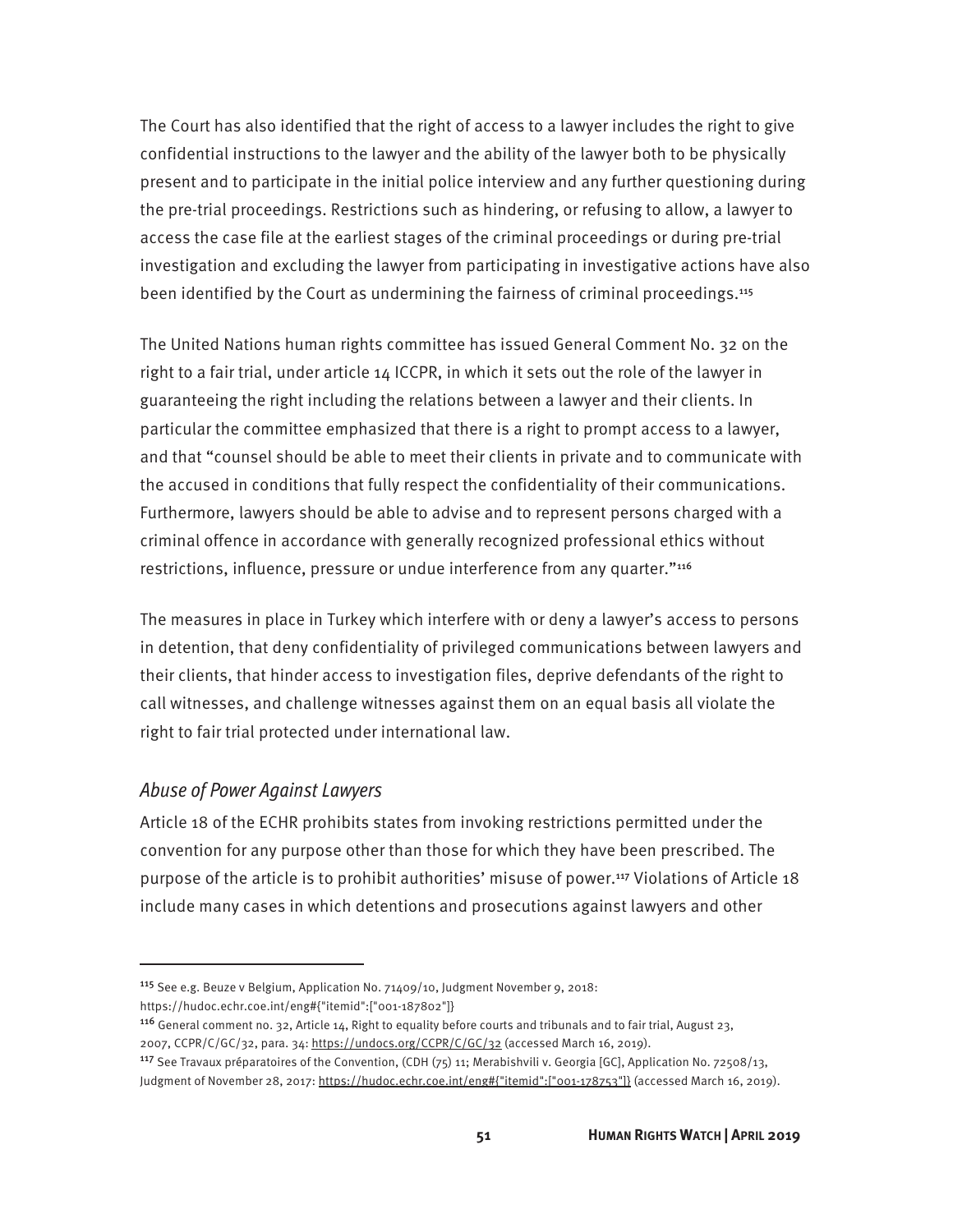human rights defenders were pursued for an ulterior purpose using charges that were not based on a "reasonable suspicion."<sup>118</sup>

Turkey's unwarranted detentions and prosecutions of lawyers, including in retaliation for human rights work and to undermine the right to fair trial of those accused of terrorism charges, constitute a violation of article 18 of the ECHR.

<sup>118</sup> See e,g, Ilgar Mammadov v.Azerbaijan, Application No. 15172/13, Judgment May 22, 2014; Rasul Jafarov v. Azerbaijan, Application No. 69981/14, Judgment of March 1, 2016 , Aliyev v. Azerbaijan, Application No. 68762/14, Judgement of September 20, 2018: https://hudoc.echr.coe.int/eng#{"itemid":["001-144124"]} (accessed March 16, 2019).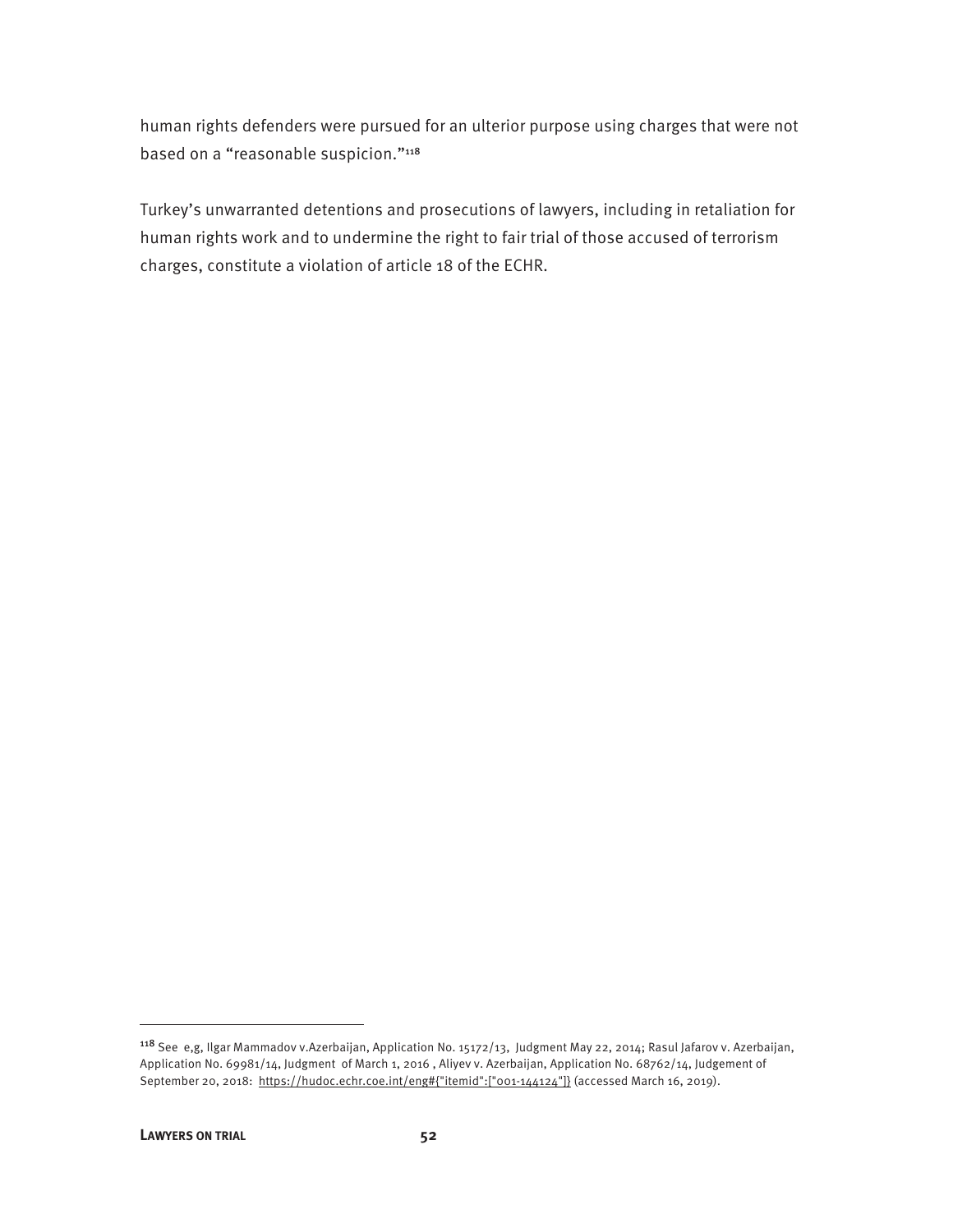### **Recommendations**

#### To the Turkish Government

- Allow lawyers to effectively perform their professional functions in accordance with the guarantees provided for in Article 14 of the ICCPR, Articles 5 and 6 of the ECHR, and the UN Basic Principles on the Role of Lawyers, including by reminding police and prosecutors of the protected role and function of lawyers;
- Immediately end the systematic abusive detentions and prosecutions of lawyers, judges, prosecutors, and court officials; drop the charges against and, where relevant, release those accused of no more than vague association and affiliations with proscribed groups, unless there is probative evidence of specific criminal misconduct presented in proceedings that comply with international fair trial standards;
- Immediately end the interference in and targeting of bar associations and lawyers' associations as well as the arbitrary arrest and prosecution of their members.
- Repeal the state of emergency amendments passed into law concerning the right of lawyers to discharge their professional duties, the rights of suspects to legal counsel, the right of lawyer-client privileged communication and other amendments outlined in this report. These concern specifically: amendments to Criminal Procedure Code articles 139/3, 149/2, 151/3, 154/2, 188/1, 216/3, 178, 194/4; and amendment to the Law on the Execution of Penalties and Security Measures article 59;
- End arbitrary powers assumed by the police to bar a lawyer from visiting detainees in police custody if a court has issued a restriction order (under Criminal Procedure Code article 153/2) preventing that lawyer from accessing documents in case files at the criminal investigation stage;
- End the use of Criminal Procedure Code article 151/3 to bar lawyers from acting on particular cases when they themselves are under investigation for terrorism offenses without clear and specific reasoning justifying such an intervention;
- End the practice of prosecuting lawyers, based in whole or in part, on whom they have represented as clients and actions which constitute discharging their duties as a lawyer;
- End mass trials of lawyers in particular on disproportionate charges such as the charge of membership of a terrorist organization;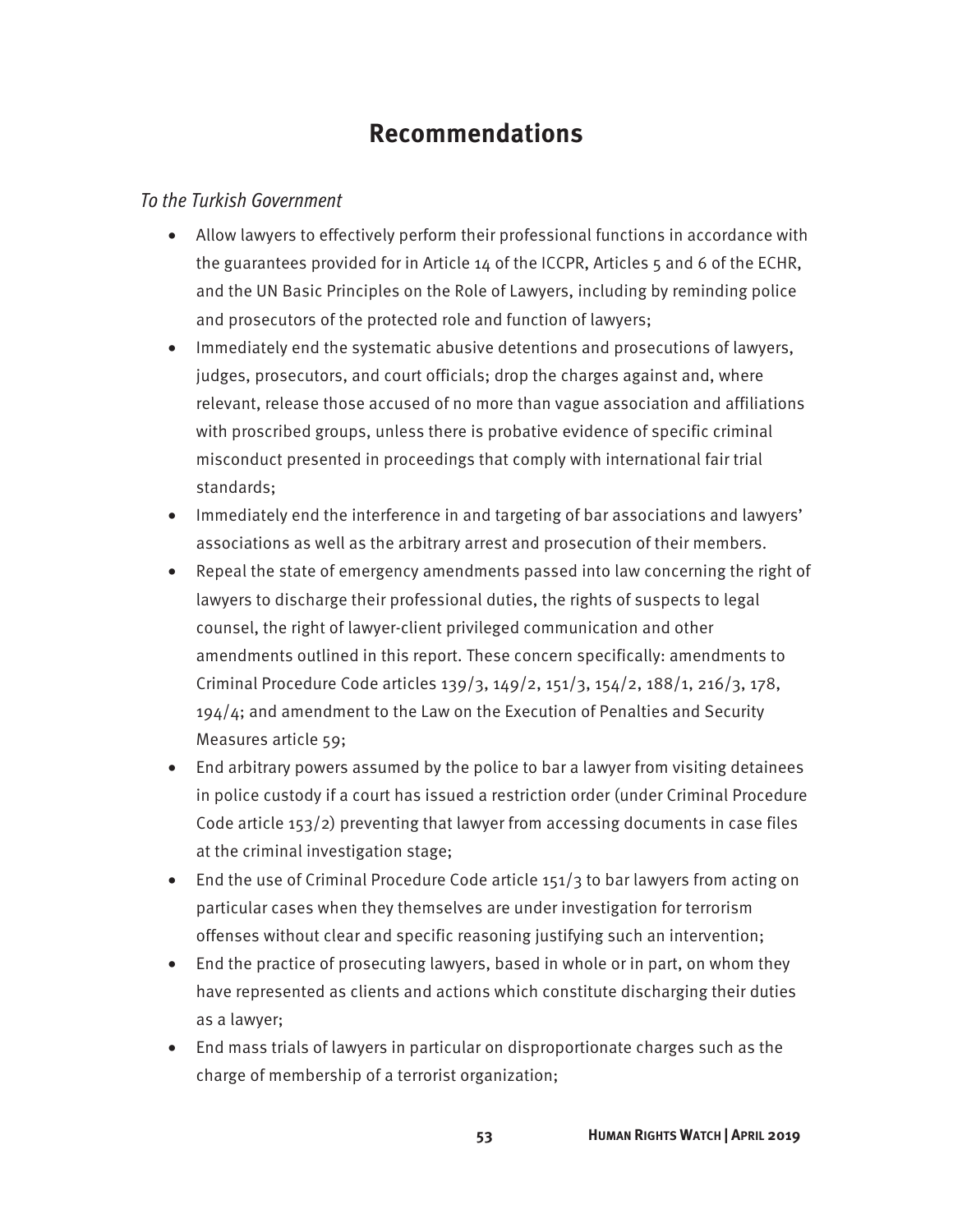- End the arbitrary and abusive application of terrorism charges and in particular the widely used charge of "membership of an armed organization" (Turkish Penal Code article 314);
- Promptly accede to requests by the UN Special Rapporteur on Judges and Lawyers to conduct a country visit.

#### To the Union of Turkish Bar Associations and Provincial Bar Associations

- Advocate resolutely with the Turkish government in support of the above recommendations and for Turkey's adherence to international standards on the role of the lawyer and fair trial;
- Send a strong message to the prosecutorial authorities and police that violence, intimidation and abuse against lawyers will not be tolerated;
- Publicly defend the right of all suspects to an effective defense regardless of their profile or charges;
- Publicly reiterate that the government and authorities have an obligation to ensure that no lawyer who defends a suspect is identified with the alleged crimes of his or her client;
- Actively monitor and report on the ongoing cases against lawyers and in particular the mass trials of lawyers prosecuted for membership of a terrorist organization regardless of the political profile of the cases;
- Actively collect statistics and documentation on cases against lawyers and where appropriate consider providing third party interventions to courts reminding them of the basic principles protecting lawyers discharging their professional duties;
- Strengthen the capacity of lawyers' rights centers in the Union of Turkish Bar Associations and in provincial bar associations to conduct monitoring and reporting and to report regularly to the boards they report to;
- Involve the human rights centers of bar associations in protecting and promoting the rights of lawyers and the right to a fair trial and strengthen the capacity of human rights centers to conduct regular monitoring and reporting;
- Advocate for an end to the arbitrary and abusive application of terrorism laws.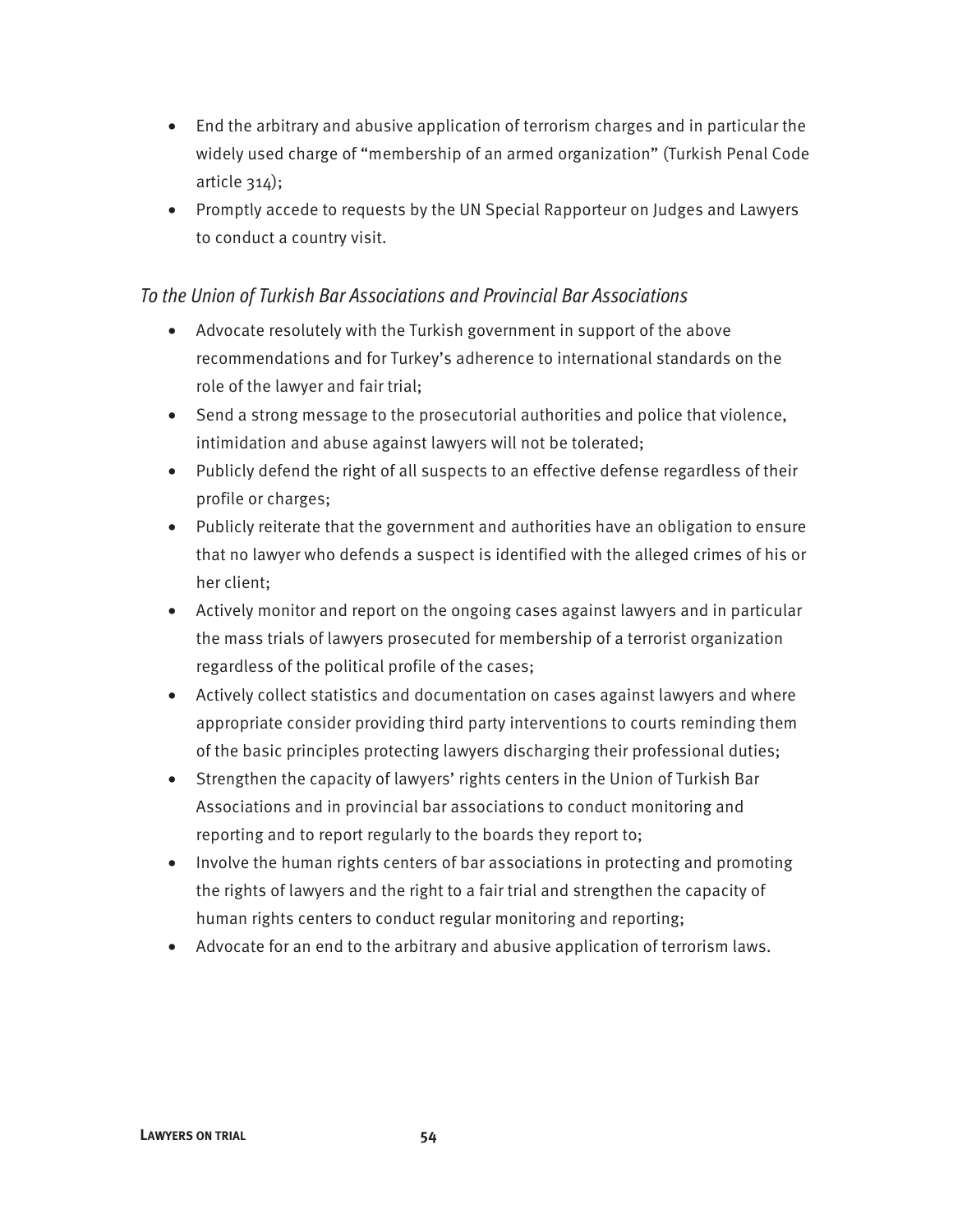#### To the European Union and Member States plus Norway, the Council of Europe

- Advocate with the government of Turkey in support of the above recommendations;
- Conduct trial monitoring and reporting on the prosecution of lawyers in Turkey and seek meetings with the Turkish government and with the Union of Turkish Bar Associations and provincial bar associations in Turkey to discuss findings;
- Increase scrutiny of court decisions, the functioning of the criminal justice system, the erosion of the right to a fair trial and specifically the legal framework as it protects the right to legal counsel and to a defense in criminal proceedings.
- Refrain from opening the negotiation for a modernized Customs Union between the European Union and Turkey until the government of Turkey can demonstrate genuine progress towards guaranteeing respect for the rule of law, including ending the persecution, harassment and ensuring the independence of legal professions;
- Develop and fund programs to provide professional and independent legal assistance to lawyers facing unfair prosecution in retaliation of their professional activities, to advocate for the protection of the independence of legal professionals and to conduct monitoring and reporting on the ongoing cases against lawyers; and ensure that all programs funded to support Turkey's judiciary contributed to strengthening the independence of lawyers and guaranteed protection against any form of attack.

#### To the UN Special Rapporteur on the Independence of Judges and Lawyers

Renew a request for a country visit to Turkey to examine all relevant aspects covered by the mandate of the special rapporteur and, in the meantime, raise concerns privately and publicly about on-going attacks on legal professionals;

#### To Bar Associations and Lawyers' Associations in Europe, Canada and the US:

- Advocate for the above recommendations;
- Privately and publicly express concern at the interference in the work of legal professionals in Turkey and press the Turkish authorities to respect the rights of lawyers and end arbitrary arrests, harassment, retaliations and attacks on lawyers;
- Conduct trial monitoring and reporting on the prosecution of lawyers in Turkey and seek meetings with the Turkish government and with the Union of Turkish Bar Associations and provincial bar associations in Turkey to discuss findings.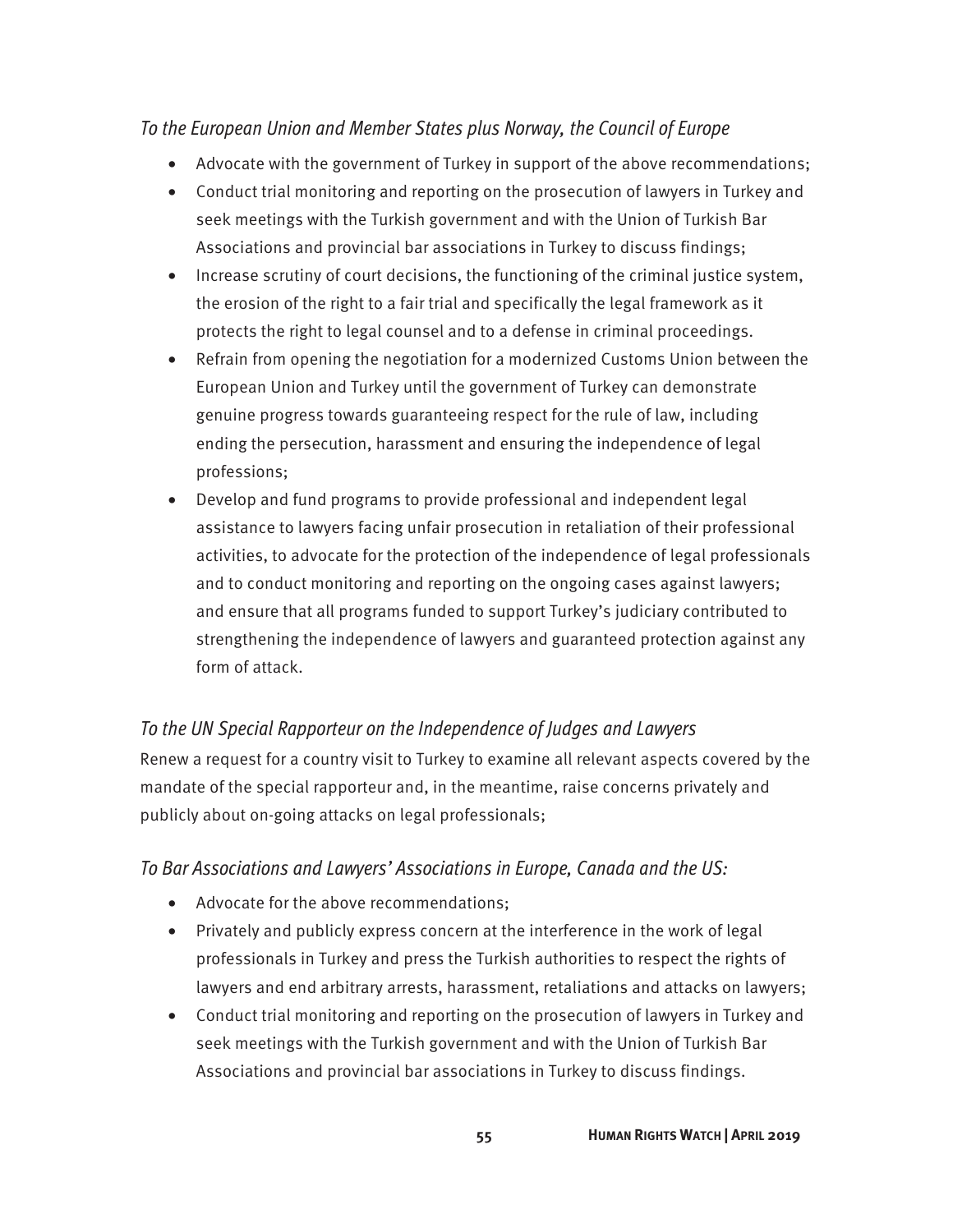• Offer support to Turkish lawyer associations on how to structure their work to protect lawyers against interference and pressure, to monitor cases against lawyers and, when relevant, to provide third party interventions to courts; provide support and assistance to lawyers faced by retaliation for their legitimate activities.